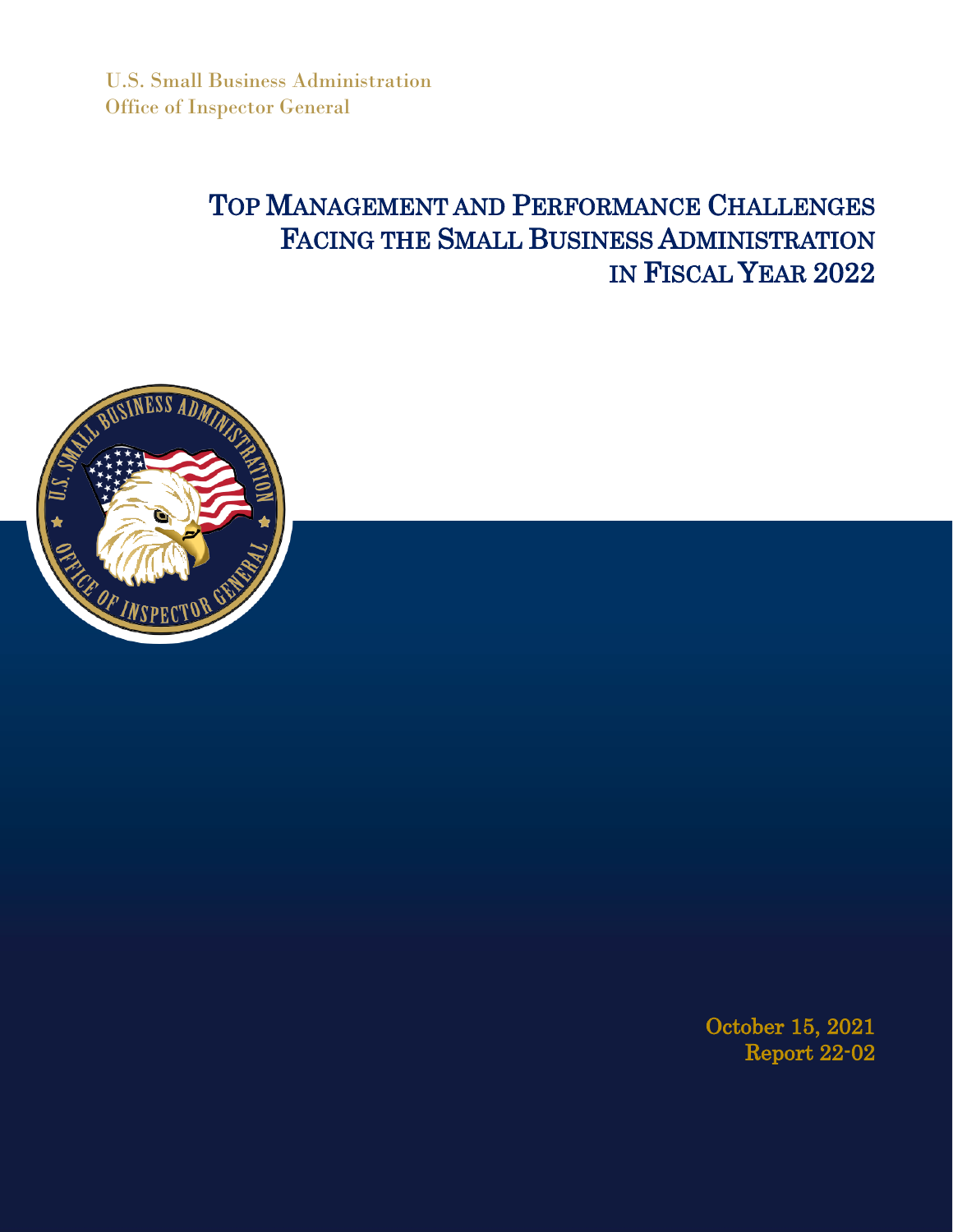

| Challenge 1: SBA's Economic Relief Programs Are Susceptible to Significant Fraud Risks and Vulnerabilities1 |  |
|-------------------------------------------------------------------------------------------------------------|--|
|                                                                                                             |  |
|                                                                                                             |  |
|                                                                                                             |  |
|                                                                                                             |  |
|                                                                                                             |  |
|                                                                                                             |  |
|                                                                                                             |  |
|                                                                                                             |  |
|                                                                                                             |  |
| Challenge 2: Inaccurate Procurement Data and Eligibility Concerns in Small Business Contracting Programs    |  |
| Issue: Agencies Receive Credit for Ineligible Firms or Those No Longer in the HUBZone or 8(a) Programs7     |  |
|                                                                                                             |  |
|                                                                                                             |  |
|                                                                                                             |  |
| Challenge 3: SBA Faces Significant Challenges in IT Investment, System Development, and Security Controls11 |  |
|                                                                                                             |  |
| Issue: Existing System Development Controls Do Not Reflect Changing IT Application Landscape 12             |  |
|                                                                                                             |  |
|                                                                                                             |  |
| Challenge 4: SBA Risk Management and Oversight Practices Need Improvement to Ensure the Integrity of Loan   |  |
|                                                                                                             |  |
|                                                                                                             |  |
|                                                                                                             |  |
|                                                                                                             |  |
|                                                                                                             |  |
|                                                                                                             |  |
|                                                                                                             |  |
|                                                                                                             |  |
| Challenge 5: SBA's Management and Monitoring of the 8(a) Business Development Program Needs Improvement.19  |  |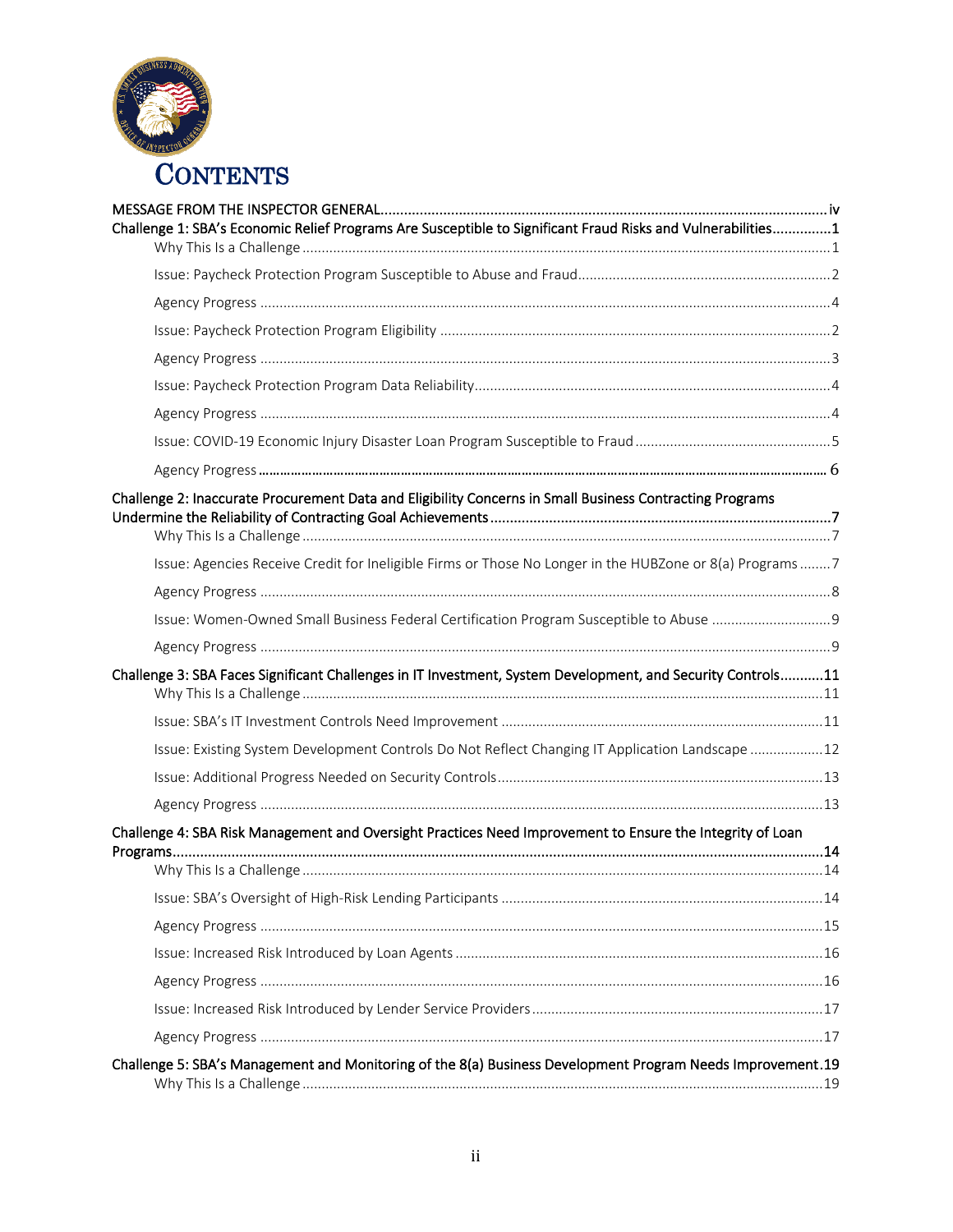| Issue: SBA Continues to Address Its Ability to Develop Firms in the 8(a) Program and Measure Results19            |  |
|-------------------------------------------------------------------------------------------------------------------|--|
|                                                                                                                   |  |
|                                                                                                                   |  |
|                                                                                                                   |  |
| Issue: Corrective Actions Are Needed to Improve Continuing Eligibility Processes and Reduce Risks of              |  |
|                                                                                                                   |  |
| Issue: Economically Disadvantaged Determination Criteria Should Be Based on Sound Methodology22                   |  |
|                                                                                                                   |  |
| Challenge 6: Identification of Improper Payments in SBA's Loan Programs Remains a Challenge24                     |  |
| Issue: Improvements Needed to Ensure High-Risk 7(a) Loan Reviews Reduce the Risk of Losses24                      |  |
|                                                                                                                   |  |
| Challenge 7: SBA's Disaster Assistance Program Must Balance Competing Priorities to Deliver Prompt Assistance but |  |
|                                                                                                                   |  |
|                                                                                                                   |  |
|                                                                                                                   |  |
|                                                                                                                   |  |
|                                                                                                                   |  |
|                                                                                                                   |  |
|                                                                                                                   |  |
|                                                                                                                   |  |
|                                                                                                                   |  |
|                                                                                                                   |  |
|                                                                                                                   |  |
|                                                                                                                   |  |
|                                                                                                                   |  |
| Issue: Better Performance Measurements Needed to Monitor Grant Program Achievements 33                            |  |
| Issue: Serious Concerns Over SBA's Risk Assessment Used for Payment Distributions and Audits for the              |  |
| Issue: Leveraging SBA's Workforce to Ensure Effective Administration of New and Significantly Expanded            |  |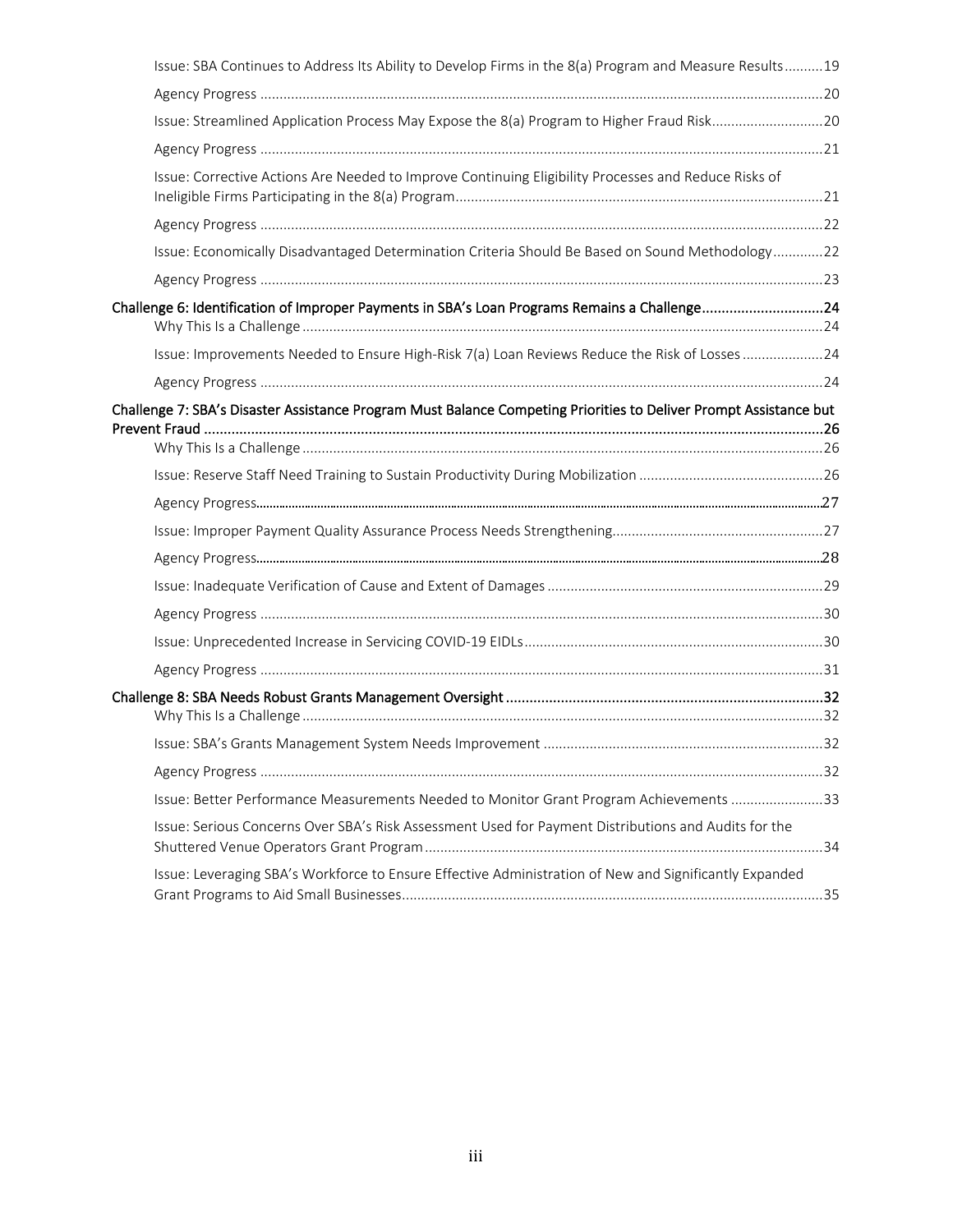

# <span id="page-3-0"></span>MESSAGE FROM THE INSPECTOR GENERAL

I am pleased to present the Office of Inspector General (OIG) Report on the *Top Management and Performance Challenges Facing the Small Business Administration in Fiscal Year 2022*, as required by the Reports Consolidation Act of 2000.

In March 2020, the Coronavirus Disease 2019 (COVID-19) pandemic catapulted the U.S. Small Business Administration (SBA) into the spotlight as the primary agency responsible for providing nationwide assistance to small businesses. Since then, SBA has faced a steady stream of unprecedented new challenges.

However, even before the pandemic, SBA faced major challenges in managing enormous financial lending programs, information technology, and other areas. This report discusses eight major performance challenge areas and the issues that contribute to the challenges, many of which we have discussed in previous OIG reports (see Table 1).



I believe managing COVID-19 stimulus lending is the greatest overall challenge facing SBA, and it may likely continue to be for many years as the agency grapples with fraud in the programs, particularly in the COVID Economic Injury Disaster Loan Program, and the process of Paycheck Protection Program loan forgiveness. Pandemic response has, in many instances, magnified the challenging systemic issues in SBA's mission-related work.

Overall, the agency has made progress addressing this year's list of management challenges. We are even retiring some issues we identified last year within major challenge areas because the agency has made such significant progress that the problem has either been resolved or no longer rises to the level of systemic challenge.

This progress is in large part attributed to the agency's concerted effort to address outstanding internal control recommendations reflected in many of the component challenge corrective action areas.

OIG remains committed to spurring the agency to correct problems that endanger taxpayer assets. However, our audits and investigations continue to find the agency facing significant risks of fraud because of the size and scope of its loan programs and related internal control environment; oversight of statutory programs, such as the 8(a) Business Development Program; and information technology security.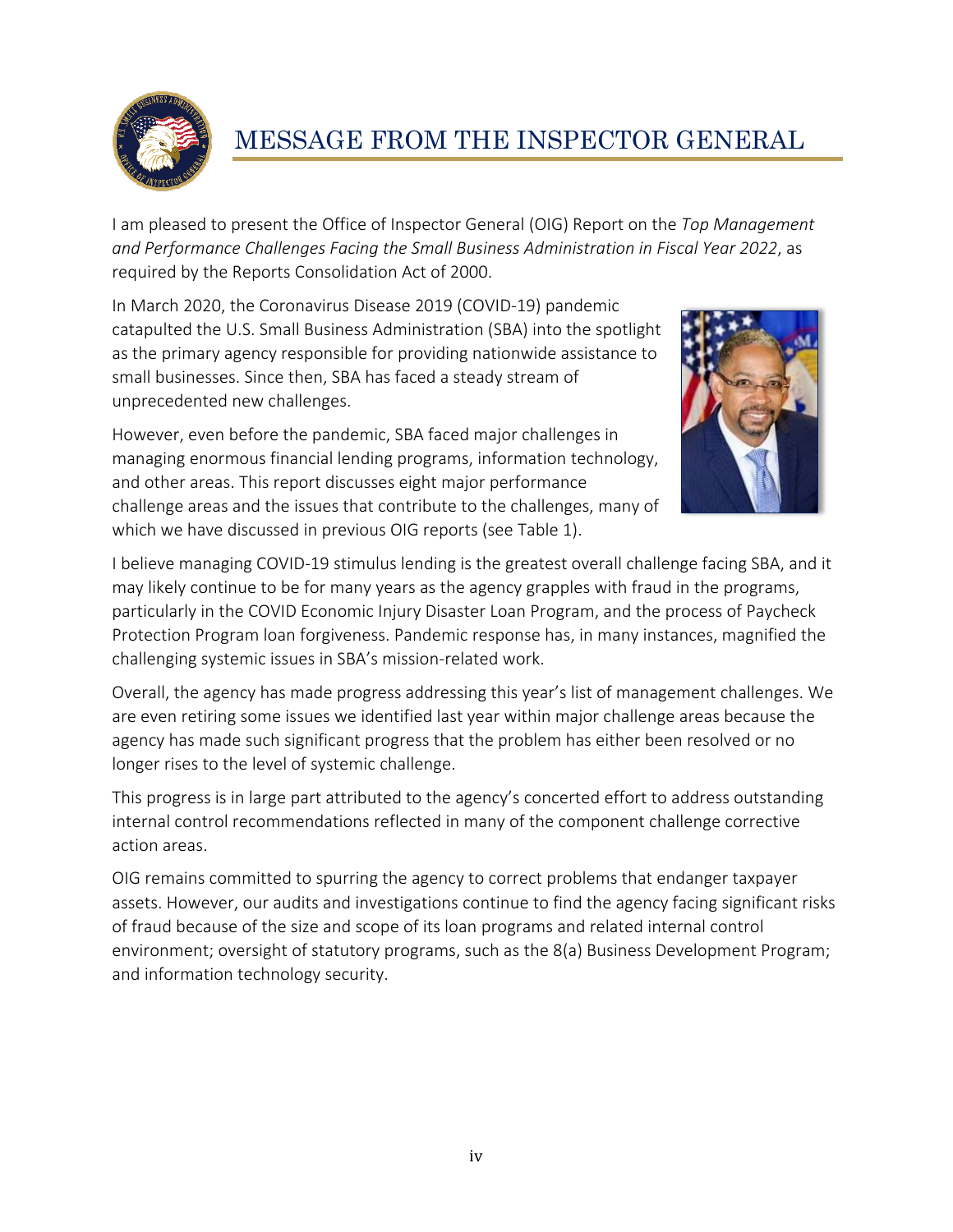# Table 1. Top Management and Performance Challenges Facing SBA in FY 2022

| <b>Challenge</b>                                                                                                                                                                                    | <b>Issues</b>                                                                                                                                                                                                                                                                                                                                                                                                                                  |  |  |
|-----------------------------------------------------------------------------------------------------------------------------------------------------------------------------------------------------|------------------------------------------------------------------------------------------------------------------------------------------------------------------------------------------------------------------------------------------------------------------------------------------------------------------------------------------------------------------------------------------------------------------------------------------------|--|--|
| Challenge 1<br>SBA's Economic Relief Programs Are<br>Susceptible to Significant Fraud Risks and<br>Vulnerabilities                                                                                  | Paycheck Protection Program Susceptible to Abuse and Fraud<br>Paycheck Protection Program Eligibility<br>Paycheck Protection Program Data Reliability<br>COVID-19 Economic Injury Disaster Loan Program Susceptible to<br>Fraud                                                                                                                                                                                                                |  |  |
| <b>Challenge 2</b><br>Inaccurate Procurement Data and Eligibility<br><b>Concerns in Small Business Contracting</b><br>Programs Undermine the Reliability of<br><b>Contracting Goal Achievements</b> | Agencies Receive Credit for Ineligible Firms or Those No Longer in the<br>HUBZone or 8(a) Programs<br>Women-Owned Small Business Federal Certification Program<br>Susceptible to Abuse                                                                                                                                                                                                                                                         |  |  |
| <b>Challenge 3</b><br>SBA Faces Significant Challenges in IT<br>Investment, System Development, and<br>Security Controls                                                                            | SBA's IT Investment Controls Need Improvement<br>Existing System Development Controls Do Not Reflect Changing IT<br>Application Landscape<br>Additional Progress Needed on Security Controls                                                                                                                                                                                                                                                   |  |  |
| <b>Challenge 4</b><br>SBA Risk Management and Oversight<br>Practices Need Improvement to Ensure the<br>Integrity of Loan Programs                                                                   | SBA's Oversight of High-Risk Lending Participants<br>Increased Risk Introduced by Loan Agents<br>Increased Risk Introduced by Lender Service Providers                                                                                                                                                                                                                                                                                         |  |  |
| <b>Challenge 5</b><br>SBA's Management and Monitoring of the<br>8(a) Business Development Program Needs<br>Improvement                                                                              | SBA Continues to Address Its Ability to Develop Firms in the 8(a)<br>Program and Measure Results<br>Streamlined Application Process May Expose the 8(a) Program to<br>Higher Fraud Risk<br>Corrective Actions Are Needed to Improve Continuing Eligibility<br>Processes and Reduce Risks of Ineligible Firms Participating in the 8(a)<br>Program<br>Economically Disadvantaged Determination Criteria Should Be Based<br>on Sound Methodology |  |  |
| Challenge 6<br>Identification of Improper Payments in SBA's<br>Loan Programs Remains a Challenge                                                                                                    | Improvements Needed to Ensure High Risk 7(a) Loan Reviews Reduce<br>the Risk of Losses                                                                                                                                                                                                                                                                                                                                                         |  |  |
| <b>Challenge 7</b><br>SBA's Disaster Assistance Program Must<br><b>Balance Competing Priorities to Deliver</b><br>Prompt Assistance but Prevent Fraud                                               | Reserve Staff Need Training to Sustain Productivity During Mobilization<br>Improper Payment Quality Assurance Process Needs Strengthening<br>Inadequate Verification of Cause and Extent of Damages<br>Unprecedented Increase in Servicing COVID-19 EIDLs                                                                                                                                                                                      |  |  |
| <b>Challenge 8</b><br>SBA Needs Robust Grants Management<br>Oversight                                                                                                                               | SBA's Grants Management System Needs Improvement<br>Better Performance Measurements Needed to Monitor Grant<br>Program Achievements<br>Serious Concerns over SBA's Risk Assessment Used for Payment<br>Distributions and Audits for the Shuttered Venue Operators Grant<br>Program<br>Leveraging SBA's Workforce to Ensure Effective Administration of New<br>and Significantly Expanded Grant Programs to Aid Small Businesses                |  |  |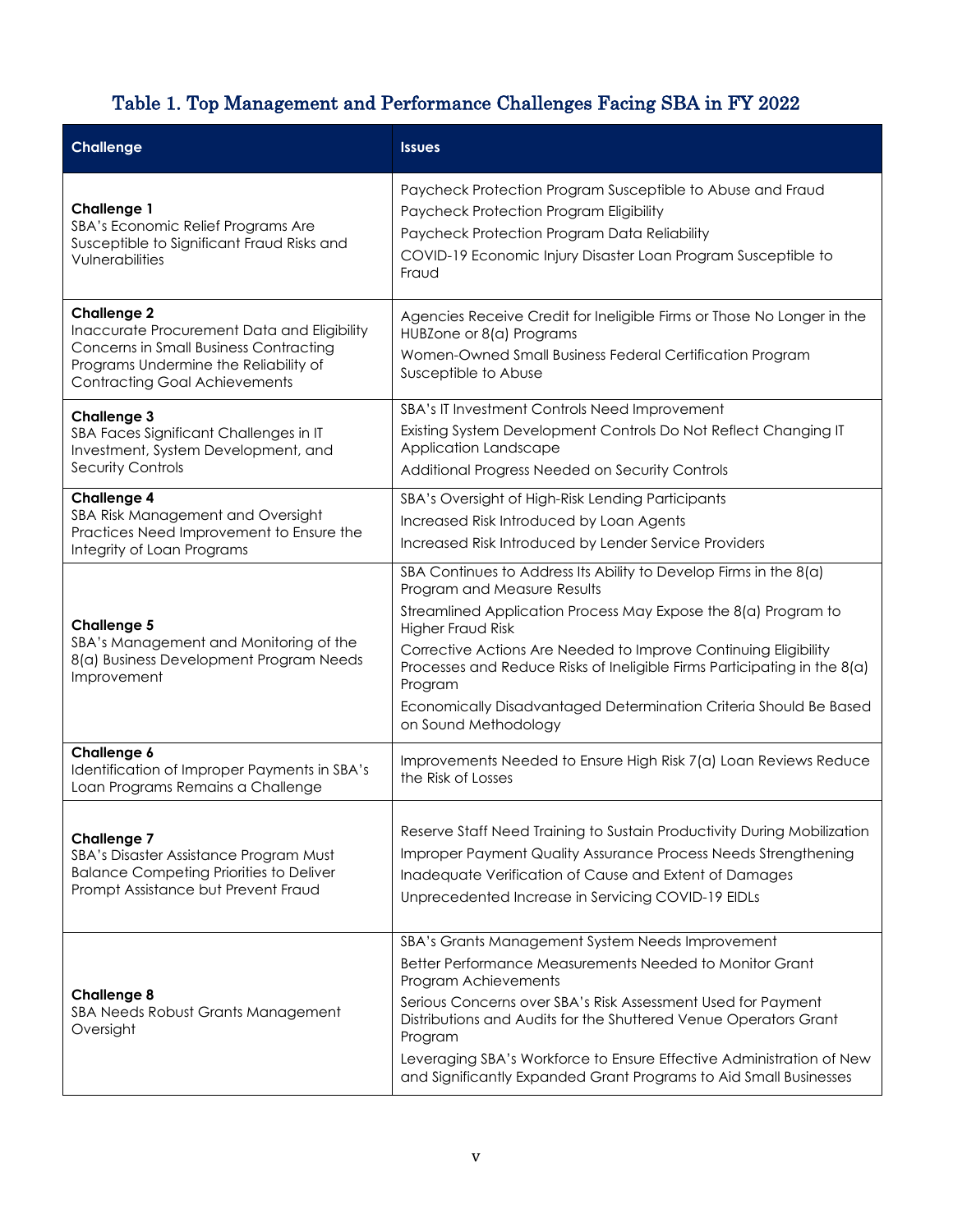# Color Coding the Challenges

Identification of an issue as a top challenge does not necessarily denote significant deficiencies or lack of attention on SBA's part. Many of the top management challenges are longstanding, inherently difficult, and may likely continue to be challenges in the coming years.

Some of the challenges encompass new issues that have arisen. Resolving the challenges will require consistent, focused attention from agency management and ongoing engagement with Congress, the public, and other stakeholders.

It is also important to note that the top challenges are not listed in order of importance or magnitude, except for the COVID 19 challenge, which we address first in this report. We also view the other challenges as critically important to SBA operations.

Similar to last year's report, this report uses a color gauge as a visual indicator of the agency's progress in confronting the issues that make a particular function a top management challenge. Each issue that contributes to the main challenge includes a small color gauge image that indicates whether the agency has made little, no, or significant progress on the issue to date. (See Table 2).

The management challenges report is an important tool to help the agency prioritize its work to improve program performance and enhance operations. These challenges will guide OIG work in the coming year. We look forward to continuing to work with SBA's leadership team to address the agency's top management and performance challenges.

| Color  | Definition                                 | Color Indicator |
|--------|--------------------------------------------|-----------------|
| Green  | Issue Resolved or Appropriately<br>Reduced |                 |
| Yellow | <b>Substantial Progress</b>                |                 |
| Orange | Moderate or Limited Progress               |                 |
| Red    | No Progress                                |                 |
| N/A    | New, not rated                             | Naw, Not Rates  |
| N/A    | Not rated (extenuating<br>circumstances)   |                 |

### Table 2. Color Code Definitions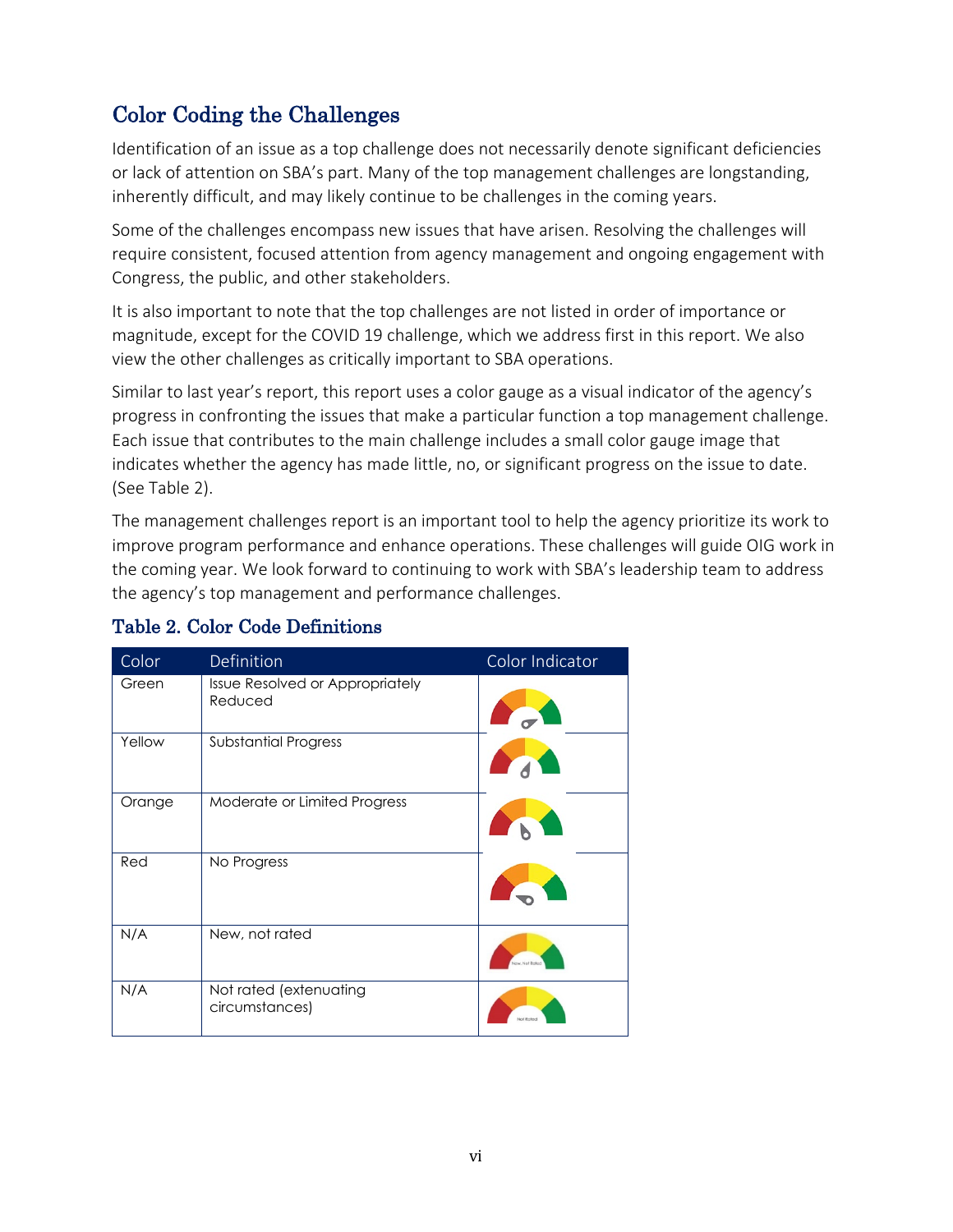# <span id="page-6-0"></span>Challenge 1: SBA's Economic Relief Programs Are Susceptible to Significant Fraud Risks and Vulnerabilities

# <span id="page-6-1"></span>Why This Is a Challenge

**M** ore than 30 million small businesses in the United States have been adversely affected by COVID-<br>
19. The President signed the Coronavirus Aid, Relief, and Economic Security (CARES) Act into law 19. The President signed the Coronavirus Aid, Relief, and Economic Security (CARES) Act into law on March 27, 2020, to provide economic relief to our nation.

Under the CAR ES Act, SBA-guaranteed relief loans for eligible small businesses, individuals, and nonprofit organizations can be forgiven if loan proceeds were used in accordance with law. Eligible expenses include payroll, rent, utility payments, and other limited uses.

The speed of lending through these programs is unmatched by anything in SBA's history and necessitates the establishment of proper controls to mitigate risk and ensure that the programs operate as intended. As of August 2021, we had received more than 215,000 Hotline fraud complaints in the Paycheck Protection Program (PPP) and Economic Injury Disaster Loan (EIDL) program combined and 1.2 million EIDL loan complaints of identity theft.

OIG's EIDL and PPP oversight and investigative work resulted in 307 indictments, 205 arrests, and 69 convictions related to PPP or EIDL by August 2021, with associated amounts totaling more than \$460 million. Additionally, OIG collaboration with SBA and the U.S. Secret Service has resulted in the seizure of more than \$995 million stolen by fraudsters in the EIDL program. We also played a key role in assisting financial institutions in the return of another \$3.1 billion to SBA's EIDL program.

OIG has actively engaged SBA leadership throughout the duration of the pandemic to notify them of preliminary findings so they could respond in real time to prevent loss to the taxpayer. Our PPP and EIDL reviews have revealed alarming findings.

We published a flash report on PPP in May 2020 that led to legislative changes to the program. In FY 2021, we also published reports on the agency's implementation of the PPP, the U.S. Department of the Treasury's Do Not Pay List, SBA's handling of identity theft in the EIDL program, and the agency's initial response to the pandemic. Our findings led the agency to strengthen controls to prevent fraud.

### Paycheck Protection Program

The CARES Act appropriated \$349 billion for the PPP under the 7(a) small business lending program. In early April 2020, SBA launched the \$349 billion PPP in collaboration with the U.S. Department of the Treasury. On April 24, 2020, Congress appropriated an additional \$310 billion for PPP through the Paycheck Protection Program and Health Care Enhancement Act, bringing the total for the program to \$659 billion.

The Economic Aid to Hard-Hit Small Businesses, Nonprofits, and Venues Act was enacted on December 27, 2020 to continue assistance under the PPP. Under the Economic Aid Act, the PPP was extended to provide more than \$284 billion in guaranteed SBA loans.

As of May 31, 2021, SBA had processed 11.8 million guaranteed PPP loans, totaling \$799.8 billion,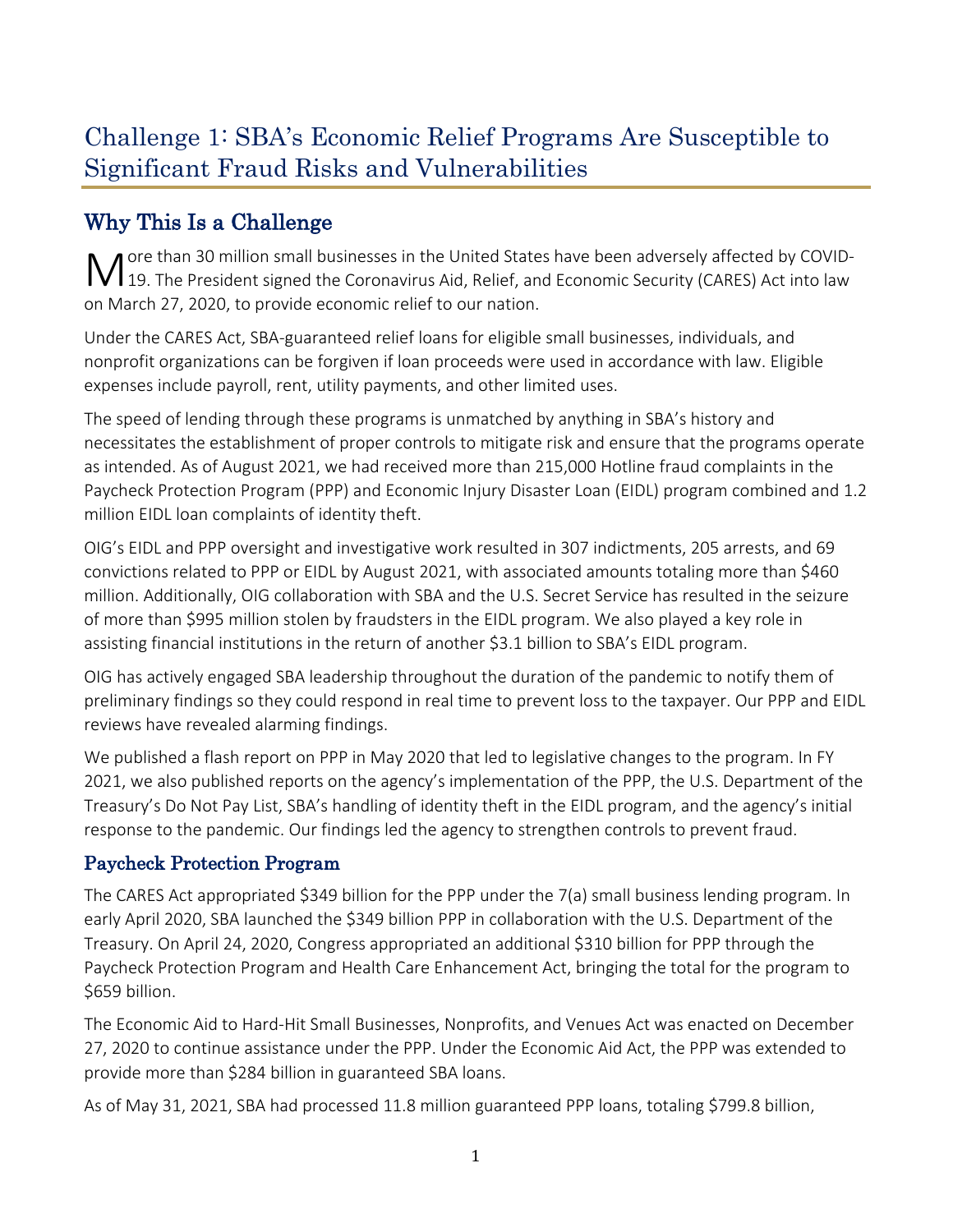through more than 5,400 private lenders, far more than all of SBA's combined lending under the 7(a) program from 1990 to 2019. In contrast, from FYs 2000-19, SBA made about 1.2 million 7(a) loans totaling \$333 billion. During that 20-year period, SBA made about 62,000 loans a year totaling about \$16.7 billion on average.

Once the laws were in place, SBA moved quickly to establish the new nationwide relief programs. But the agency eased controls required in its lending programs to do so, increasing the risk of rampant fraud.

### Economic Injury COVID 19 Disaster Loan Program

In FY 2020, the CARES Act and the Paycheck Protection Program and Healthcare Enhancement Act provided \$470 billion for disaster assistance and \$20 billion for emergency grants for eligible entities.

In FY 2021, the Economic Aid Act and the American Rescue Act combined provided an additional \$30 billion in Targeted EIDL Advances and \$5 billion in Targeted Supplemental EIDL Advances to eligible entities that met additional criteria.

SBA's existing application portal and processing system were initially overwhelmed by the 4.5 million loan applications by April 10, 2020, for COVID-19 EIDL and Emergency EIDL grants. SBA turned to a contractor that had previously assisted SBA in streamlining processing to manage initial processing of COVID-19 EIDL applications. However, setting up a new application processing system presented significant internal control risks.

SBA relaxed internal controls to speed funds to affected businesses, significantly increasing the risk of program fraud. The unprecedented demand for COVID-19 EIDLs and the challenges of quickly responding to the pandemic brought about the lowering of internal controls, added significant stress to the system, and created opportunities for unscrupulous people to commit fraud.

SBA had approved 2.2 million disaster loans for \$66.7 billion in its entire history since 1953. By contrast, between March and the end of December 2020, SBA had received more than 17.7 million COVID-19 EIDL applications and approved 3.7 million loans totaling \$197.2 billion.

During prior large-scale disasters, SBA brought on new loan officers to match the volume of loan applications and prevent processing backlogs that delay the delivery of disaster assistance. In its COVID-19 response, SBA increased its permanent and temporary trained staff size to more than 9,000, significantly more than any other previous disaster.

# <span id="page-7-0"></span>Issue: Paycheck Protection Program Susceptible to Abuse and Fraud



Our oversight revealed fraudsters took aim at the program and identified opportunities for prevalent potential abuse and fraud in the PPP. Since the PPP began, OIG has had a major increase in reports of suspected fraud.

These reports of suspected fraud have come from various sources, including OIG Hotline complaints, contacts from financial institutions,

and other law enforcement agencies.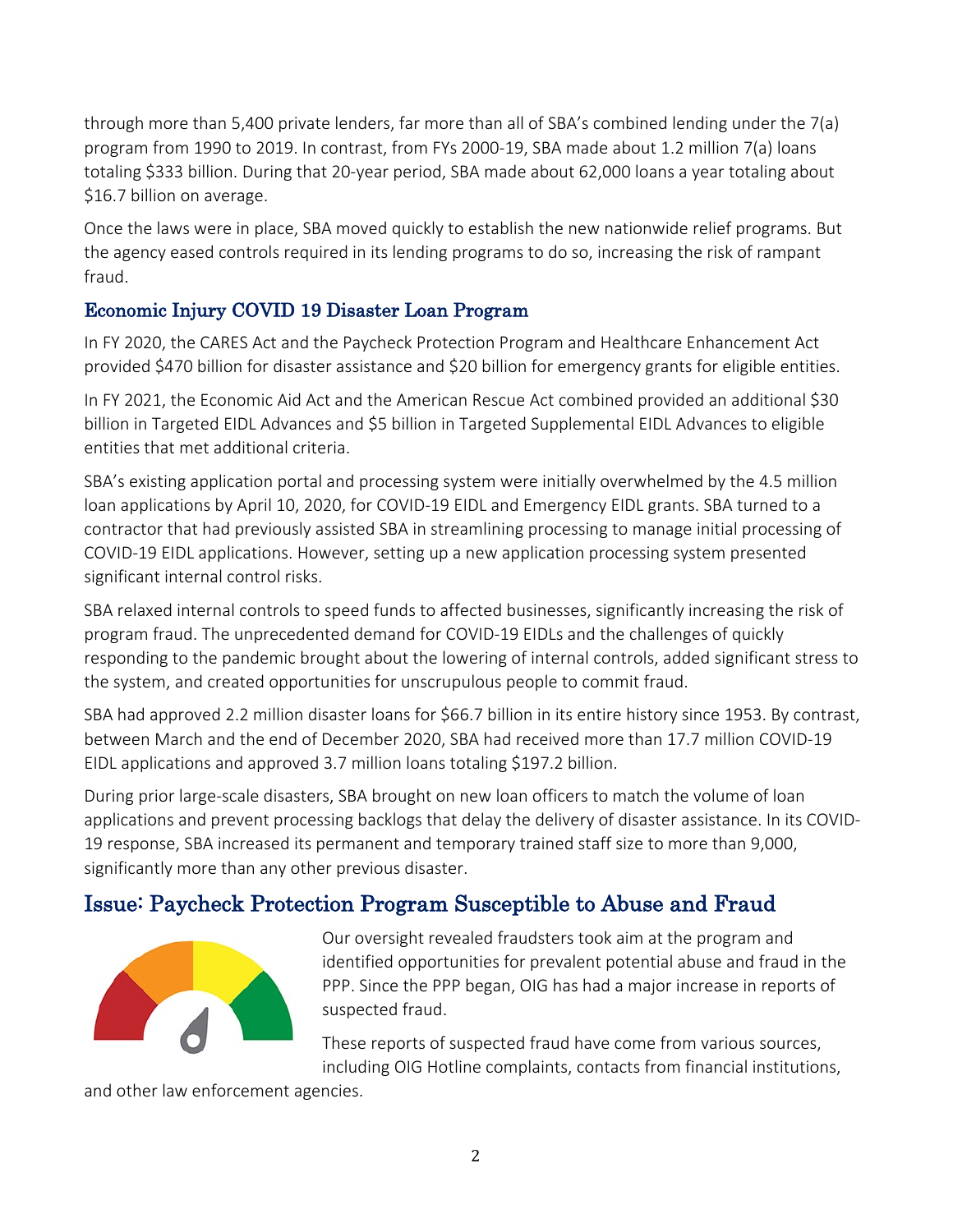We have launched numerous investigations based on these reports. Examples of fraud schemes include the following:

- False statements on applications
- Fraudulent supporting documents (such as payroll and tax forms)
- Accounts established using stolen identities
- Corporate and personal identity theft
- Inflation of payroll
- Misuse of proceeds
- Unqualified borrowers
- Lender fraud

As of August 2021, OIG had received more than 40,000 Hotline complaints of potential PPP fraud and the numbers continue to rise. Complaints of potential fraud or scams include scenarios including the following:

- Loan applicants asserting business ownership that did not exist
- Business owners who received loan funds but did not use the loan money for their business
- Business owners who laid off employees to reduce employment numbers to qualify for a PPP loan
- Business owners who have refused to allow employees to return to work, telling them to continue on unemployment assistance instead
- Online fraudsters who offered to prepare applications for a fee
- Business owners and individuals reporting identity theft because the SBA made loans in their names that they did not apply for or receive

OIG has identified trends in the high number of complaints that indicate the potential for widespread fraudulent activity in the PPP. These trends mirror the arrests and ongoing investigations our agents and other government agencies are pursuing. As of January 2021, the Justice Department had filed 79 PPP fraud cases, bringing charges against more than 140 defendants. Defendants are charged with bilking taxpayers out of \$341 million dollars.

Changes SBA made to expand access to the program for certain borrowers appear to have been exploited by unscrupulous individuals. In March 2021, SBA issued an interim final rule to better align with the intent of Congress. The rule allowed individuals who file an IRS Form 1040, Schedule C, to calculate their maximum loan amount using gross income rather than net income.

This change led to a significant increase in the number of loans of \$20,833 or less, the maximum allowable loan amount for a Schedule C business with no employees.

In addition to Hotline complaints, multiple financial institutions have contacted OIG about a significant number of PPP deposits in personal accounts or made to people whom the financial institutions believe do not own businesses.

Many of the Schedule C loans were made by lenders that rely exclusively on third-party loan processing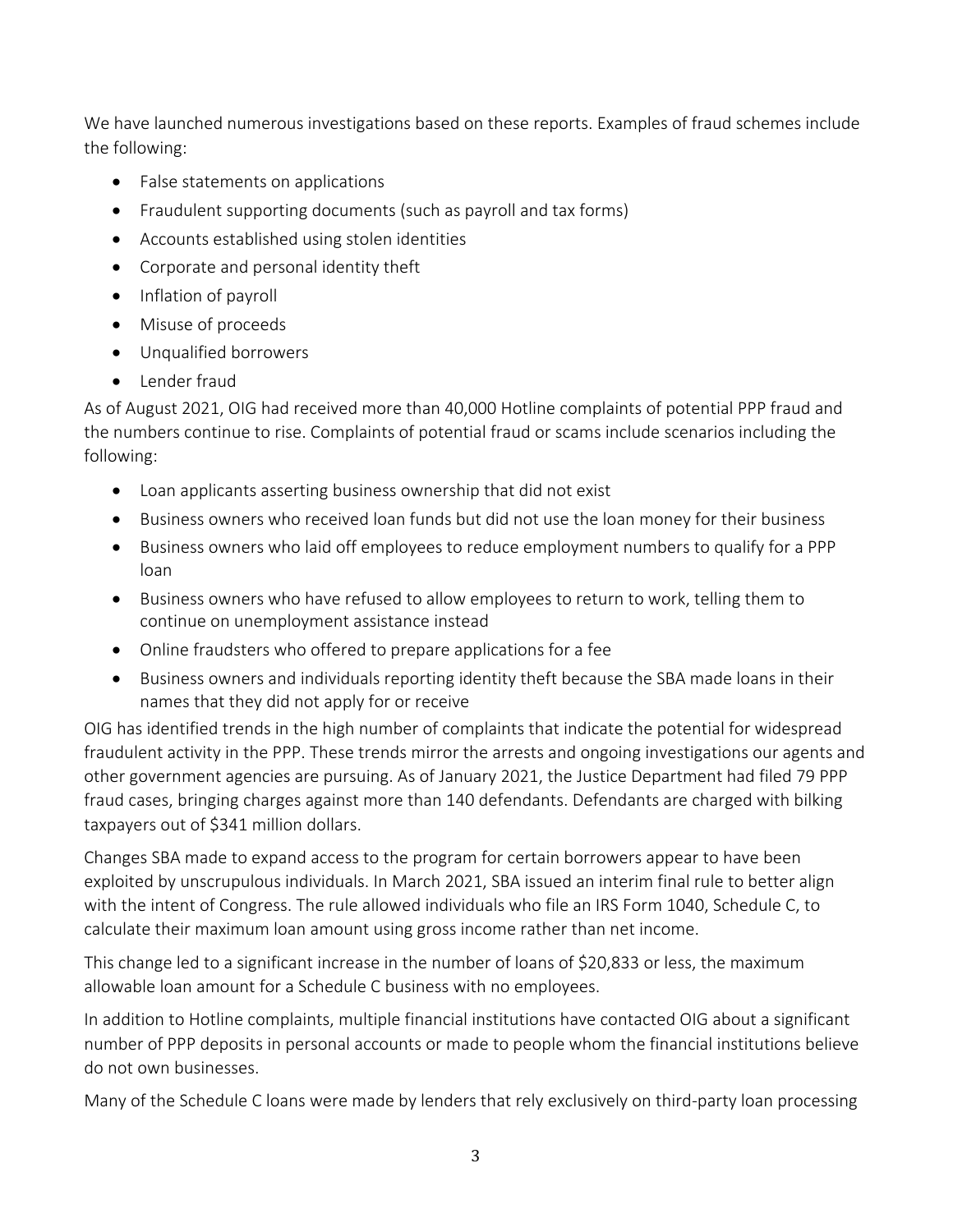or software platform vendors they hire to complete loan processes. SBA does not contract the thirdparty vendors and they do not have relationships with SBA, only with the lenders.

The lenders used third parties to increase PPP loan volume. PPP volume data shows that 7 of the top 15

lenders made more than 2.4 million loans in 2021, or more than 18,000 loans per day, after having made fewer than 22,000 PPP loans combined in 2020.

Based on our previous work and analysis of SBA's loan data, we identified 70,835 loans totaling over \$4.6 billion in potentially fraudulent PPP loans. These figures stem from three audit projects about indicators and red flags for potential fraud, including duplicate loans, businesses created after February 15, 2020, and loans that match Do Not Pay data sources.

*We identified 70,835 loans totaling more than \$4.6 billion in potentially fraudulent PPP loans*

These loans can only be considered *potentially* 

*fraudulent* because OIG has not completed a document-by-document review of loan files to confirm or resolve the suspicious activity; however, our investigations have substantiated these concerns on a caseby-case basis. We believe this is the tip of a much larger iceberg, and we are working to identify the full extent of PPP fraud.

OIG has seen an increase in inquiries from financial institutions seeking guidance on how to address potentially fraudulent loans. The loan forgiveness process could evidence or potentially trigger more fraud.

SBA should provide financial institutions sufficient guidance on dealing with potentially fraudulent transactions. The agency should clarify how to return SBA program-related funds in instances of suspected fraud and how to report that fraud to SBA. Strong controls will help reduce fraud risk and enhance program integrity for the PPP and similar programs enacted in the future.

# <span id="page-9-0"></span>Agency Progress

SBA has made substantial progress to reduce fraud risks and prevent further losses. When the PPP launched in 2020, SBA's fraud risk management approach for PPP loans was intentionally developed with more fraud and eligibility controls at the loan forgiveness phase rather than the application stage.

SBA was mandated by Congress to swiftly pay out, or disburse, funds to millions of struggling small businesses. Speed became the highest priority in complying with the mandate. SBA implemented fraud and eligibility controls as a part of the loan forgiveness phase and took additional corrective actions to reduce the amount of fraud in the PPP, including the following: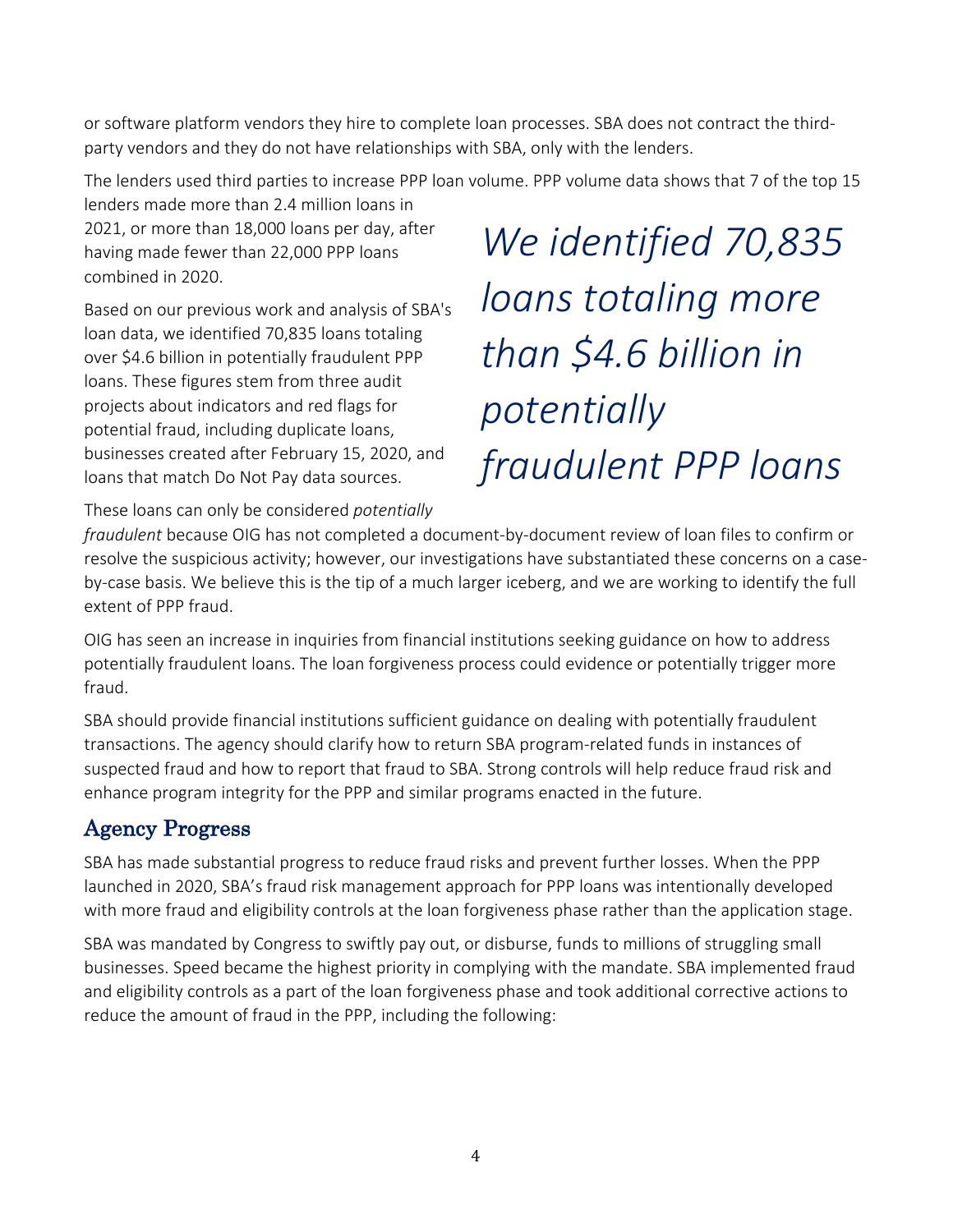- Developing and implementing Master Review Plan establishing guidelines for loan and forgiveness reviews (October 2020)
- Developing and implementing SBA and contractor's fraud risk management policy and framework
- Increasing post-disbursement antifraud controls for loans that originated in 2020
- Increasing antifraud controls for loans originating in 2021
- Commencing manual loan and forgiveness reviews for loans that originated in 2020
- Using a contractor's automated review tool and the Paycheck Protection Platform to analyze loans for fraud and eligibility
- Implementing machine learning functionality to focus on areas of higher risk
- Providing outreach and training

#### Remaining Challenges

Although SBA has made substantial progress to reduce fraud risks and prevent further losses, difficulties and challenges remain.

SBA's approach in 2020 to fraud risk management allowed funds to disburse quickly but presented risks of fraud when a loan was originated. The method essentially relies on the post-origination controls to identify and report instances of fraud and abuse that has already occurred, with funds also already disbursed. Fraudsters are not likely to seek forgiveness, resulting in defaulted loans at the expense of the taxpayer. During loan origination, lenders are required to report suspected or known cases of fraud to OIG and SBA's Office of Credit Risk Management.

SBA faced challenges when developing an automated screening process because the PPP is the first program of its kind, and it required disbursing a high volume of loan funds over a short time. In addition, loans must be reviewed quickly because of the statutory timeframe for forgiveness. SBA has revised the manual loan review process and procedures to reduce risks associated with loans that have alerts or "flags."

SBA's plans and actions to reduce fraud risks and prevent further losses will determine how this challenge will be rated in the future. Our investigations into suspected fraud and suspicious activities continue. We have an ongoing review of the handling of potentially fraudulent PPP loans and SBA loan reviews.

We anticipate future audit work on PPP loan eligibility, loan forgiveness, and lender activities to determine the effectiveness of agency implemented controls, and we will continue to monitor agency actions to assess and reduce fraud risk and address vulnerabilities in the PPP.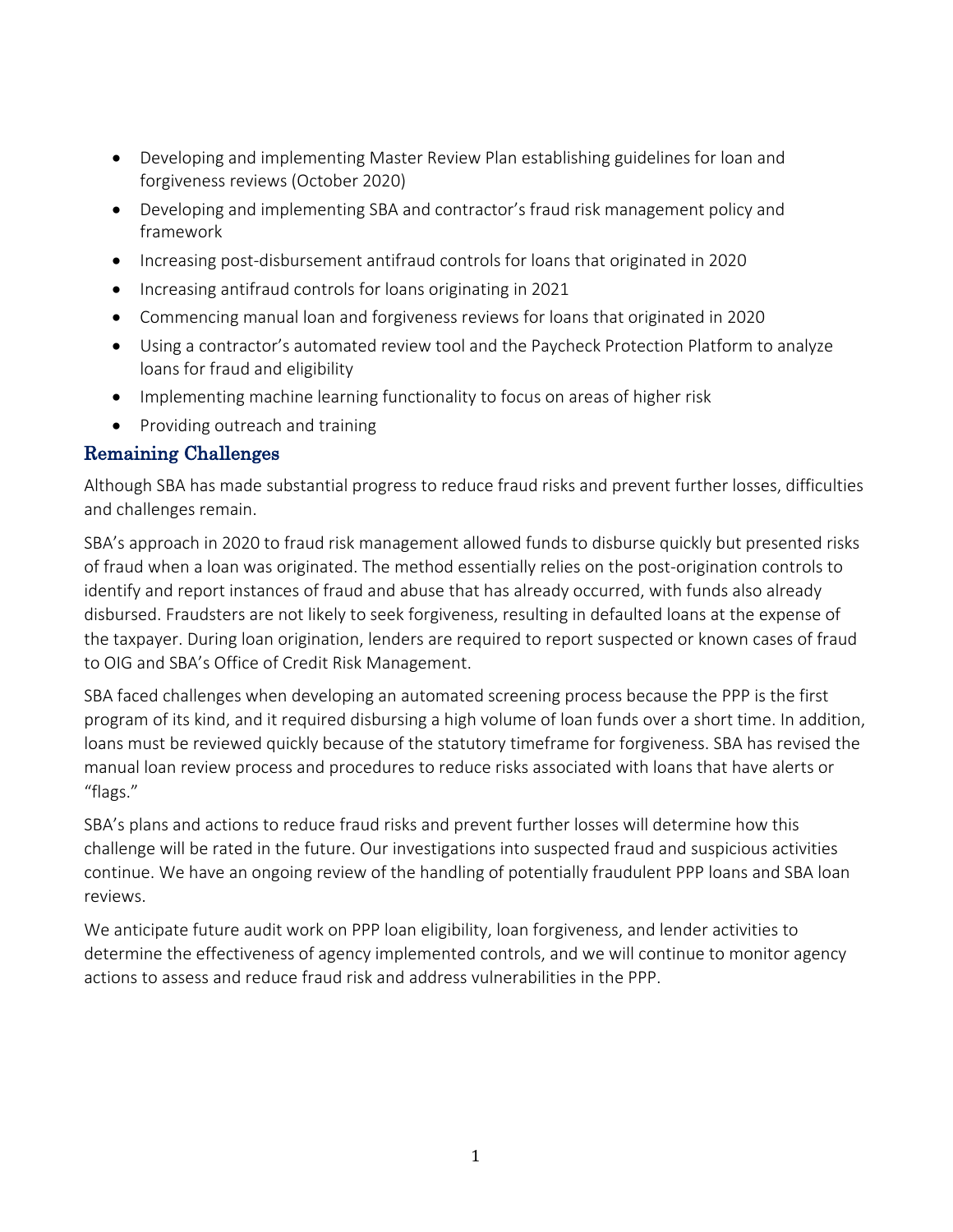### <span id="page-11-0"></span>Issue: Paycheck Protection Program Eligibility



OIG's inspection of SBA's implementation of the PPP and coordination with the Treasury Department have revealed systemic issues. Our results found indications of deficiencies with internal controls related to eligibility of borrowers. Our review of SBA's implementation of PPP identified thousands of loans to potentially ineligible borrowers.

For example, SBA lenders inappropriately approved loans for businesses

that

- exceeded maximum loan amounts for the number of employees,
- were in the government's Do Not Pay database,
- exceeded the maximum size allowed, and
- obtained a Taxpayer Identification Number after the program began in February 2020, which means the business was likely not operational before the onset of the pandemic, a CARES Act requirement.

Approving loans for ineligible borrowers reduces the amount of critical program capital available to eligible borrowers.

#### Businesses Exceeding Maximum Loan Amounts

We found tens of thousands of approved and disbursed loans were made to borrowers for amounts that exceeded the loan maximum based on the number of employees and compensation rates, as defined in the CARES Act [\(Report 21-07\)](https://www.sba.gov/document/report-21-07-inspection-sbas-implementation-paycheck-protection-program).

#### Borrowers on Do Not Pay Database

We coordinated with the U.S. Department of Treasury to compare Taxpayer Identification Numbers and name data provided in SBA data files for 2020 PPP loans against Do Not Pay debt, exclusions, and death data sources. We found tens of thousands of loans that matched a Do Not Pay data source record indicating potential loan ineligibility [\(Report 21-06\)](https://www.sba.gov/document/report-21-06-management-alert-paycheck-protection-program-loan-recipients-department-treasurys-do-not-pay-list). SBA flagged these loans to be reviewed for PPP eligibility.

The Treasury Department Do Not Pay system helps agencies fulfill the obligation to deny federal loans, loan insurance, and loan guarantees to businesses delinquent on federal debts and obligations. To be eligible to receive PPP funds, a business must not have any current federal debarments or suspensions, and the applicant must not have delinquent federal loans or have defaulted on any federal loans in the last seven years.

#### Businesses that Exceeded Maximum Size Standards

Under the CARES Act, an eligible business cannot exceed the greater of 500 employees or the SBA size standard for number of employees in the industry, if applicable. We found hundreds of businesses obtained PPP loans that may have been erroneously approved [\(Report 21-07\)](https://www.sba.gov/document/report-21-07-inspection-sbas-implementation-paycheck-protection-program). These businesses exceeded both 500 employees and the applicable employee-based size standard for the business industry.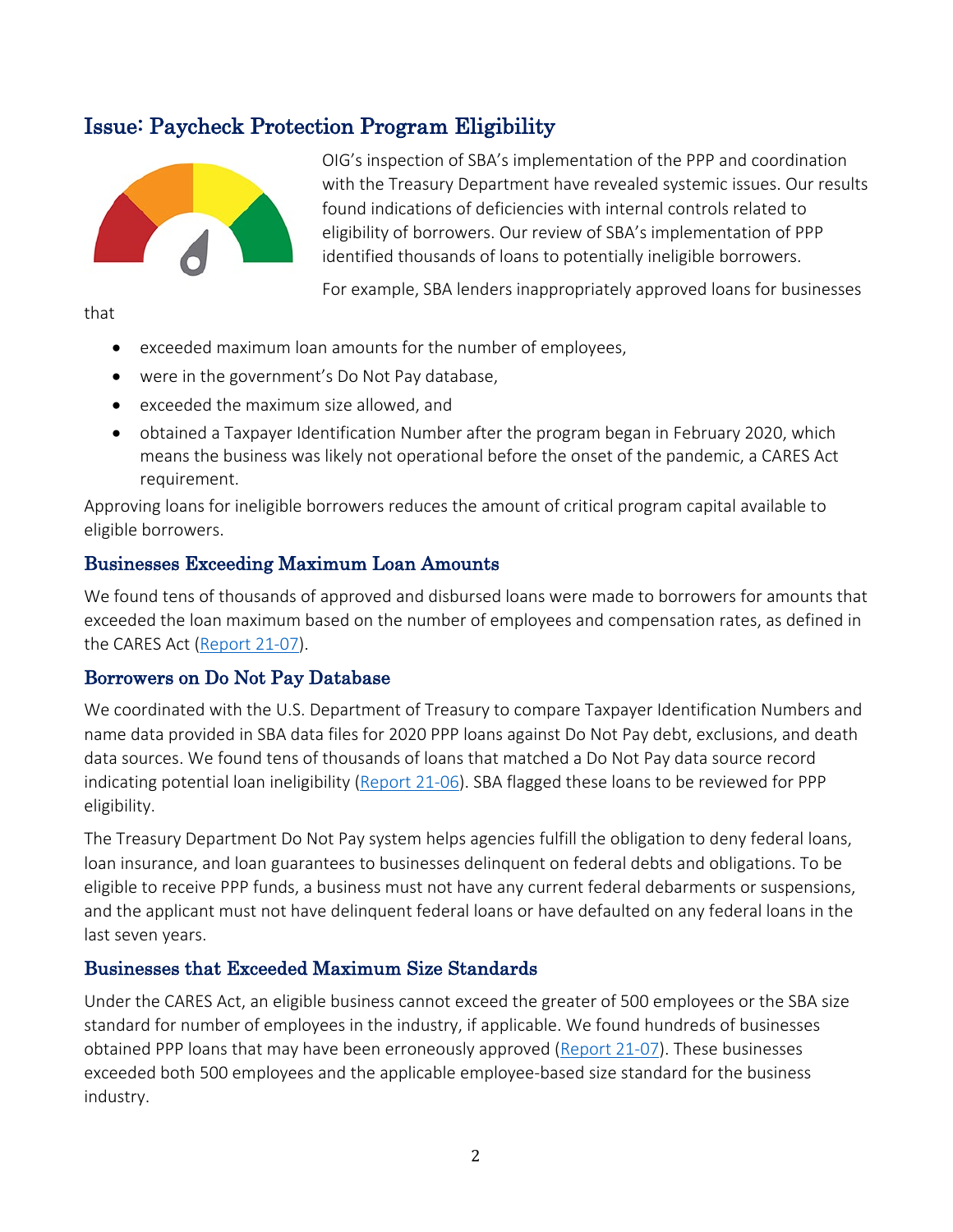#### Taxpayer Identification Number Registered after February 15, 2020

The CARES Act requires that businesses must have been in operation before February 15, 2020 to be eligible for a PPP loan. We found thousands of businesses obtained PPP loans with identification numbers that were not registered until after that date [\(Report](https://www.sba.gov/document/report-21-07-inspection-sbas-implementation-paycheck-protection-program)  [21-07\)](https://www.sba.gov/document/report-21-07-inspection-sbas-implementation-paycheck-protection-program). The businesses would have been ineligible for PPP loans because they likely did not meet the CARES Act eligibility requirement of being in operation before February 15.

*Swift management action to identify and review potentially ineligible loans could prevent improper payments to lenders because loan forgiveness may still be in process*

## <span id="page-12-0"></span>Agency Progress

SBA has made substantial progress in strengthening controls to validate eligibility and ensure eligibility requirements. SBA initiated several corrective actions to enhance and develop additional controls to address loan reviews, loan forgiveness, and fraud, including:

- Developing the Master Review Plan establishing guidelines for loan and forgiveness reviews (October 2020)
- Developing and implementing SBA and contractor fraud risk management policy and framework

The fraud control framework also includes a variety of antifraud controls in place designed to detect and mitigate possible instances of eligibility fraud. These controls include approved lender lists, verification with the Treasury Do Not Pay list, and compliance checks.

SBA also integrated affiliation data which shows business affiliation through ownership and maximum number of employees, as well as maximum loan amount. SBA instituted an affiliation worksheet for PPP loan and forgiveness reviews. Swift management action to identify and review potentially ineligible loans could prevent improper payments to lenders because the associated loan forgiveness may still be in process.

<span id="page-12-1"></span>As we complete current reviews and conduct future audit work, SBA's plans and actions to reduce and prevent improper payments will determine how we will rate this challenge in the future.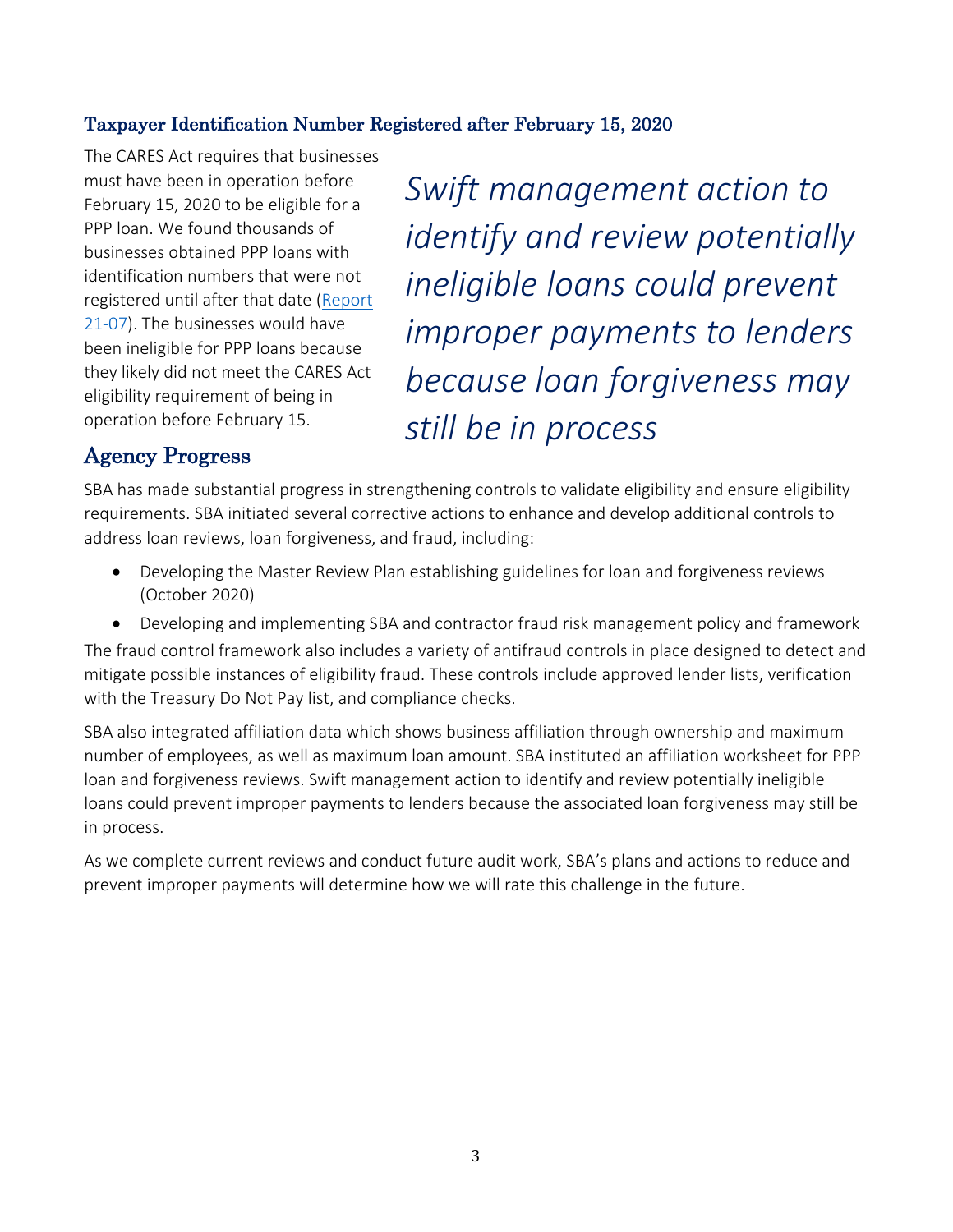## Issue: Paycheck Protection Program Data Reliability



OIG's inspection of SBA's 2020 implementation of the PPP found the data SBA reported and the loan-level PPP data were inaccurate and incomplete. Without accurate and complete data, SBA cannot reliably and accurately inform SBA management and Congress about program effectiveness and measures needed to inform program decisions.

#### Underserved Market Data Was Incomplete

In our May 2020 flash report, we found that SBA's demographic information for underserved markets for PPP borrowers was incomplete [\(Report 20-14\)](https://www.sba.gov/document/report-20-14-flash-report-small-business-administrations-implementation-paycheck-protection-program-requirements). SBA's borrower application for PPP did not include standard SBA fields to request demographic information. One week after we issued our flash report, SBA issued the initial PPP loan forgiveness application, which included an optional page for borrower demographic information. Notwithstanding, sufficient data may still not be collected.

Some borrowers may not apply for loan forgiveness while others may choose not to complete the optional page. Although ethnic demographic information is optional for SBA's traditional loan programs and the PPP, SBA generally requests the demographic information as a section on a mandatory form. Borrowers have the option to decline to provide the information.

#### North American Industry Classification System Data Was Incomplete

We found SBA's loan-level data on PPP North American Industry Classification System codes was incomplete [\(Report 21-07\)](https://www.sba.gov/document/report-21-07-inspection-sbas-implementation-paycheck-protection-program). SBA did not require the borrower to provide the industry classification code on the application, so lenders did not have the information to put in the loan processing platform. As of June 30, 2020, there were 222,096 loans totaling approximately \$9.9 billion that were identified as "Unclassified Establishments" because there was no industry classification data on the application.

#### Job Statistics Were Inaccurate and Incomplete

We found SBA's loan-level data for job statistics was inaccurate and incomplete [\(Report 21-07\)](https://www.sba.gov/document/report-21-07-inspection-sbas-implementation-paycheck-protection-program). We also found that 191,003 loans totaling approximately \$11 billion did not include employment information in the required job field for the number of current employees.

SBA officials said because of a backlog of loan applications before the beginning of the second round of PPP funding, lenders were allowed to submit loan applications in bulk. The officials said they turned off system controls to allow faster approval times.

Of the 191,003 applications that did not have data for the number of current employees, 83,374 were approved during the first week of the second round of funding. Because SBA removed the control to check data in the "number of current employees" field, these loans totaling approximately \$4 billion were not validated before approving and issuing loan numbers to PPP lenders.

#### <span id="page-13-0"></span>Agency Progress

SBA made substantial progress to ensure the integrity of data and has added controls including the following: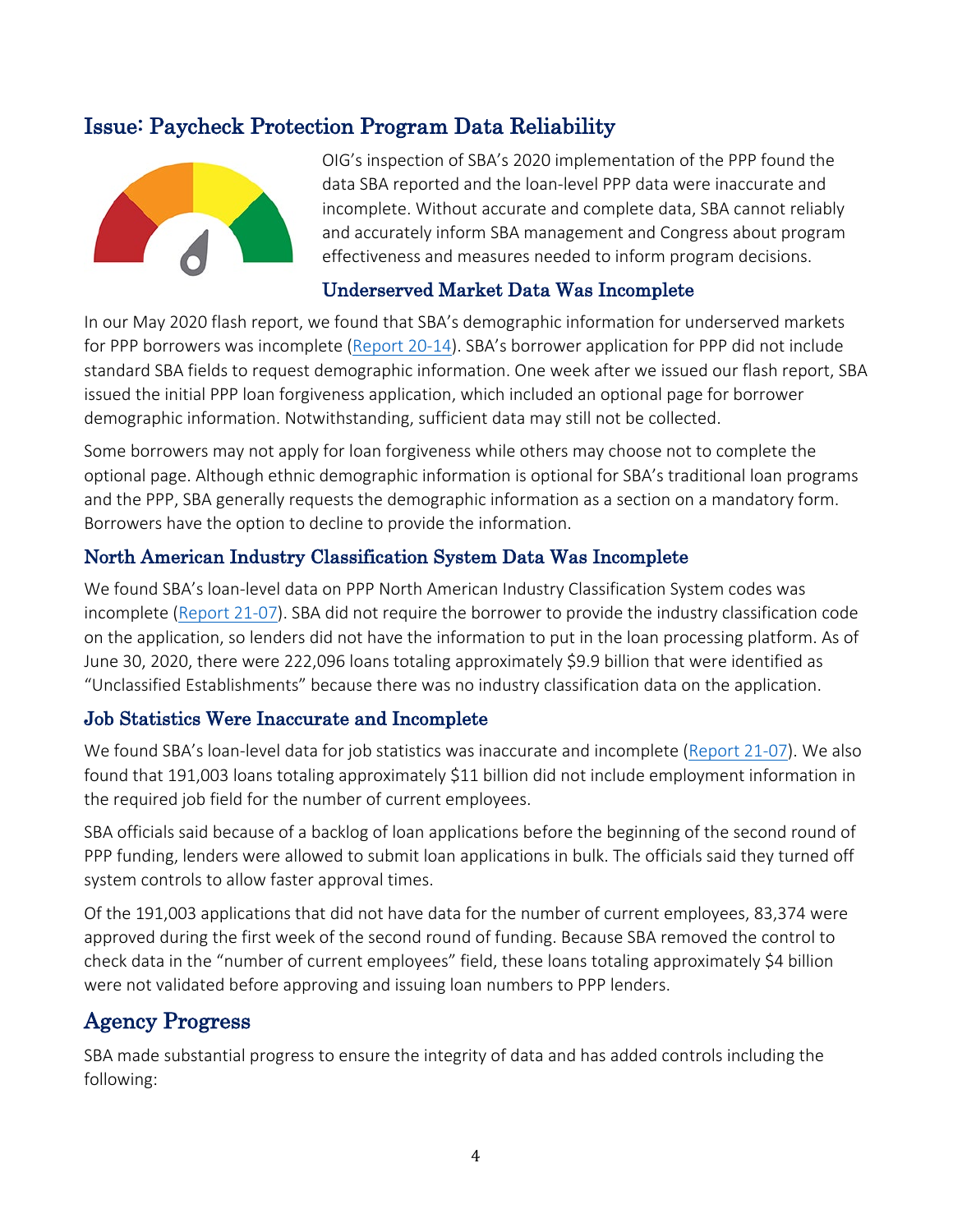- Adding mandatory fields in borrower and lender application processes, including North American Industry Classification System identification, demographic data, and number of employees.
- Updating controls to ensure data accuracy and completeness of lender-reported data.
- Instituting a procedure for lenders and borrowers to correct publicly available PPP loan data provided to SBA by delegated PPP lenders.
- Adding controls for Taxpayer Identification Number data submission at origination and Do Not Pay-LexisNexis data validation at origination.

We have an ongoing evaluation of SBA's loan review processes and anticipate future audit work to review PPP loan eligibility, loan forgiveness, and lender activities. We will continue to monitor the agency's efforts to improve data reliability.

# <span id="page-14-0"></span>Issue: COVID-19 Economic Injury Disaster Loan Program Susceptible to Fraud



From the beginning of the COVID-19 EIDL program in March 2020 until August 2021, OIG received 215,000 Hotline complaints which alleged fraudulent activity in the COVID-19 EIDL program and PPP. Thousands of complaints came from banks about potentially fraudulent activity, and OIG has steadily received hundreds of additional complaints per day from other sources.

OIG has launched numerous investigations into this fraudulent activity. In addition, our October 2020 inspection report of SBA's initial disaster assistance response to COVID-19 identified \$78.1 billion in potentially fraudulent loans and loans and grants to ineligible entities [\(Report 21-02\)](https://www.sba.gov/document/report-21-02-inspection-small-business-administrations-initial-disaster-assistance-response-coronavirus-pandemic). Our May 2021 inspection report of SBA's handling of identity theft allegations in the COVID-19 EIDL Program [\(Report](https://www.sba.gov/document/report-21-15-sbas-handling-identity-theft-covid-19-economic-injury-disaster-loan-program)  [21-15\)](https://www.sba.gov/document/report-21-15-sbas-handling-identity-theft-covid-19-economic-injury-disaster-loan-program) found \$6.7 billion in loan and grants related to identity theft allegations. The recommendations in both reports remain open.

In October 2020, we found significant problems with the EIDL process that could lead to fraud [\(Report](https://www.sba.gov/document/report-21-02-inspection-small-business-administrations-initial-disaster-assistance-response-coronavirus-pandemic)  [21-02\)](https://www.sba.gov/document/report-21-02-inspection-small-business-administrations-initial-disaster-assistance-response-coronavirus-pandemic). It is essential that internal controls are balanced to prevent fraud and include processes to address concerns identified by the internal controls. Examples of internal control concerns include the following:

#### Potentially Fraudulent Loans to Accounts that Differed from the Original Bank Accounts Listed on Applications

SBA had approved \$14.3 billion in COVID-19 EIDLs and Emergency EIDL grants to applicants who later changed the bank account number to pay out the loan to a different account. For these applications, additional funds were disbursed in advance grants.

Although there are reasons an applicant might need to change a bank account number during the loan process, the number of applicants who changed their bank account numbers or accounts to an entirely different bank before loan disbursements is concerning as a potential fraud indicator.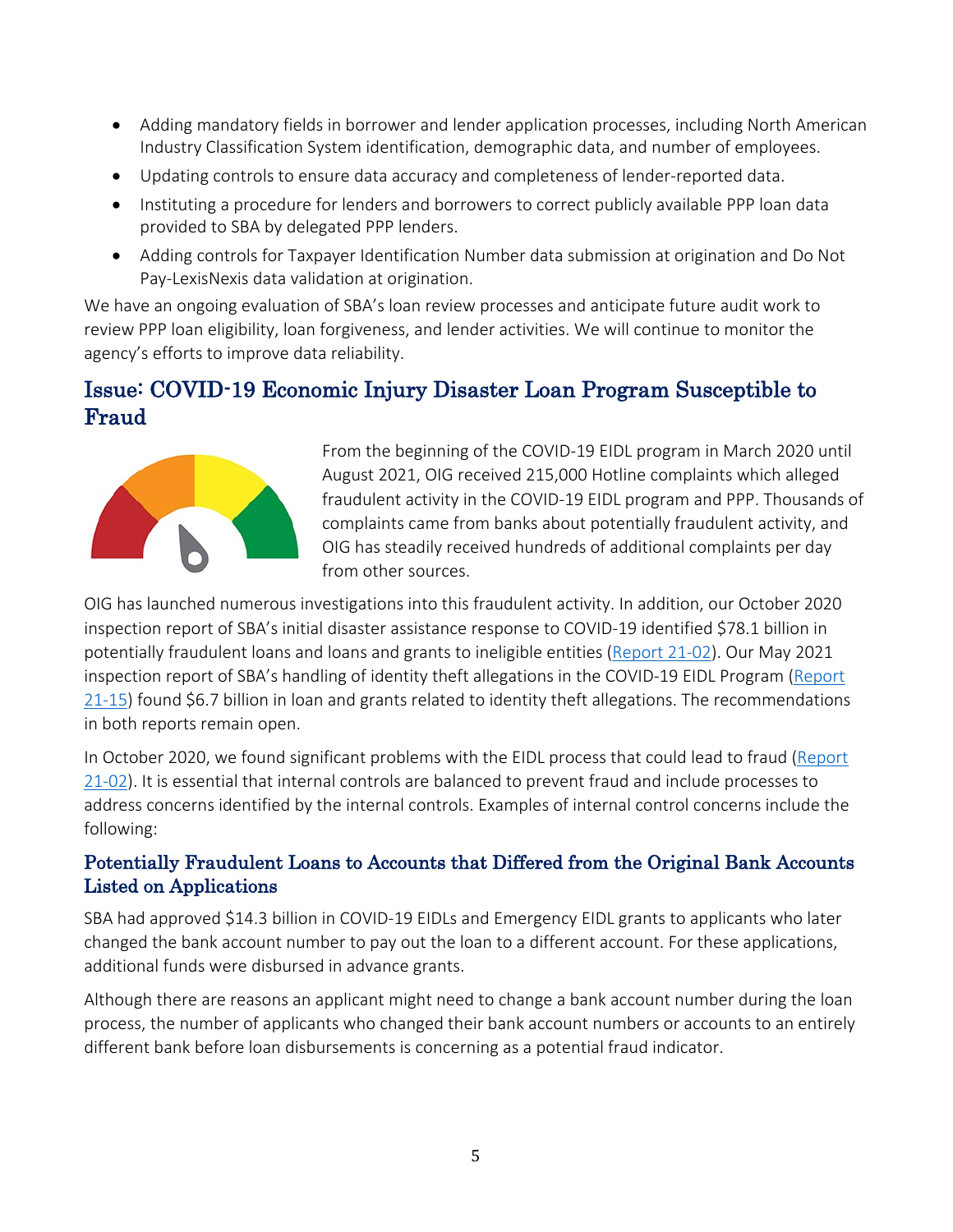#### Potentially Fraudulent Loans Made to Applicants Using Duplicate Information

We found SBA had approved \$62.7 billion in multiple COVID-19 EIDLs and Emergency EIDL grants to applicants who used the same internet provider (IP) addresses, email addresses, business addresses, or bank accounts. There are some legitimate reasons for individual occurrences of applicants using the same addresses or accounts to apply for loans. For example, any time an applicant uses a loan packager there will be duplications in addresses and contact info. Multiple occurrences, however, are a strong indicator of fraud.

#### Potentially Fraudulent Loans Made to Ineligible Entities

We found SBA approved \$1.1 billion, in COVID-19 EIDLs and Emergency EIDL grants to potentially ineligible entities. In our July 2020 management alert, we warned SBA that we had already found approximately \$250 million in approved loans to ineligible entities. These entities had Employer Identification Number registration dates after the date entities were required to be in business to qualify for relief funding in the CARES Act.

#### COVID-19 Applications Related to Identity Theft Allegations

In a May 2021 inspection [\(Report 21-15\)](https://www.sba.gov/document/report-21-15-sbas-handling-identity-theft-covid-19-economic-injury-disaster-loan-program), OIG reported that SBA had referred more than 840,000 COVID-19 applications to OIG for suspected identity theft. SBA disbursed 112,196 COVID-19 EIDLs totaling \$6.2 billion and 98,613 advance grants for \$468 million that were associated with identity theft. The numbers continue to grow.

### <span id="page-15-0"></span>Agency Progress

SBA has enhanced system controls and validations. Some of the major control changes include

- requiring evidence that loan officers addressed issues identified and flagged by the subcontractor's processing system,
- enabling fund holding at any stage,
- invalid corporate owner Employer Identification Number check,
- obtaining Internal Revenue Service tax transcripts for all loan approvals, and
- validation against the Treasury Do Not Pay List.

<span id="page-15-1"></span>Despite the control enhancements, the sheer volume of loans and advances will continue to pose a challenge for the agency to reduce the ongoing risk of fraud in these programs. OIG will continue to monitor these issues and conduct oversight work to assess the effectiveness of the agency's controls and identify areas for improvement.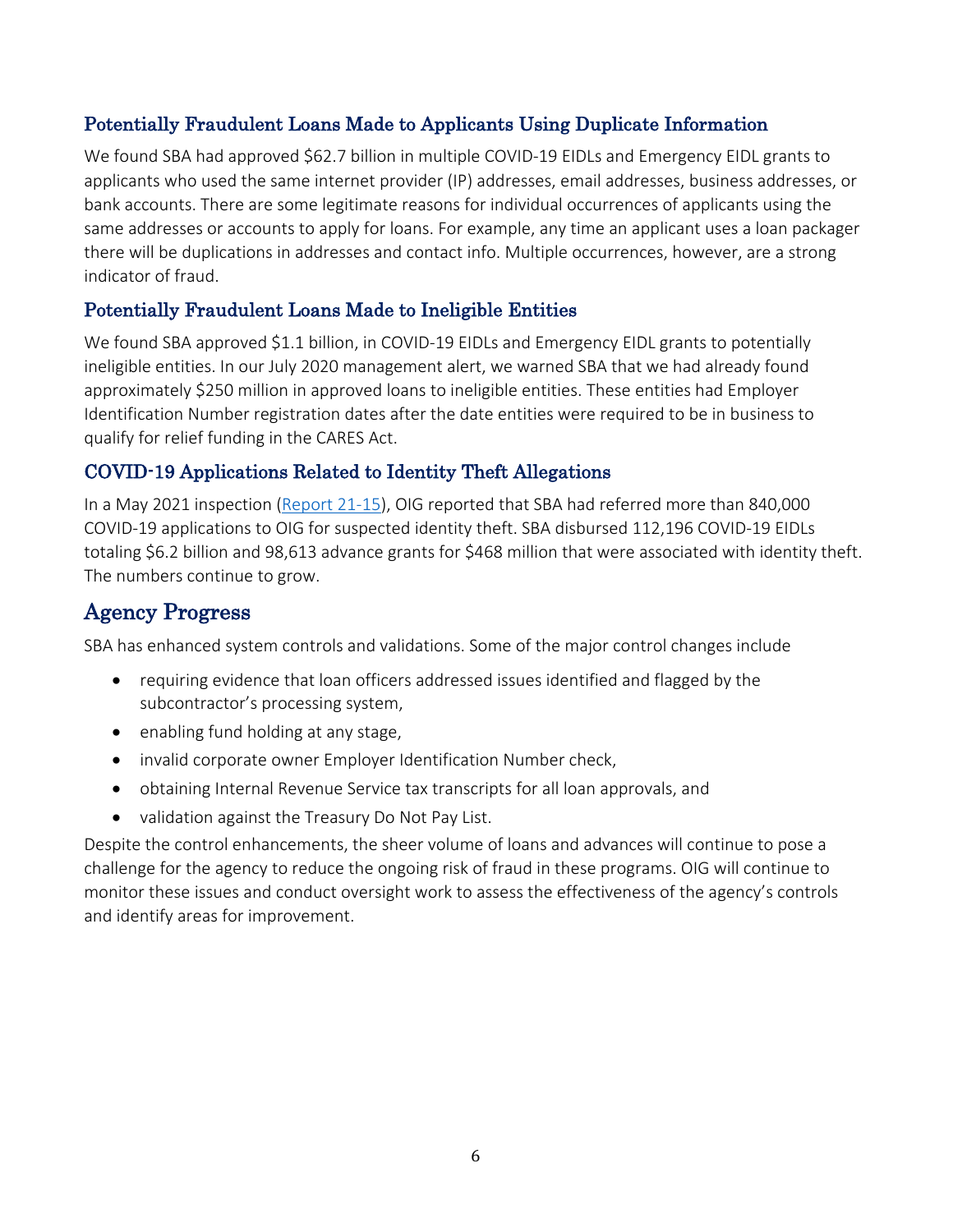# Challenge 2: Inaccurate Procurement Data and Eligibility Concerns in Small Business Contracting Programs Undermine the Reliability of Contracting Goal Achievements

# <span id="page-16-0"></span>Why This Is a Challenge

The Small Business Act government-wide goal is to ensure that 23 percent of all prime contracts be awarded to small businesses each fiscal year. Since FY 2013, the SBA has reported in its annual *Small Business Procurement Scorecard* that the federal government has met or exceeded that goal.

Over the years, Congress has expressed concerns about the accuracy of the report. OIG and Government Accountability Office (GAO) audits have revealed a widespread problem of misreporting by agencies that award contracts to small firms with provisions or other contract language that allows larger companies to do most of the work.

As the federal government's primary advocate for small business, SBA must continue to strive to ensure federal agencies award small business contracts only to eligible entities counted in the assessment of this measure. However, SBA's achievement reports do not portray federal contract dollars obligated only to small businesses, reducing the ability of Congress and other federal policymakers to determine whether the government is maximizing contracting opportunities for small businesses.

## <span id="page-16-1"></span>Issue: Agencies Receive Credit for Ineligible Firms or Those No Longer in the HUBZone or 8(a) Programs



SBA has made some program eligibility requirements less focused on disadvantaged businesses and historically underused business zones, deviating from congressional intent. OIG continues to find that SBA does not consistently detect ineligible firms in its small business contracting certification programs.

Agency contracting officers have reported ineligible firms as certified either in the HUBZone or 8(a) programs in the Federal Procurement Data System – Next Generation. In 2020, the General Services Administration Office of Inspector General found \$89 million in procurements erroneously recorded as small business in the Federal Procurement Data System–Next Generation.

Historically, OIG audits have found that SBA did not consistently detect ineligible firms in its preference contracting programs. In 2018 and 2019, we found SBA did not ensure only eligible firms entered the HUBZone program or consistently detect ineligible firms in the 8(a) program.

In 2020, SBA changed a HUBZone requirement, allowing certified businesses to have employees who are not current HUBZone residents. Under the new requirements, the business continues to meet the requirement as long as the employee lived in a HUBZone for at least 180 days after the business was first certified.

HUBZone businesses could have no employees residing in the HUBZone at all and still qualify because employees initially hired as HUBZone residents moved out of the HUBZone after the 180-day period.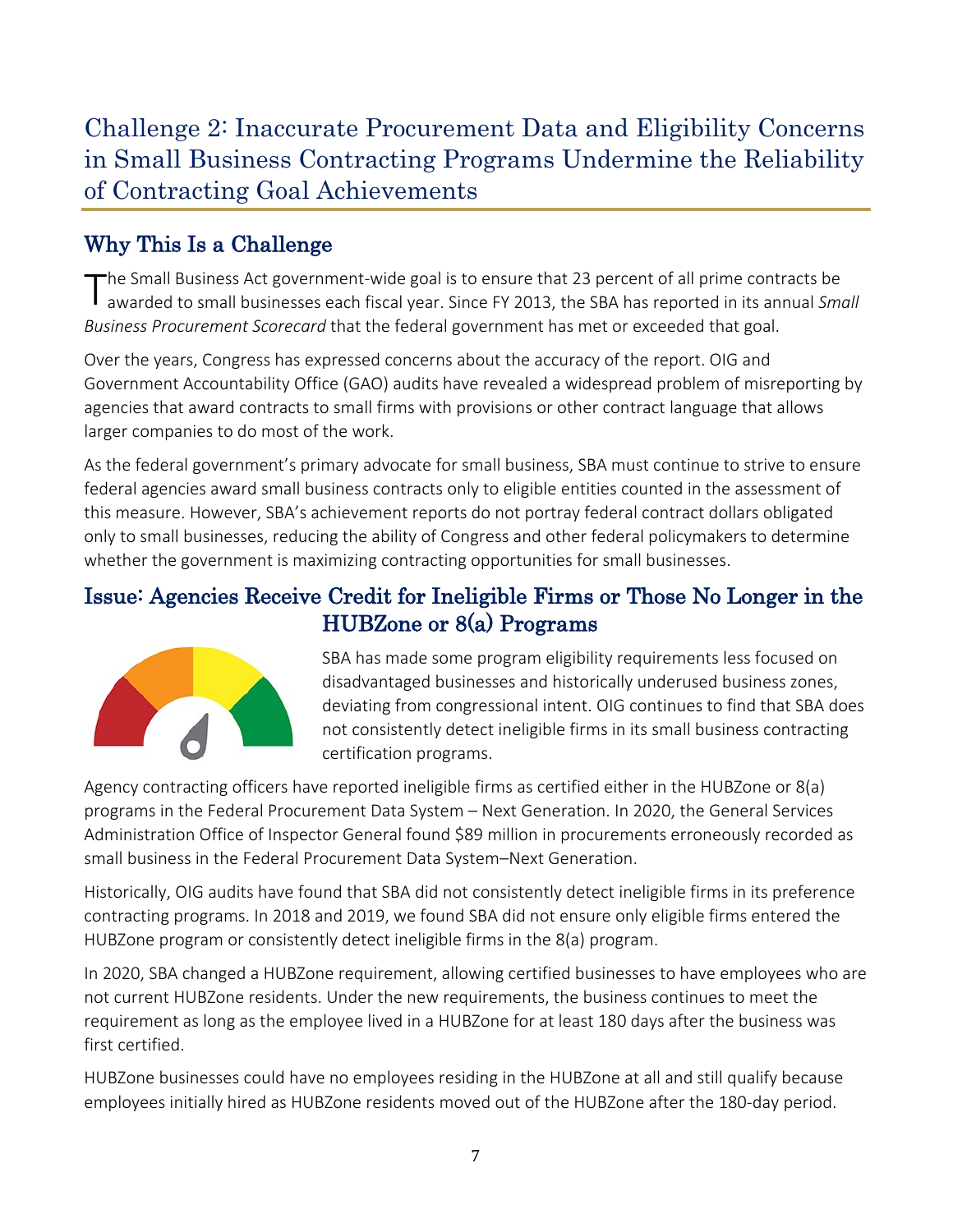The requirements of the rule are clearly inconsistent with legislative intent.

SBA program success and integrity could be reduced if the agency admits ineligible firms into programs intended for disadvantaged small businesses. Before 2008, SBA certified small, disadvantaged businesses. SBA terminated its small, disadvantaged certification program in 2008, and since then, firms have self-certified. The awards made to these firms count toward the agency's contracting goals.

The goals require that 5 percent of all prime and subcontracts for the federal government be awarded with special considerations for contractors with small, disadvantaged business subcontractors. Participants in the 8(a) program are considered small, disadvantaged businesses and awards made to them are also counted toward agency goals.

As of September 2021, SBA's Dynamic Small Business Search database included 153,126 firms that selfcertified as small, disadvantaged businesses. Firms that falsely certify they are socially and economically disadvantaged may receive federal contracts counted toward the agency's goal achievements.

Although self-certification is inherently risky, SBA removed regulations allowing for protests of a firm's disadvantaged business status in FY 2020. While firms are still subject to protests related to their small business size, business owners' status as a socially and economically disadvantaged individual cannot be challenged.

# <span id="page-17-0"></span>Agency Progress

SBA has made substantial progress in adding controls to detect ineligible firms in the 8(a) and HUBZone programs. In FY 2020, SBA updated and trained staff on its HUBZone policy directives to standardize analysis and oversight. SBA also required that HUBZone firms annually recertify that they meet program eligibility requirements. Further, SBA instituted procedures to ensure program officials justified their recommendations to admit firms applying to the 8(a) program. The agency is now tracking complaints about firms' eligibility to participate in the program.

SBA should continue to strengthen its oversight of these contracting programs to ensure only eligible firms participate.

The new employee residency requirement may reduce the HUBZone program's ability to meet legislative intent. Allowing certified businesses to count employees who are not current HUBZone residents to meet employee residency requirements does not ensure continual employment of individuals who live in distressed areas. Consequently, full economic benefits may not be realized in these areas.

Similarly, SBA's termination of the small, disadvantaged business certification program and removal of regulations allowing for protest of a firm's disadvantaged business status jeopardizes the integrity of the small, disadvantaged business goaling achievements. According to contract data retrieved from SAM.gov, in FY 2020, as much as \$11.6 billion of prime contracts were awarded to small, disadvantaged businesses that were not certified as either 8(a) firms, Woman Owned Small Businesses, Economically Disadvantaged Woman Owned Small Businesses, HUBZones, Service-Disabled Veteran Owned Small Businesses, or a joint venture that included a firm with one of these designated contracting program certifications. Given the sheer amount of the federal contract dollars awarded to these self-certified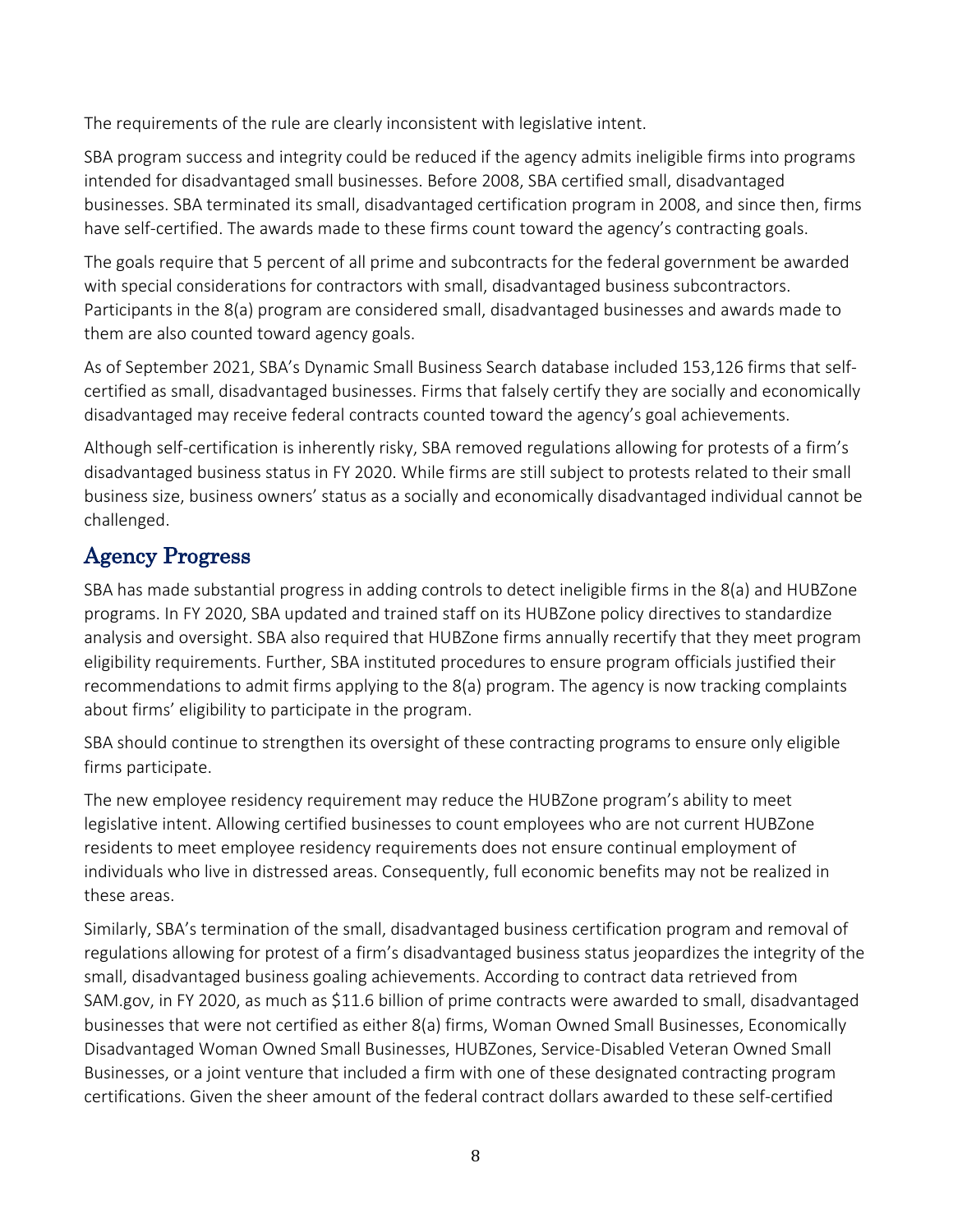businesses, it is crucial for SBA to ensure that only eligible firms benefit from these contracting opportunities.

As SBA expands procurement activities to deliver on the President's goal of increasing the share of federal contracts awarded to small, disadvantaged businesses from 5 to 15 percent by 2025, program officials should consider the impact this regulatory void could create on the accuracy of the small, disadvantaged business goal achievements.

# <span id="page-18-0"></span>Issue: Women-Owned Small Business Federal Certification Program Susceptible to Abuse



SBA's Women-Owned Small Business (WOSB) program is intended to give eligible companies greater access to federal contracting opportunities, ensuring a level playing field for women business owners. Both OIG and GAO have reported weaknesses in SBA's controls intended to ensure only eligible firms receive federal contracts set aside for WOSBs.

The federal government's annual contracting goal for WOSBs is set at 5 percent of all federal contracting dollars. The WOSB Program is a subset of this larger goal but not the sole driver. The government limits competition for set-aside WOSB and Economically Disadvantaged WOSB federal contracts to participants in the WOSB Federal Contracting Program.

Some contracts are awarded directly with no competitive bidding . Such contracts are known as sole source awards. This means significant contracting dollars and taxpayer funds are at stake, beginning with program eligibility and certification of the designation.

The National Defense Authorization Act of FY 2015 required qualifying small businesses to be certified by a federal agency, a state government, SBA's Administrator, or a national certifying entity approved by the Administrator.

Women business owners seeking to participate in the WOSB Program may submit an application and supporting documents to SBA at no cost using the website beta.Certify.sba.gov or pay a fee to use one of four approved third-party certifiers. As mandated in FY 2015, SBA has four approved third-party certifiers that are allowed to charge a fee to certify the WOSB or an Economically Disadvantaged Women-Owned Small Business.

In 2014, GAO recommended that SBA establish procedures to assess the performance of the SBAapproved third-party certifiers.

Government contracting officers have a history of improperly awarding WOSB contracts because of certification complexities. In a 2018 audit [\(Report 18-18\)](https://www.sba.gov/document/report-18-18-sbas-women-owned-small-business-contracting-program), OIG found contracting officers at various federal agencies made sole-source awards without having the necessary documentation to determine WOSB eligibility.

# <span id="page-18-1"></span>Agency Progress

SBA has made substantial progress toward addressing this challenge. In July 2020, SBA launched a new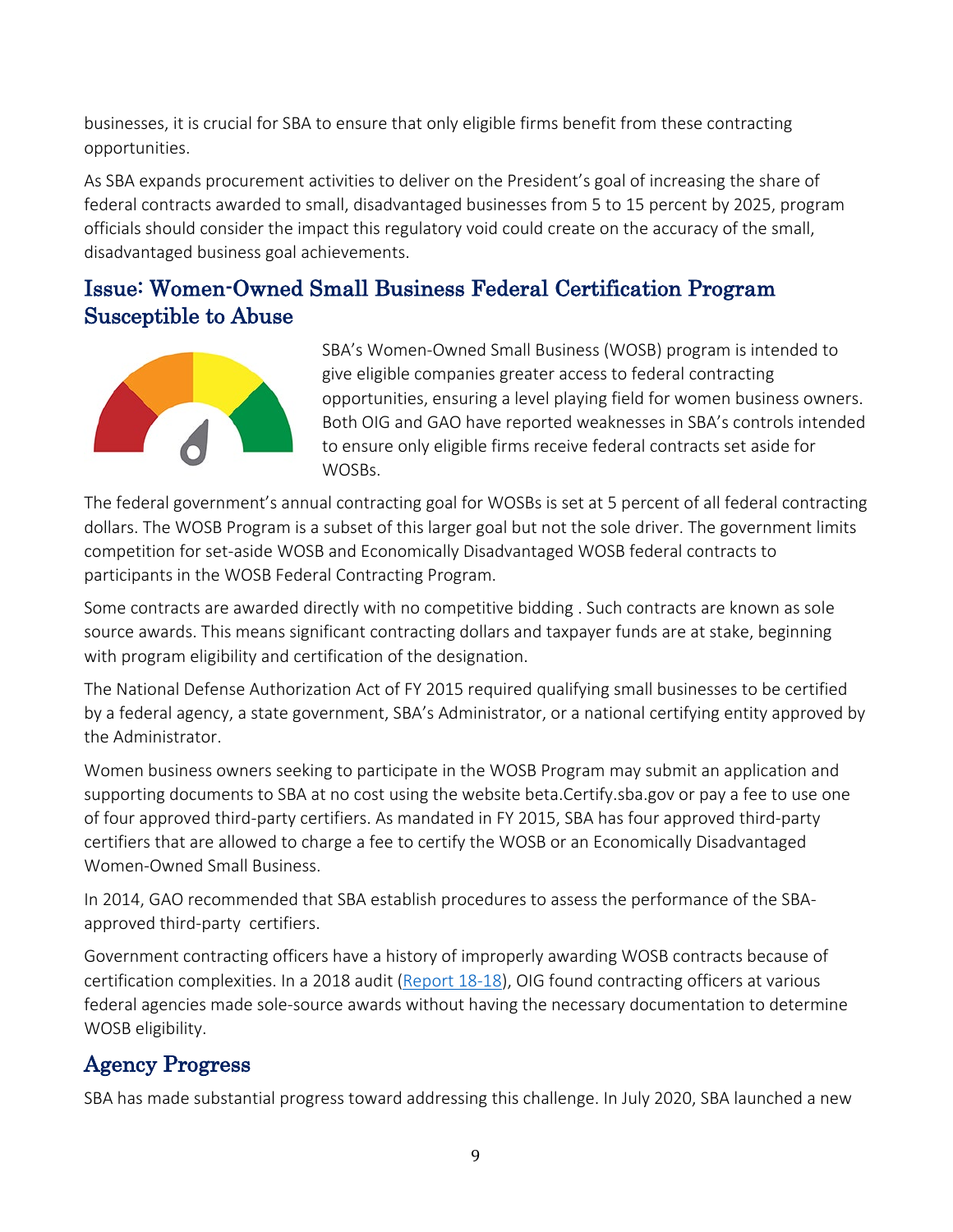free, online portal for WOSB and economically disadvantaged WOSB self-certification.

In October 2020, SBA began conducting WOSB certification determinations. SBA hired additional WOSB analysts and a program director and increased the number of staff supporting the program.

Beta.Certify.sba.gov, is the live and operational platform for the WOSB Program certification process. This new system is used to manage the certification process for the Women-Owned Small Business and Economically Disadvantaged Women-Owned Small Business programs. The program office is partnering with the Office of the Chief Information Officer to find a viable information technology solution or platform for all of the certification programs.

The agency intends for the new beta.Certify.sba.gov certification management portal to modernize a process that has been difficult for decades. However, the system has been plagued by technical challenges which could result in failing to reach program objectives.

Launched in 2020, beta.Certify.sba.gov received about 15,000 WOSB and Economically Disadvantaged WOSB applications. The WOSB Program has approved 3,242 into the program and denied 87 . Additionally, as part of SBA's review process, 12,000 applications were screened and returned to the applicant for more information. The slow progress in issuing prompt certifications affects SBA's ability to adequately serve the needs of women-owned businesses.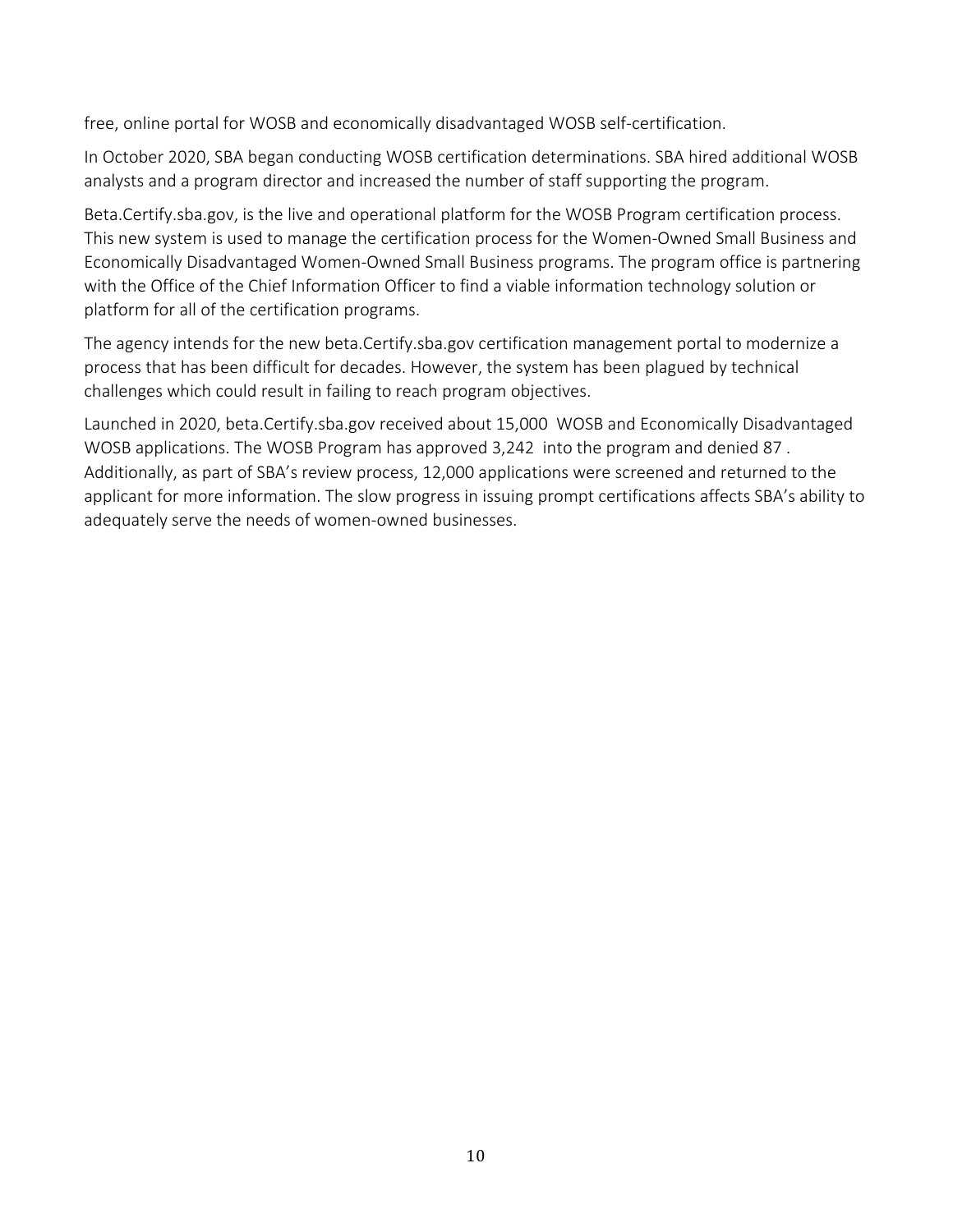# <span id="page-20-0"></span>Challenge 3: SBA Faces Significant Challenges in IT Investment, System Development, and Security Controls

# <span id="page-20-1"></span>Why This Is a Challenge

 $O$  ver the past decade, the agency has struggled with big, high-dollar information technology (IT) projects. OIG has published a number of reports documenting problems and management missteps during efforts to develop new IT systems, including Certify.sba.gov, a 5-year, \$30 million system that was so unsuccessful that the agency had to replace it. The new system is currently being tested (see Challenge 2).

The dramatic chain of events caused by the COVID-19 relief funding the agency received last year highlighted the significant need for the agency to invest in IT upgrades to improve the portal interfaces for small businesses. Portal interfaces are digital entryways into computer systems via websites. SBA must establish effective IT investment controls to ensure IT investments meet functional requirements, projected schedules, and estimated costs.

Portals should also be designed to handle significant growth in user transactions and be developed according to guidance in federal laws and regulations. The agency also must ensure portals address numerous IT needs and are developed in a reasonable timeframe

Program demands may result in testing protocols not being fully addressed within the limited timeframes needed to deliver taxpayer assistance. For example, the agency stated the cause for the month delay in the Shuttered Venue Operators Grant program was the contractor production environment did not fully mirror agency the test environment. This risk would have normally surfaced in a limited parallel production test where all requirements were confirmed to be operational.

SBA enterprise systems need constant maintenance to prevent security vulnerability to multiple types of threats. SBA must maintain and establish IT security control baselines essential to protect information and preserve data integrity. The agency will need to develop guidance that requires continuous monitoring of controls over high-risk transactions.

# <span id="page-20-2"></span>Issue: SBA's IT Investment Controls Need Improvement



Growth in program requirements and increasing transaction volumes require SBA to make significant investments in its IT systems.

The Certify system was intended to improve small business access to SBA contracting and assistance programs. Certify was also to be the single gateway to all of SBA's contracting programs, streamlining the applicant certification process, and improving management productivity.

In July 2020, we reported the Certify project lacked planning and performance oversight during its development [\(Report 20-17\)](https://www.sba.gov/document/report-20-17-evaluation-certifysbagov). Certify.sba.gov did not meet its original goal of improving SBA's small business certification processes. The \$30-million investment in this project did not yield the intended results. Our recommendations from this review were intended to improve enterprise-wide investment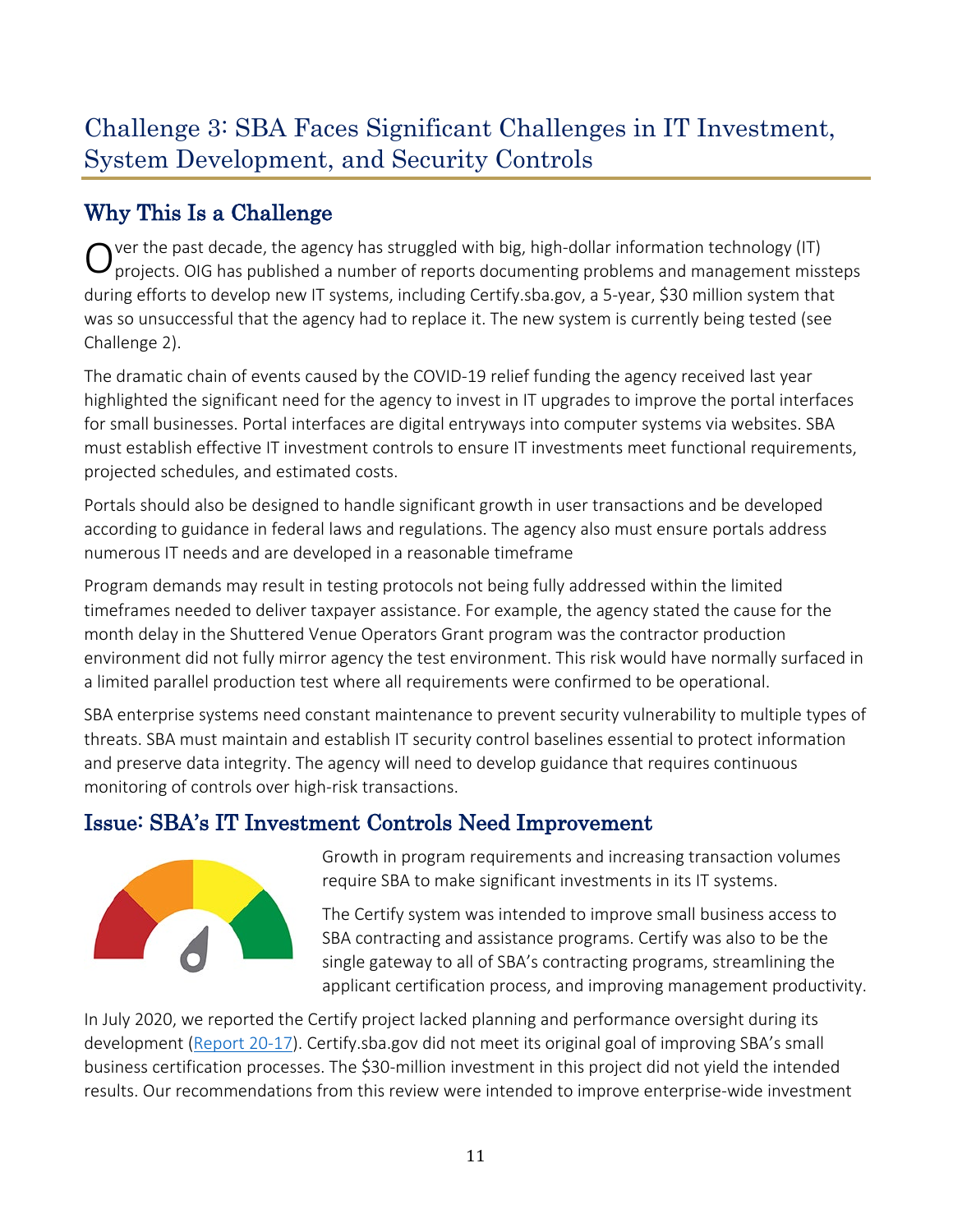controls and beta.Certify.sba.gov is the agency's most recent endeavor in this program area.

Since our review, SBA has taken steps to improve oversight of beta.Certify.gov. For example, beta.Certify.gov is included on the agency's high-risk list, and the agency IT investment board is monitoring cost, schedule, and performance baselines. The agency continues to complete work on revising the project's scope but still needs to improve several management areas, including baseline reviews and completing functionality.

The agency expects to have these efforts complete by the end of 2021. OIG will monitor the agency's progress and review the results in FY 2022.

## <span id="page-21-0"></span>Issue: Existing System Development Controls Do Not Reflect Changing IT Application Landscape



SBA's system development policy is a roadmap for the purchase, launching, and management of software and related application development activities. This guidance helps ensure appropriate risk management, security and application development activities are consistently used throughout the agency's systems.

However, the existing policy dates to 2009 and does not fully address changes in the IT development landscape, including extensive use of third-party application service providers. A third-party service provider is an external entity that performs wide ranging activities under a contract for the agency.

The scope of these activities and related software applications varies. In all cases, the agency is responsible for maintaining internal control over operations, reporting, and compliance with laws and regulations over these services and related data.

Updated system guidance is crucial for monitoring third-party applications used to process transactions integral to the mission of SBA, primarily, delivery of COVID assistance. Currently, the agency uses such applications for PPP loan forgiveness, EIDLs, the Shuttered Venue Operators Grant program, and the Restaurant Revitalization Fund. Federal guidance requires that data processed by the third-party services be subject to the same controls as internally developed systems.

Federal guidance also requires financial and related reporting controls be designed and tested in thirdparty applications that process financial activity. The external financial auditor found that critical financial controls for the EIDL application were not documented and tested by an independent third party.

The agency must produce a System and Organization Controls Report, commonly known as a SOC 1, to validate financial controls have been properly designed and tested. This report assesses a service provider's internal controls over financial processes and reporting.

To meet the challenges of rapidly delivering financial assistance and reduce risks, the agency must update its guidance for purchasing and related system development to validate essential controls exist before an application may be placed in production. At the same time, continuous monitoring procedures should be established over production activities to address potential security vulnerabilities.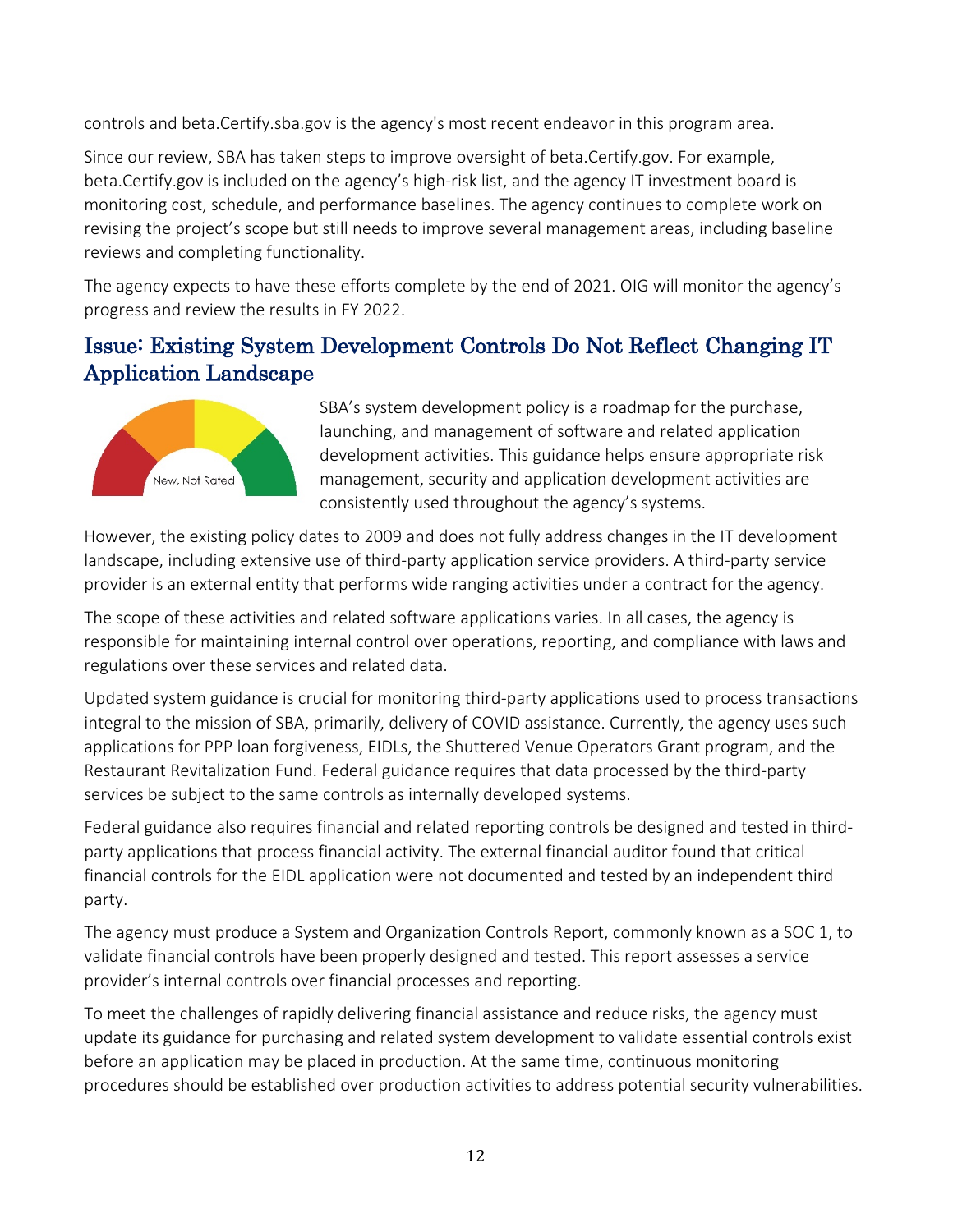## <span id="page-22-0"></span>Issue: Additional Progress Needed on Security Controls



Inspectors General are required by the Federal Information Security Modernization Act (FISMA) to assess the effectiveness of information security programs on a maturity model spectrum and assess security capability in eight domains.

The current benchmark for an effective program within the context of the maturity model is level 4, "Managed and Measurable." In the

maturity model, domain performance that scores below the level of managed and measurable, such as ad hoc, defined, or consistently implemented, means IT security is ineffective.

Our most recent evaluation indicated SBA continued to achieve level 4 in the area of incident response but is at level 2 "Defined" or level 3 "Consistently Implemented" in the remaining seven areas. Consequently, SBA is at an overall level of "not effective." At the same time, however, progress is being made toward an "effective" level under FISMA requirements.

### <span id="page-22-1"></span>Agency Progress

COVID-19 relief efforts diverted SBA resources from some daily compliance activities. As a result, SBA continues to experience security challenges in areas of user access, configuration management, and security training.

Although COVID-19 assistance activity increased transaction volumes, SBA made progress in automated security control testing and protection of personal identifiable information. Continued improvement is needed in risk management and configuration management controls. The agency should update authorizations to operate for systems, promptly correcting vulnerabilities.

In addition, areas for improvement include tracking of plans of action and milestones. The agency should also update software and hardware inventories. Challenges also remain in the areas of access control and security training.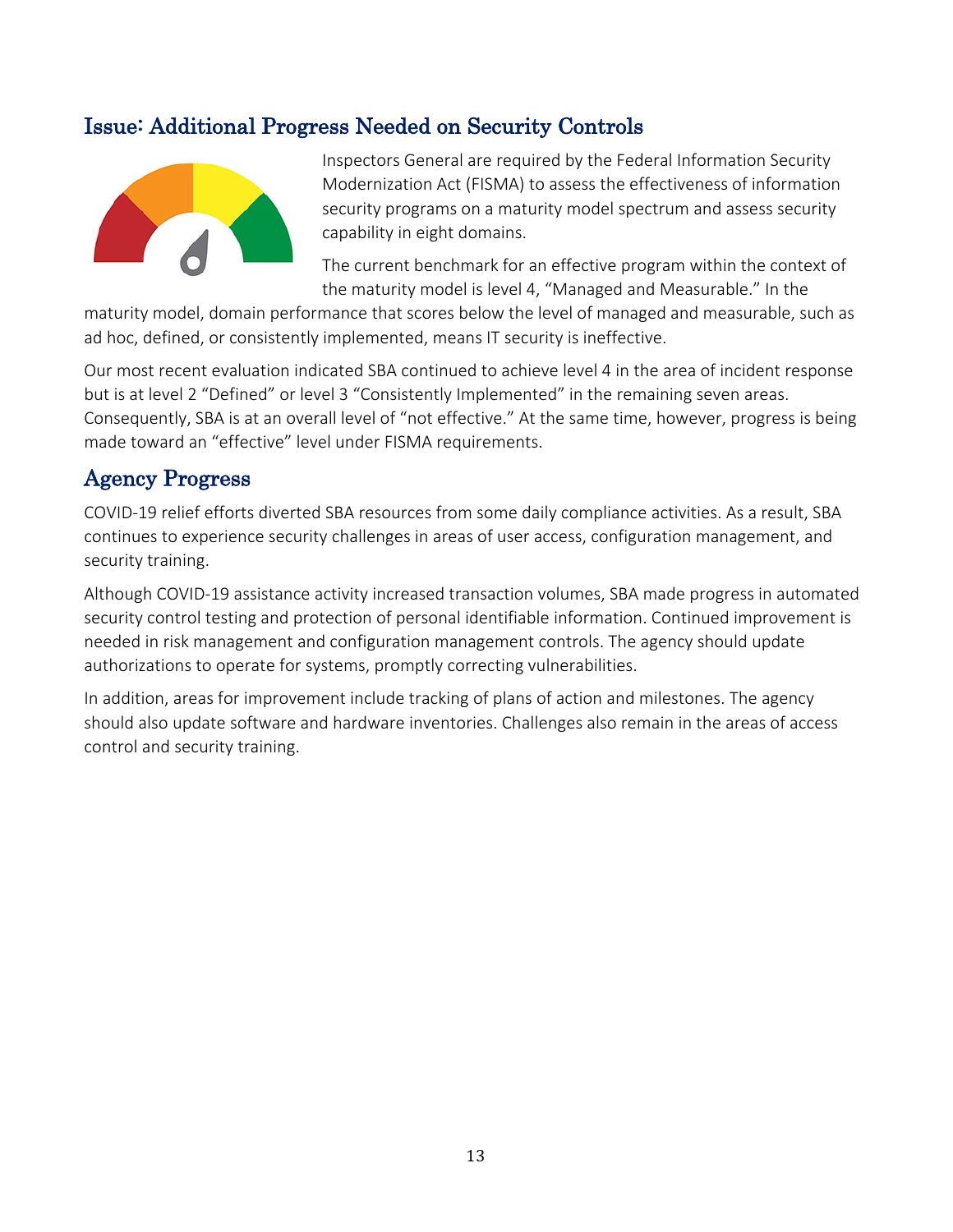# <span id="page-23-0"></span>Challenge 4: SBA Risk Management and Oversight Practices Need Improvement to Ensure the Integrity of Loan Programs

# <span id="page-23-1"></span>Why This Is a Challenge

SBA's Office of Credit Risk Management manages lender oversight, credit and compliance risk for the<br>agency's loan portfolio of more than \$744 billion including loans made through the Paycheck Protection Program. However, those loans are originated by lenders and non-bank lenders that have various degrees of expertise in SBA loan program requirements.

Lenders often rely on the services of loan agents and lender service providers to help originate, close, service, and liquidate SBA loans oftraditional SBA 7(a) and 504 Certified Development Company loans are originated by lenders with delegated approval authority. Our previous audits have found SBA has not adequately recognized or managed significant lender weaknesses. In FY 2020, in an audit of SBA's oversight of high-risk lenders, we identified additional internal control weaknesses in lender oversight. SBA has worked to address these issues and strengthen its oversight of lenders, in part by incorporating our audit recommendations.

We note that SBA has implemented several actions to create a more structured lender oversight methodology and address recommendations made in the 2020 audit that should improve SBA's oversight of lenders in the 7(a) program. However, SBA still needs to make improvements, including developing effective oversight policies and procedures and implementing a workflow management tool to interact with its comprehensive portfolio management data warehouse to manage oversight of highrisk lenders.

Previous OIG audits have also shown that SBA did not effectively identify and track third-party agent involvement in its 7(a) and 504 loan portfolios. Tracking such agents is crucial to manage portfolio risk because many lenders rely on the services of fee-based and other third-party agents to help originate, close, service, and liquidate SBA loans.

# <span id="page-23-2"></span>Issue: SBA's Oversight of High-Risk Lending Participants



The risks inherent in delegated lending require effective oversight to monitor compliance with SBA policies and procedures and corrective actions to address noncompliance. However, OIG's 2020 audit of SBA's oversight of high-risk lenders found that the SBA Office of Credit Risk Management did not always effectively oversee high-risk lenders to identify and mitigate risks [\(Report 20-03\)](https://www.sba.gov/document/report-20-03-audit-sbas-oversight-high-risk-lenders).

SBA did not always

- conduct planned high-risk lender reviews,
- recommend appropriate and consistent risk mitigation actions for the deficiencies identified during the oversight reviews of high-risk lenders, or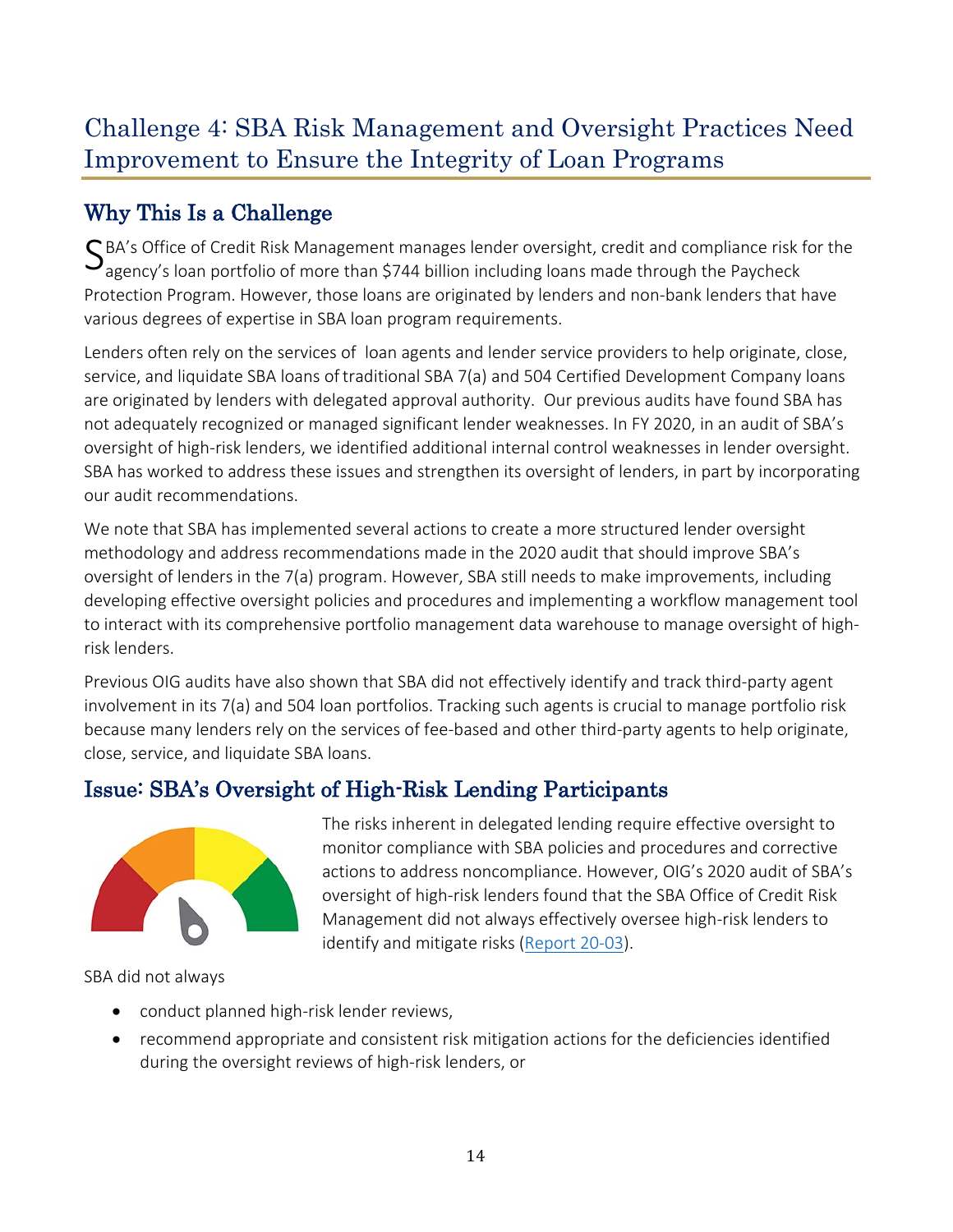• communicate loan deficiencies noted during high-risk lender reviews to SBA approval and purchase loan centers.

## <span id="page-24-0"></span>Agency Progress

In FY's 2020 and 2021, SBA took actions to improve its ability to oversee high-risk lenders, including:

- 1. Issuance of the Final 7(a) Lending Oversight Rule
- 2. Publication of the SOP 50 53 2 for Supervision and Enforcement (January 2021). This SOP has been instrumental in facilitating supervision and enforcement actions.
- 3. Realignment of the organizational structure of the Office of Credit Risk Management to strengthen lender oversight and add resources to the review teams for effective oversight.
- 4. Quarterly meetings to assess high-risk lender activity and review results and develop risk mitigation alternatives.
- 5. Enhanced quarterly analysis using historical and forward-looking metrics to identify high risk lenders.
- 6. Revising Standard Operating Procedure (SOP) 51 00 2 Examinations and updating the process for Risk-Based Reviews and Safety and Soundness Examinations.

The Office of Credit Risk Management has made progress by communicating deficiencies identified during loan file reviews and sharing this information with the SBA loan servicing and purchase centers and other internal stakeholders. The office continues to work with SBA leadership to define the requirements for the workflow management system, and how it will utilize the data Loan and Lender Monitoring System and authorize its funding. SBA reports that its goal is to develop this technology in FY 2022.

Although SBA has made progress by increasing and improving its use of data to identify and manage lenders with elevated risk profiles. as noted above with the publication of the SOP 50 53 2 for Supervision and Enforcement, agency management has indicated it needs time to finalize and implement policies and procedures to document its Risk-Based Review and Safety and Soundness Examination processes, including SOP 51 00 2.

This SOP will provide specific guidance to Reviewers in Charge and Financial Analysts on appropriate and consistent corrective actions for lenders whose reviews result in findings that require monitoring and implementation of corrective actions to attain compliance. SBA also needs to provide documentation showing the agency is conducting periodic overall assessments of the high-risk lender review results and recommended risk mitigation actions during the High-Risk Lender Quarterly Meeting.

In FY 2022 SBA plans to develop the database to manage oversight of high-risk lenders. We will continue to monitor SBA's ongoing efforts to address open recommendations in [Report 20-03,](https://www.sba.gov/document/report-20-03-audit-sbas-oversight-high-risk-lenders) including developing effective oversight policies and procedures and a workflow management system to help manage oversight of high-risk lenders.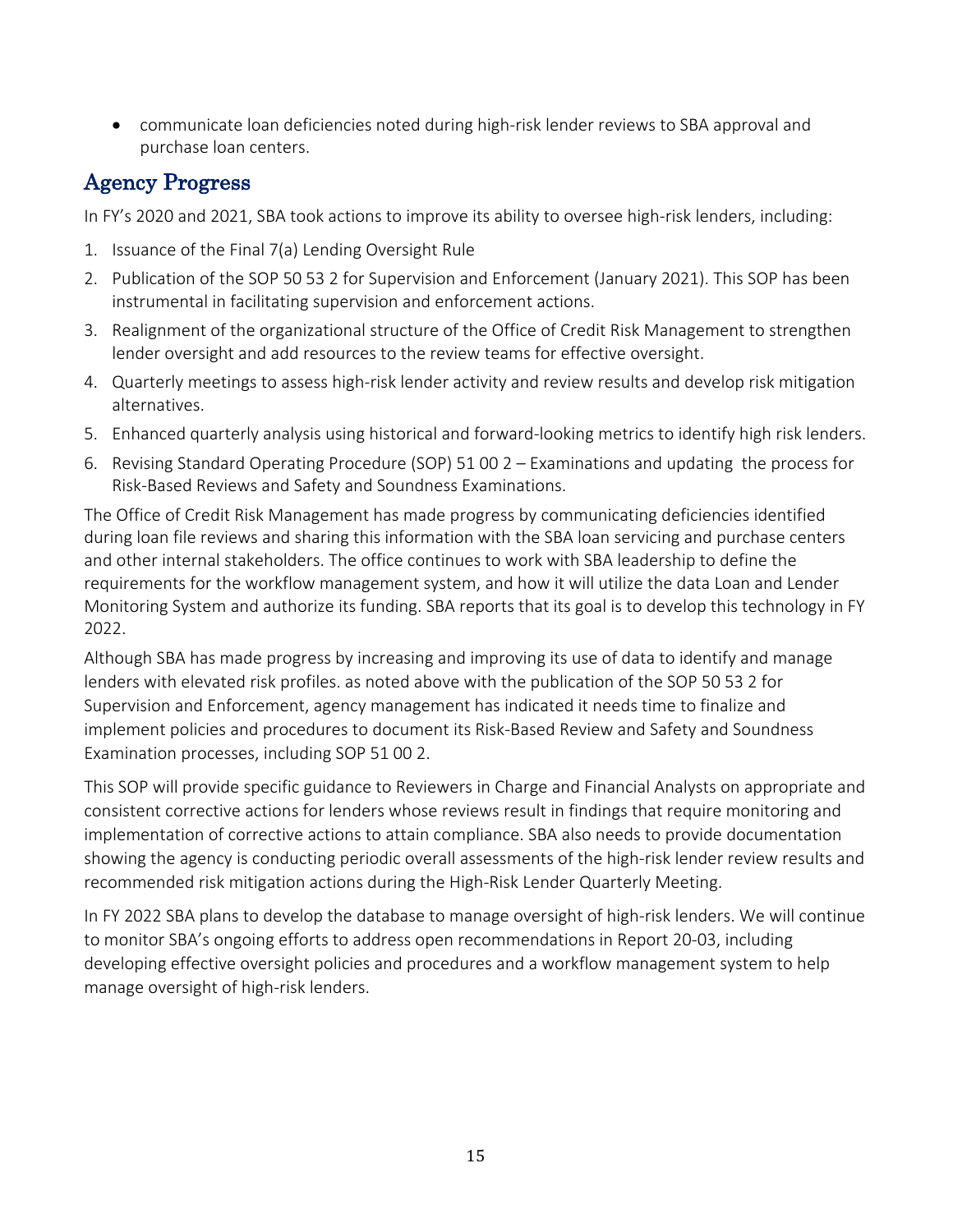## <span id="page-25-0"></span>Issue: Increased Risk Introduced by Loan Agents



Previous OIG audits and investigations have shown SBA could not effectively identify and track loan agent involvement in its 7(a) and 504 loan portfolios. OIG investigations have also revealed a pattern of fraud by loan packagers and other fee-based agents in the 7(a)-loan program involving hundreds of millions of dollars. This all reinforces the need for SBA to update its enforcement regulations.

Despite the prevalence of fraud in its loan portfolios, SBA's oversight of loan agents was limited. Over the course of a decade, OIG investigated at least 22 cases of confirmed loan-agent fraud, totaling approximately \$335 million [\(Report 15-16\)](https://www.sba.gov/document/report-15-16-audit-report-15-16-sba-needs-improve-its-oversight-loan-agents). The audit determined that loan agents were involved in approximately 15 percent of all 7(a) loans, increasing the risk of default. SBA reports this percentage decreased to approximately 7 percent in FY 2020.

#### Form 159

SBA requires lenders to provide a loan agent disclosure form (Form 159) to SBA's fiscal and transfer agent for 7(a) loans that involve a loan agent. The fiscal and transfer agent is a contractor who supports SBA by serving as paying agent for all investor payments, processes lender loan reporting, and payment remittance reconciliations.

The fiscal and transfer agency also serves as the central registry for all guaranteed secondary-market interests. The fiscal and transfer agent must enter the data into a database accessible to SBA.

In our 2015 report on SBA's loan agent oversight, we identified significant issues in the data quality of Form 159. We also found that SBA had not begun tracking Form 159 in the 504-loan program.

### <span id="page-25-1"></span>Agency Progress

In response to our 2015 report on SBA's oversight of loan agents, SBA managers stated the agency would explore the feasibility of implementing a registration system for the 7(a) loan program. SBA determined the best way to gather information on loan agents was by improving Form 159. The enhanced Form 159 was approved by the Office of Management and Budget and rolled out with official notification and lender training.

Beginning in January 2020, SBA initiated targeted Form 159 reviews of lenders to determine compliance with SBA requirements. The improved Form 159 allows SBA to aggregate and report on loan agent activity to analyze the lender's portfolio.

In FY 2019, SBA also undertook a new, more effective method of disclosing and tracking loan agent involvement in the 504-loan program. SBA requires 504 lenders to electronically submit Form 159 directly into SBA's electronic lending system.

In addition, SBA awarded a new fiscal and transfer agent contract. The contract requires the fiscal and transfer agent to develop application and follow-up controls over 7(a) lender submissions to ensure critical fields on each form are completed.

With assistance from the fiscal and transfer agent, the agency implemented Form 159 controls to only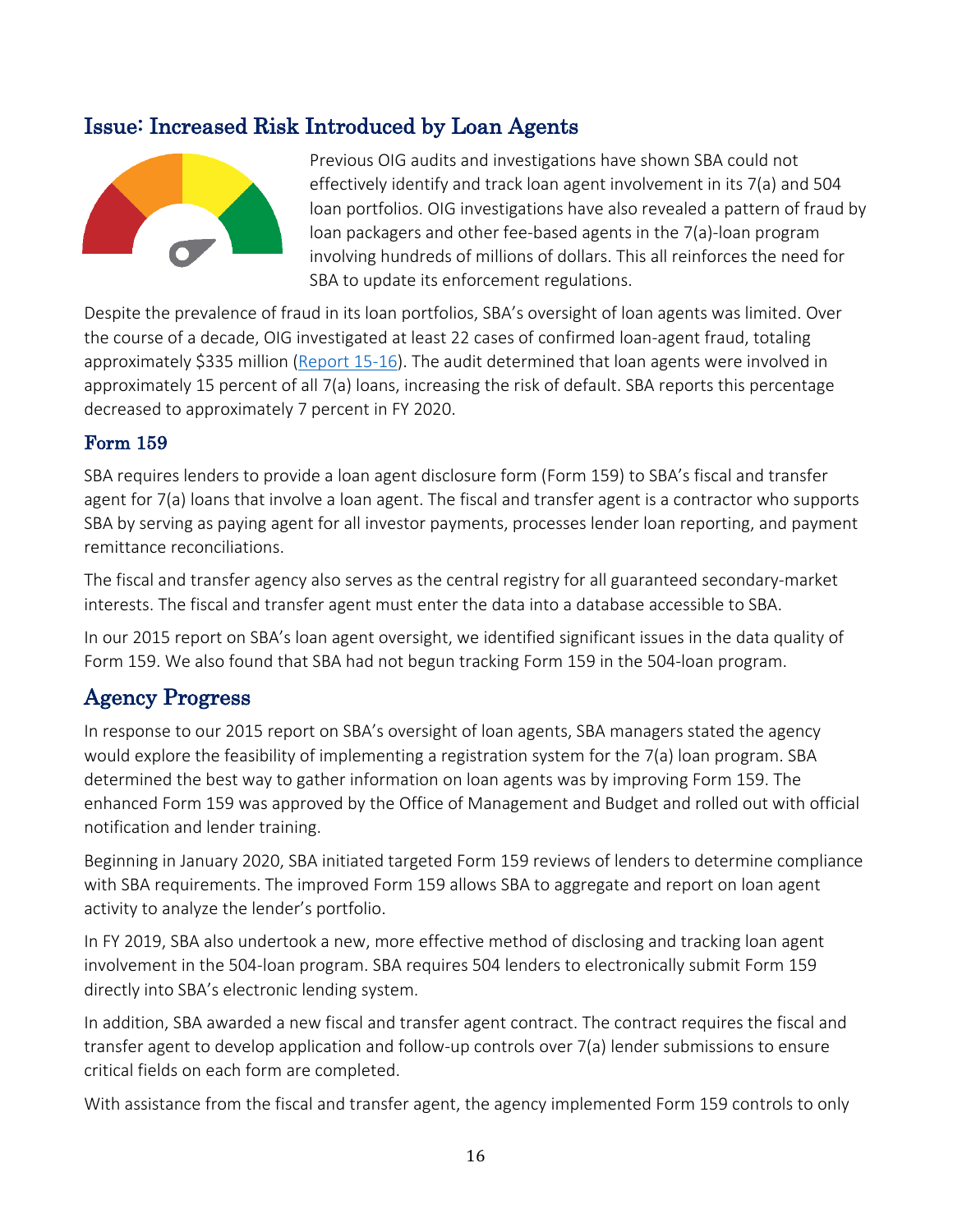allow lenders to electronically submit Form 159s through the Capital Access Financial System.

Lenders put information into the system, such as broker name, service provided, and the amount of compensation paid, which then populates Form 159. The lender signs the form and may upload the form into the system.

Form 159 controls are now fully in place. Our review of the Form 159 data from the beginning of the new controls in 2021 shows loan agent information is generally tracked and should give SBA more complete data to evaluate loan agent performance.

Because loan agent involvement in the 7(a) program is significant, it is important for SBA to have oversight tools in place to identify and track loan agent involvement in this sizeable program. SBA also needs to effectively manage the risk introduced by high-risk loan agents. OIG will continue to monitor risks in this area and SBA's oversight of loan agents and conduct audits and reviews as necessary.

# <span id="page-26-0"></span>Issue: Increased Risk Introduced by Lender Service Providers



In 2019, five former officers and employees at one of the largest lender service providers were charged for their alleged roles in a 13-year conspiracy to defraud SBA in connection with programs to guarantee loans made to small businesses. In August 2021, the individuals were convicted on all charges.

The officers fraudulently obtained guarantees for loans SBA deemed

ineligible. The officers hid signs of ineligibility from the SBA by misrepresenting the use of SBA loan proceeds and unlawfully diverting previously denied loan applications into expedited approval channels. The officers originated dozens of loans, totaling more than \$10 million in disbursements, that were not eligible for SBA guarantees.

SBA has had to contend with the issue of risks introduced by lender service providers for some time. In a March 2015 audit [\(Report 15-06\)](https://www.sba.gov/document/report-15-06-audit-report-15-06-improvement-needed-sbas-oversight-lender-service-providers), we noted that the outsourcing of traditional lender functions to lender service providers, a type of loan agent, had significantly increased.

Since then, the number of SBA-approved lender service provider agreements has grown significantly, in part because of SBA's effort to better control access to its systems by lender service providers. SBA assigns an identifying number for all lender service providers that access SBA systems and records all SBA-approved agreements.

Use of the identification number has made it possible for the Office of Credit Risk Management to develop initial statistics on provider participation in SBA's 7(a) program, but the agency's oversight is still limited. SBA's analysis of the performance of loan agents does not include loan-level information from lenders to make it possible to identify high-risk lender service providers.

### <span id="page-26-1"></span>Agency Progress

In response to our 2015 report on SBA's oversight of lender service providers, SBA established a method to track lender service provider involvement at the loan level. However, this information was not analyzed to evaluate performance.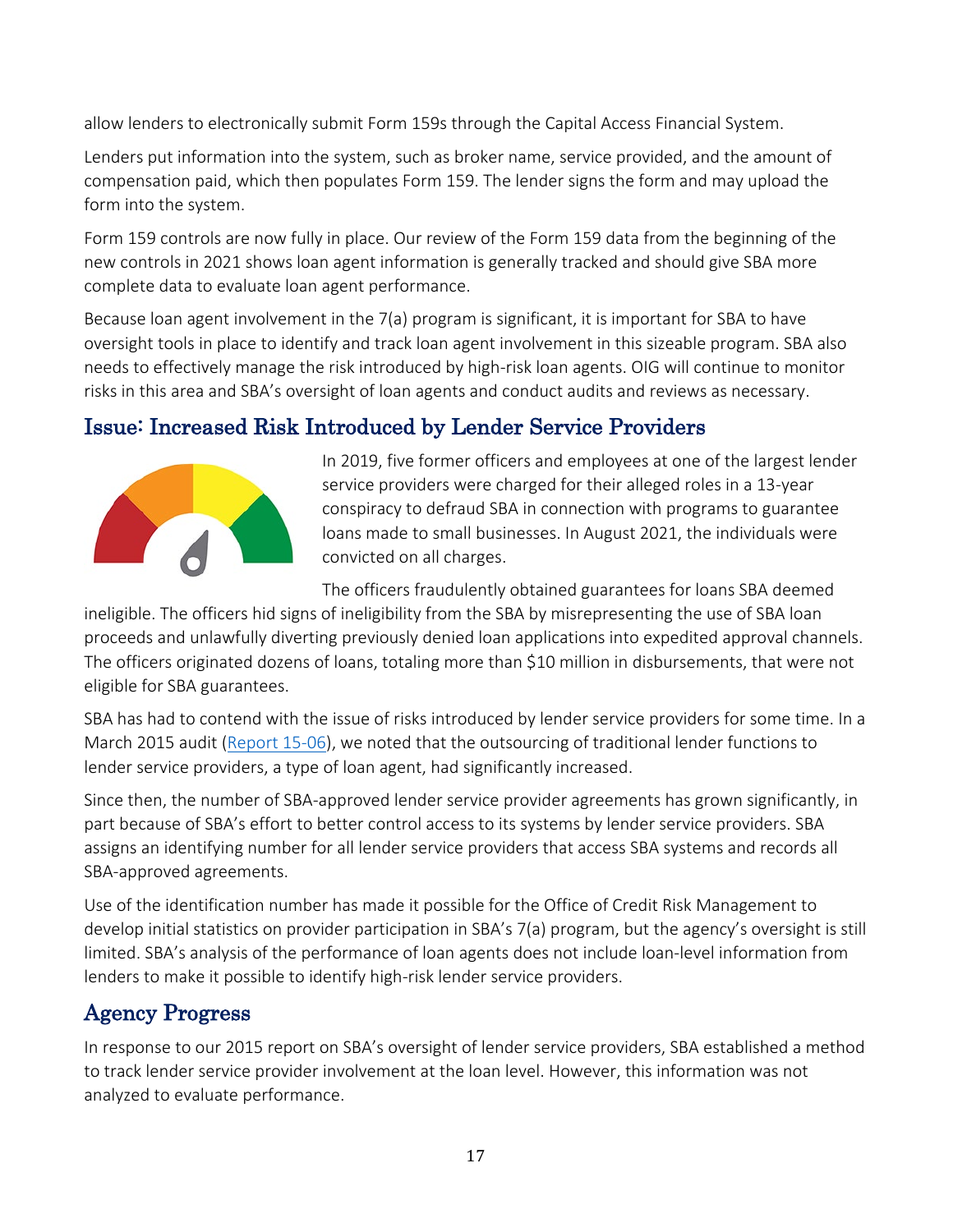In FY 2020, SBA worked with a contractor to develop a performance analysis report for lender service provider portfolios to identify any high-risk lender service providers. SBA managers said the agency is working with the contractor to determine if the information from the analysis can signal whether the lender service provider adds to the risk in the lender's portfolio of loans. OIG plans to review the analysis as soon as it is available, anticipated in FY 2021.

<span id="page-27-0"></span>As lender service provider involvement in the 7(a) program increases, it will be especially important for SBA to evaluate performance and effectively reduce the incurred risks. OIG will continue to monitor SBA's oversight of lender service providers, assess risks, and conduct audits and reviews as necessary.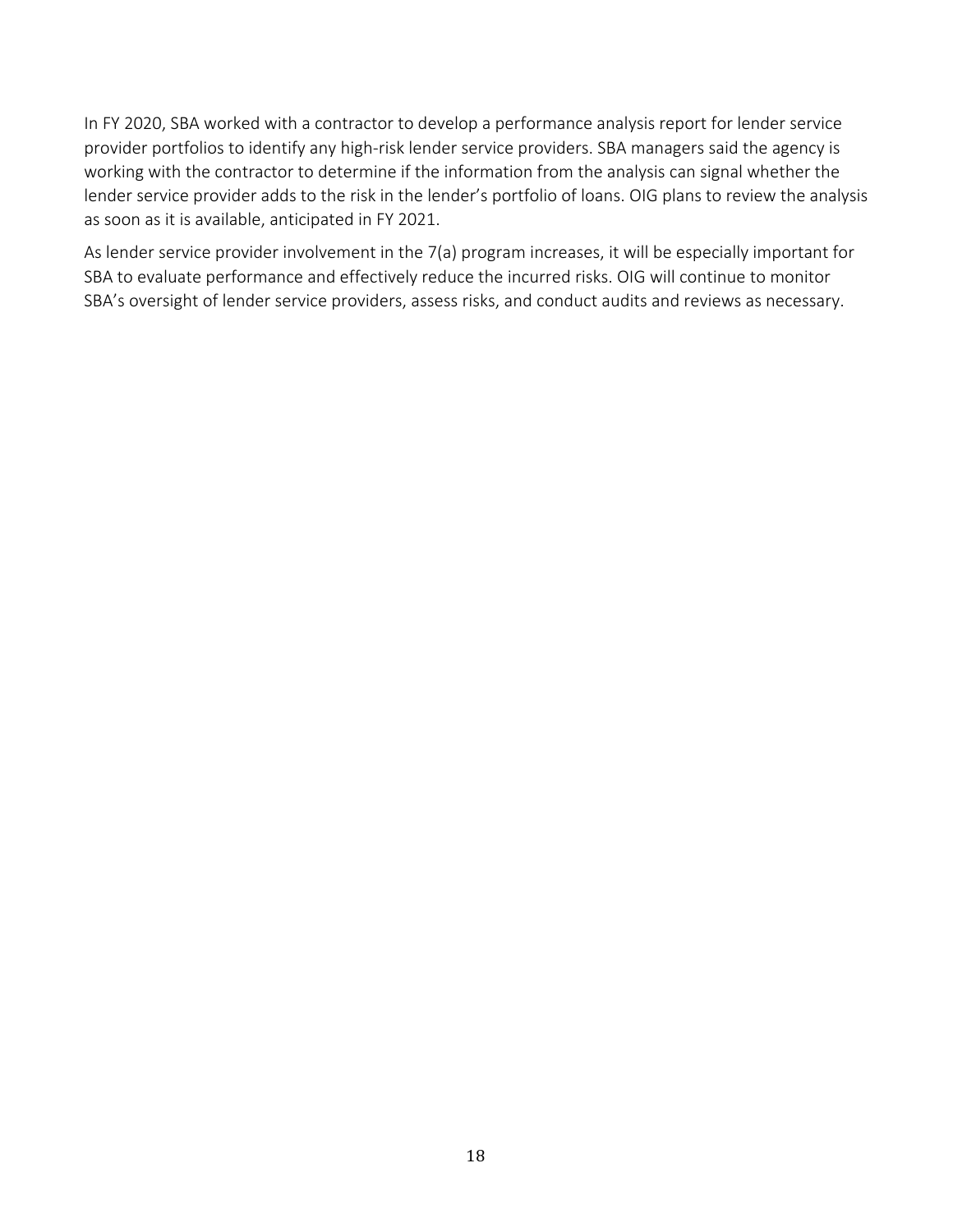# Challenge 5: SBA's Management and Monitoring of the 8(a) Business Development Program Needs Improvement

# <span id="page-28-0"></span>Why This Is a Challenge

SBA's 8(a) Business Development Program was created to provide business development assistance to Seligible small disadvantaged businesses seeking to compete in the American economy. A major benefit of the 8(a) program is that 8(a) firms can receive sole source, as well as set-aside, competitive federal contracts, which means small businesses do not have to compete against large businesses that may have an industry advantage.

Sole-source awards are contracts proposed for award without competition. A set-aside award is a proposed contract with competition limited to small businesses.

SBA has had two significant challenges with the program. The agency has struggled to provide effective business development assistance to 8(a) firms and ensure only eligible firms are admitted into and remain in the program. Additionally, SBA faces the challenge of developing objective and reasonable criteria for determining, at which point socially disadvantaged individuals are also deemed to be economically disadvantaged.

# <span id="page-28-1"></span>Issue: SBA Continues to Address Its Ability to Develop Firms in the 8(a) Program and Measure Results



In the past, SBA emphasized business development to enhance the ability of 8(a) firms to better compete for federal contracts. SBA offers individualized development assistance to program participants and also makes referrals to its resource partners, the Small Business Development Centers; SCORE, a volunteer mentor network composed of retired executives and entrepreneurs; Women's Business Centers;

Veterans Business Outreach Centers; and affiliate Procurement Technical Assistance Centers.

Despite these improvements, SBA has not fully established an IT system to perform regular performance monitoring and reporting for 8(a) participants to ensure progress with their business plans. Without an effective IT system to monitor 8(a) participant progress in meeting individualized business development goals, SBA may not be able to consistently determine if 8(a) participants have demonstrated the ability to compete in the marketplace without 8(a) assistance.

SBA has made previous unsuccessful attempts to revamp its IT systems. The agency partially implemented an IT system, Certify, that was intended to be a comprehensive approach to service delivery for all SBA contracting certification programs.

Certify fell short of expectations because of serious challenges to needed features, such as searchability, data collection, and reporting (see challenges 2 and 3 for more discussion about the unsuccessful Certify system).

Certify did not include tools to track, measure, and monitor 8(a) participant progress and outcomes. To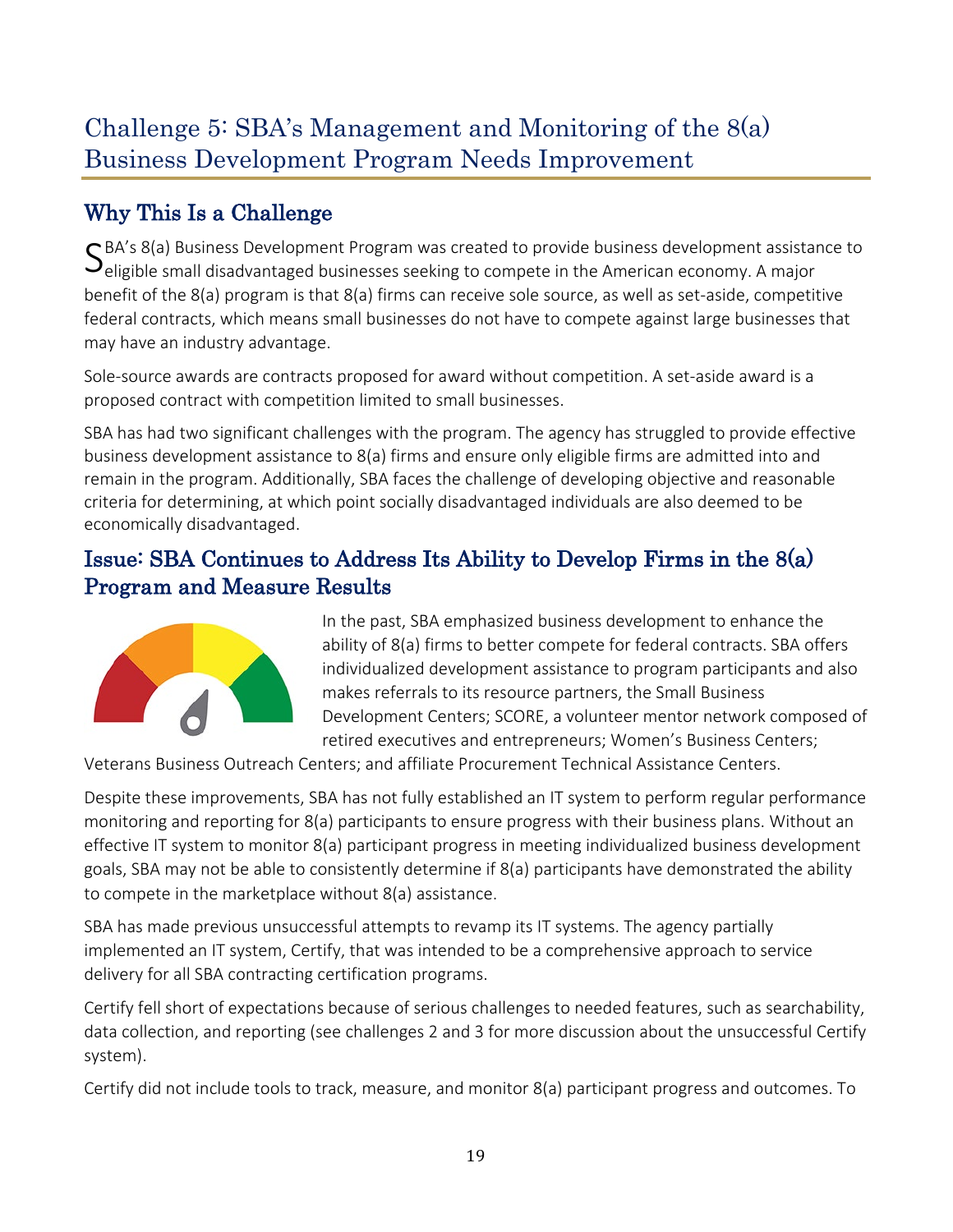bridge the gap, SBA created the Business Opportunity Specialist Annual Review Workbook in FY 2020. This tool is not automated and still exploratory. This workbook helps specialists determine continuing eligibility and summarizes current financial conditions for each firm during annual reviews.

When used, the Business Opportunity Specialist maintains the workbook in the participant's case file on the Certify platform.

# <span id="page-29-0"></span>Agency Progress

Program officials began monthly phone calls to discuss questions raised by SBA's business opportunity specialists. The agency conducted training sessions for business opportunity specialists as all types of issues from the district offices were raised.

To respond to emerging issues related to COVID-19 economic response, SBA issued regulations and provided prompt guidance allowing 8(a) participants to suspend program participation for up to an additional year. These options allowed participants to recoup development and contracting opportunities that may have been lost during a time when business was not operating as usual.

However, the poor and unworkable IT system is only a factor, not the reason the agency has not improved 8(a) program business development.

Business Opportunity Specialists are encouraged but not required to use the annual review workbook. The workbook focuses on assessing firms' eligibility to continue in the program instead of business development.

SBA does not have an effective system to measure and monitor 8(a) participants' progress from year to year to assess whether they were receiving effective business development help throughout the 9-year term.

As a result, there is no assurance that participants received the business development assistance necessary for them to become viable competitors in the federal marketplace.

# <span id="page-29-1"></span>Issue: Streamlined Application Process May Expose the 8(a) Program to Higher Fraud Risk



From 2010 to 2016, the number of firms participating in the 8(a) program steadily decreased from about 7,000 to approximately 4,900. In FY 2016, SBA leadership developed a growth plan to increase the number of participants by 5 percent for 2016 and 2017 using a streamlined application process.

However, the plan did not reach its goal.

Participation numbers continued to decline through 2020. As of August 2021, program participation is back to 2016 numbers with SBA reporting 4,906 firms in the program.

According to SBA officials, the streamlined application process is less burdensome for applicants. As part of this modified process, various documents previously used to determine an applicant's eligibility would no longer be requested or would be required in a modified version. For example, SBA no longer required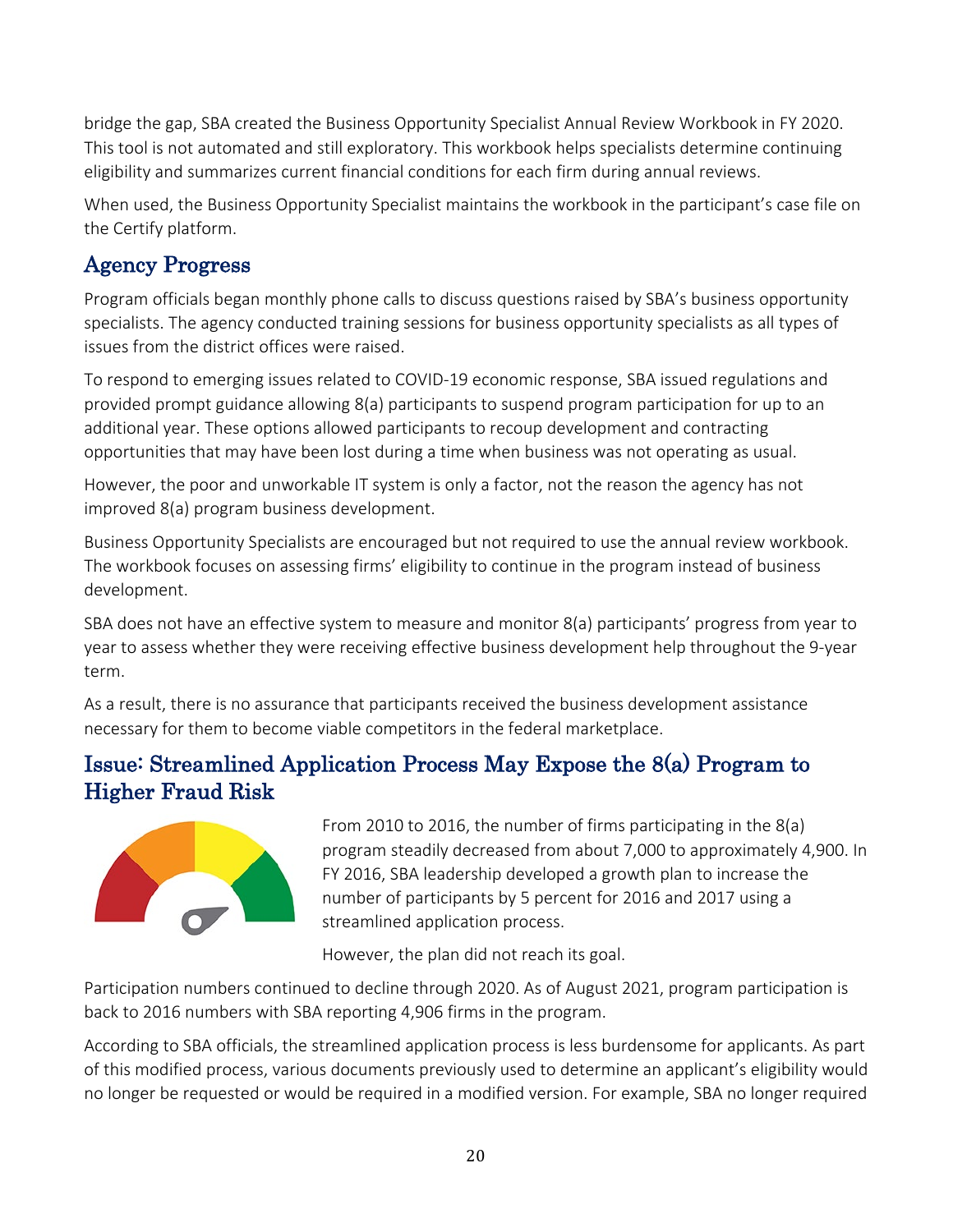that applicants submit information about the applicant firm's business structure and information on tax liens, judgements, or lawsuits.

However, shortening the review process by eliminating documents may erode core safeguards that prevent questionable firms from entering the program. At the request of SBA's former Deputy Administrator, we followed up on a report issued in FY 2016 [\(Report 16-13\)](https://www.sba.gov/document/report-16-13-report-16-13-sbas-8a-business-development-program-eligibility) to determine whether SBA resolved eligibility concerns for the 30 firms we had reviewed. We determined SBA resolved eligibility concerns for 20 of the 30 firms, but we still questioned the eligibility of 10 firms [\(Report 17-15\)](https://www.sba.gov/document/report-17-15-reassessment-eligibility-requirements-30-firms-sbas-8a-business-development-program).

# <span id="page-30-0"></span>Agency Progress

SBA took corrective actions, reducing the risks OIG found in previous audits. In 2020, we verified SBA added controls to the application review process and implemented corrective actions to address recommendations from previous audits of SBA's initial eligibility review procedures (Report 20-09). SBA updated its 8(a) program policies and procedures to include a statement in the review notes of each application when a final decision differs from a lower-level reviewer recommendation, a risk we reported in Report 16-13 and Report 17-15).

SBA updated its policies and procedures to require business opportunity specialists to submit a request to the Internal Revenue Service for the tax transcripts to verify the applicant's financial information. SBA also updated its internal policies and procedures and the corresponding regulations to make these recent changes mandatory, effective November 2020. Tax records are now required to verify applicant financial information.

In response to our recent work [\(Report 21-12\)](https://www.sba.gov/document/report-21-12-evaluation-sbas-eligibility-verification-8a-firms-owned-members-federally-or-state-recognized-indian), SBA published procedures to verify 8(a) business owners who claim socially disadvantaged eligibility as members of a federally or state-recognized tribe. We found SBA admitted two firms in the 8(a) program although the owners were members of unrecognized tribes, which resulted in questioned costs of \$10.9 million in 8(a) set-aside contracts. SBA finalized the procedures in a desk guide, developed a list of recognized tribes, and trained staff to use objective, consistent, documented processes and official information to verify eligibility and ensure that enrolled members are from federally or state-recognized Indian tribes.

# <span id="page-30-1"></span>Issue: Corrective Actions Are Needed to Improve Continuing Eligibility Processes and Reduce Risks of Ineligible Firms Participating in the 8(a) Program



In FY 2018, we reported SBA did not sufficiently ensure that 8(a) Business Development Program participants met continuing eligibility requirements [\(Report 18-22\)](https://www.sba.gov/document/report-18-22-improvements-needed-sbas-oversight-8a-continuing-eligibility-processes).

We found SBA did not consistently identify ineligible firms in the program and did not always act to remove firms that had been determined no longer eligible. SBA also did not log all complaints or perform required

continuing eligibility reviews when it received specific and credible complaints.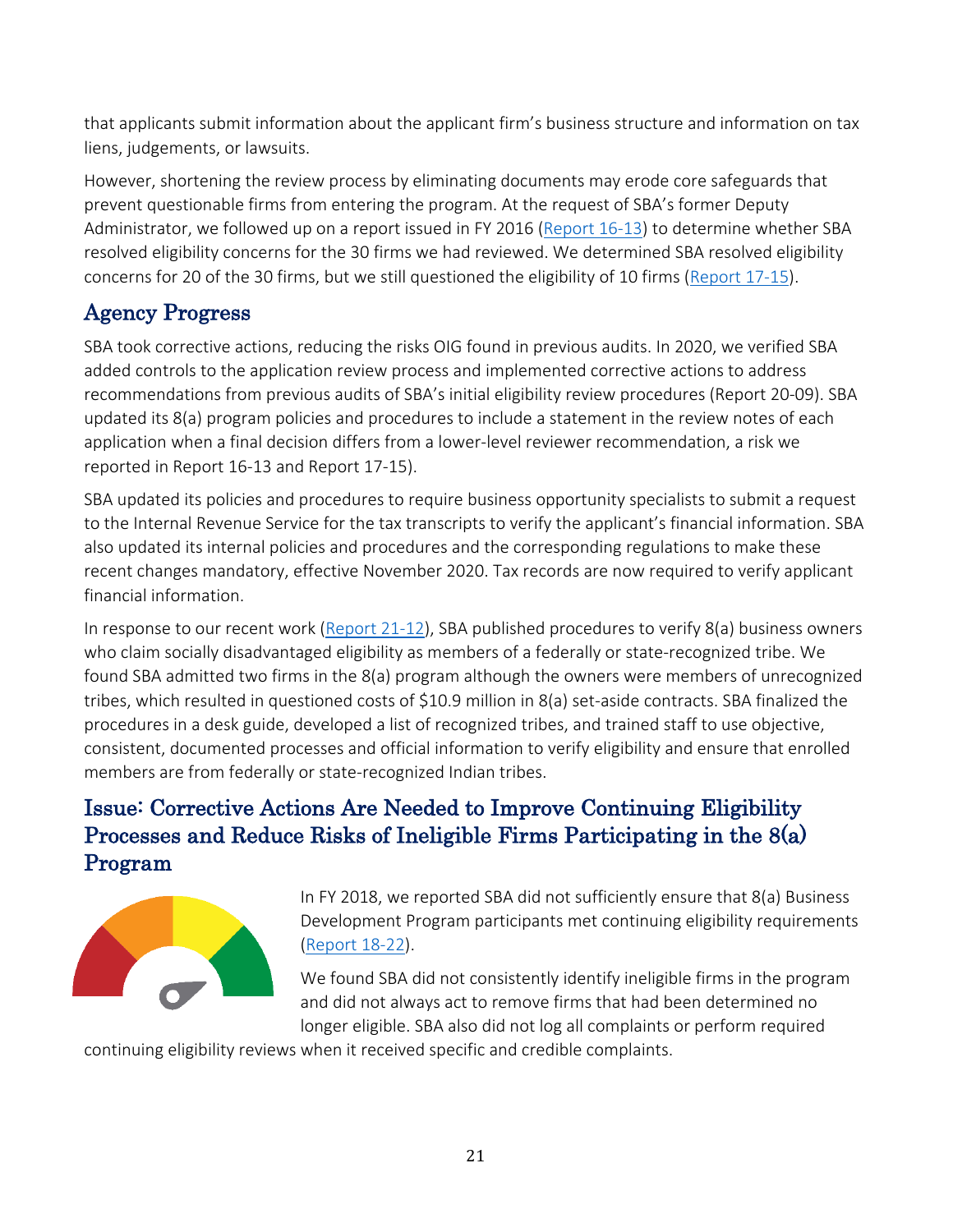# <span id="page-31-0"></span>Agency Progress

During FY 2020, SBA implemented corrective actions to appropriately reduce the risk that ineligible firms continue to participate in the 8(a) program. SBA updated and implemented its 8(a) program policies and procedures governing its continuing eligibility review process and evaluation standards in December 2020. The agency also updated its process for removing firms deemed ineligible for program assistance.

SBA implemented the Business Development Hotline Complaints Tracker as the official system to track 8(a) eligibility complaints and actions taken to address them. Since launching the tracker in FY 2019, SBA has determined two businesses were ineligible and terminated them from the program.

### <span id="page-31-1"></span>Issue: Economically Disadvantaged Determination Criteria Should Be Based on Sound Methodology



The Small Business Act requires that 8(a) participants be socially and economically disadvantaged. The Act defines economic disadvantage as diminished capital and credit opportunities compared to owners of similar businesses that are not disadvantaged. However, SBA has not adequately determined what constitutes diminished capital and credit opportunities.

Section 8(a)(6)(A) of the Small Business Act states: "In determining the degree of diminished credit and capital opportunities, the Administration shall consider, but not be limited to, the assets and net worth of such socially disadvantaged individual[s]."

According to SBA regulations, when considering diminished capital and credit opportunities, SBA is to review such factors as personal income, personal net worth, and the fair market value of all assets. SBA also compares the financial condition of the company with other small businesses in the same primary industry classification.

SBA evaluates several factors when determining economic disadvantage, including the applicant's adjusted gross income, net worth, and total assets. Assets (including net income) and net worth do not accurately reflect diminished capital and credit opportunities.

In 1989, SBA set limits that applicants needed personal net worth of less than \$250,000 (excluding ownership in the 8(a) firm and equity in his or her primary residence) at the time of entry into the program, and less than \$750,000 for continuing eligibility. In 2011, SBA started excluding funds invested in an official retirement account from the net worth calculation.

More recently, in 2020, SBA issued a final rule that defined an economically disadvantaged individual as having a net worth of less than \$750,000 (excluding ownership interest in the applicant's business, equity in their primary personal residence and funds invested in an official retirement account), no more than \$350,000 in average adjusted gross income during the previous 3 years, and no more than \$6 million in assets (excluding funds invested in an official retirement account).

SBA's economic disadvantage definition should be based on justifiable, objective, and supportable data to ensure that the program benefits the small businesses that Congress had intended. An objective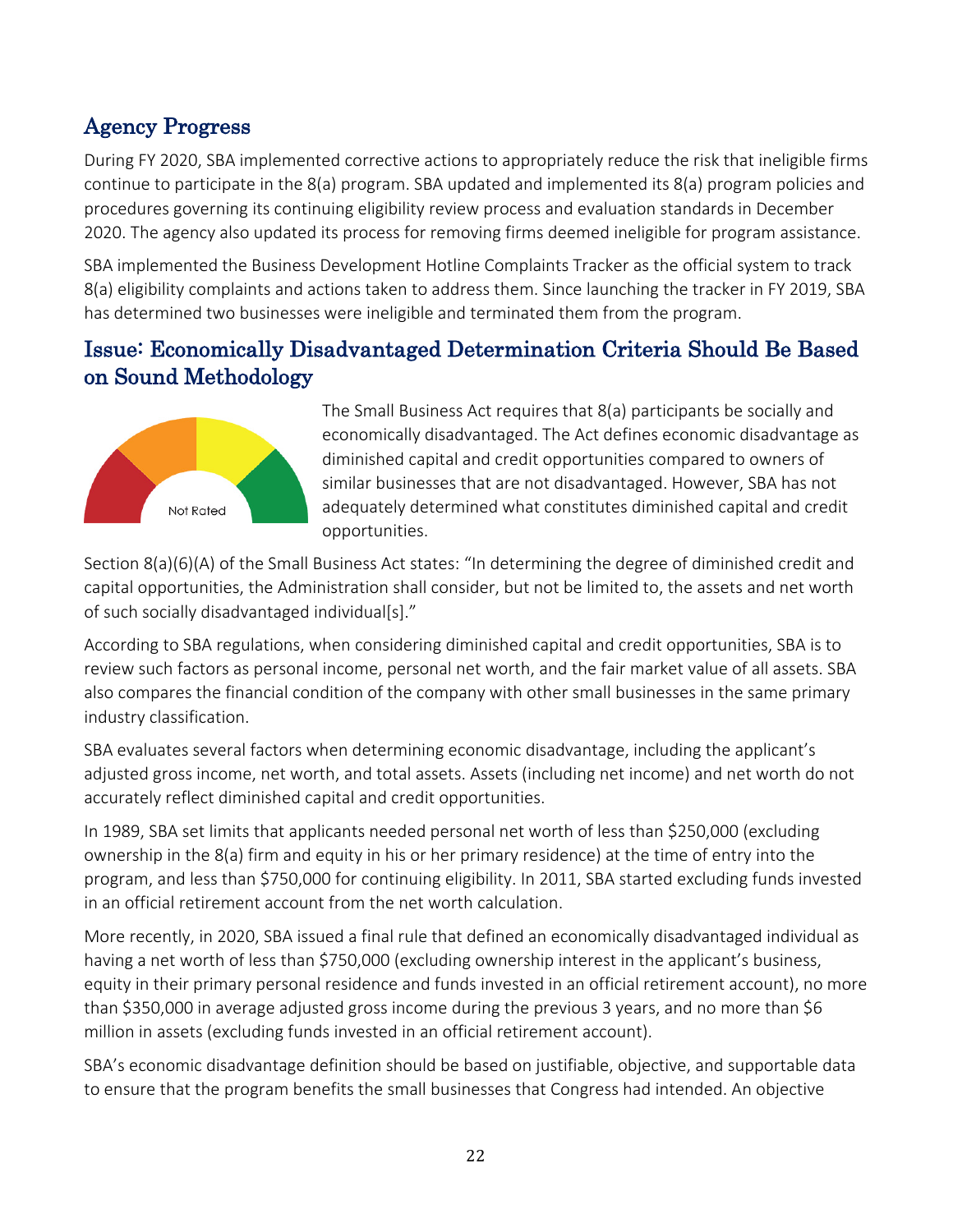definition is fundamental for ensuring the agency has designed a system of controls that safeguard the program from firms participating in the program that are not truly economically disadvantaged.

# <span id="page-32-0"></span>Agency Progress

In FY 2018, a contractor issued a draft report of its study to assist SBA in setting criteria to determine what constitutes economic disadvantage. The study determined, based on a review of available literature, that there have been no attempts at the federal, state, or municipal level to define economic disadvantage beyond referencing the SBA 8(a) program. The study developed three estimated thresholds using separate methodologies to set the thresholds for economic disadvantage.

A year later, the contractor issued a final report that revised the three separate methodologies for calculating net worth thresholds, which at the time of the study resulted in thresholds of \$59,100, \$65,650, and \$183,900 with exclusions. SBA excludes business and primary residence equity and retirement accounts. These amounts were revised from the contractor's draft report that recommended SBA use the methodology that concluded that individuals with an adjusted net worth of \$375,000 – or \$1.1 million without adjustments – should be considered economically disadvantaged.

SBA published a proposed rule in May 2019 to revise economic disadvantage to adopt \$750,000 as a net worth for eligibility for all economically disadvantaged programs.

SBA solicited comments to the proposed rule on whether the \$375,000 or \$750,000 net worth standard should be used for entry into the 8(a) program. SBA considered the 146 comments that supported the \$750,000 adjusted net worth standard to be representative of all public opinion.

SBA concluded that the \$375,000 net worth was not appropriate as the standard for determining economic disadvantage. The agency determined the net worth figure was only a benchmark for entering the 8(a) program, as opposed to participating in the free enterprise system as an economically disadvantaged business owner.

On July 15, 2020, SBA finalized the rule and used the \$750,000 adjusted net worth figure it had established for other small business contracting programs. This amount has been part of SBA's definition for economic disadvantage since 1989, with adjustments to increase the assets to be excluded for calculating the individual business owners net worth.

SBA's determination of net worth is a critical starting point for many programs. The 8(a) program is intended to benefit eligible small, disadvantaged businesses. When crafting a program that strives to benefit a select demographic group, the financial limits to determine eligibility should be based on verifiable empirical analysis to ensure the intended population of small, disadvantaged businesses benefit from this program.

We are currently planning an audit of the agency's procedures used to define economic disadvantage in 2022. Currently, the Government Accountability Office is reviewing the impact SBA's net worth limits have on program participants and plans to report on the findings in 2022. We did not rate the agency's progress on defining economic disadvantage for the 8(a) program this year.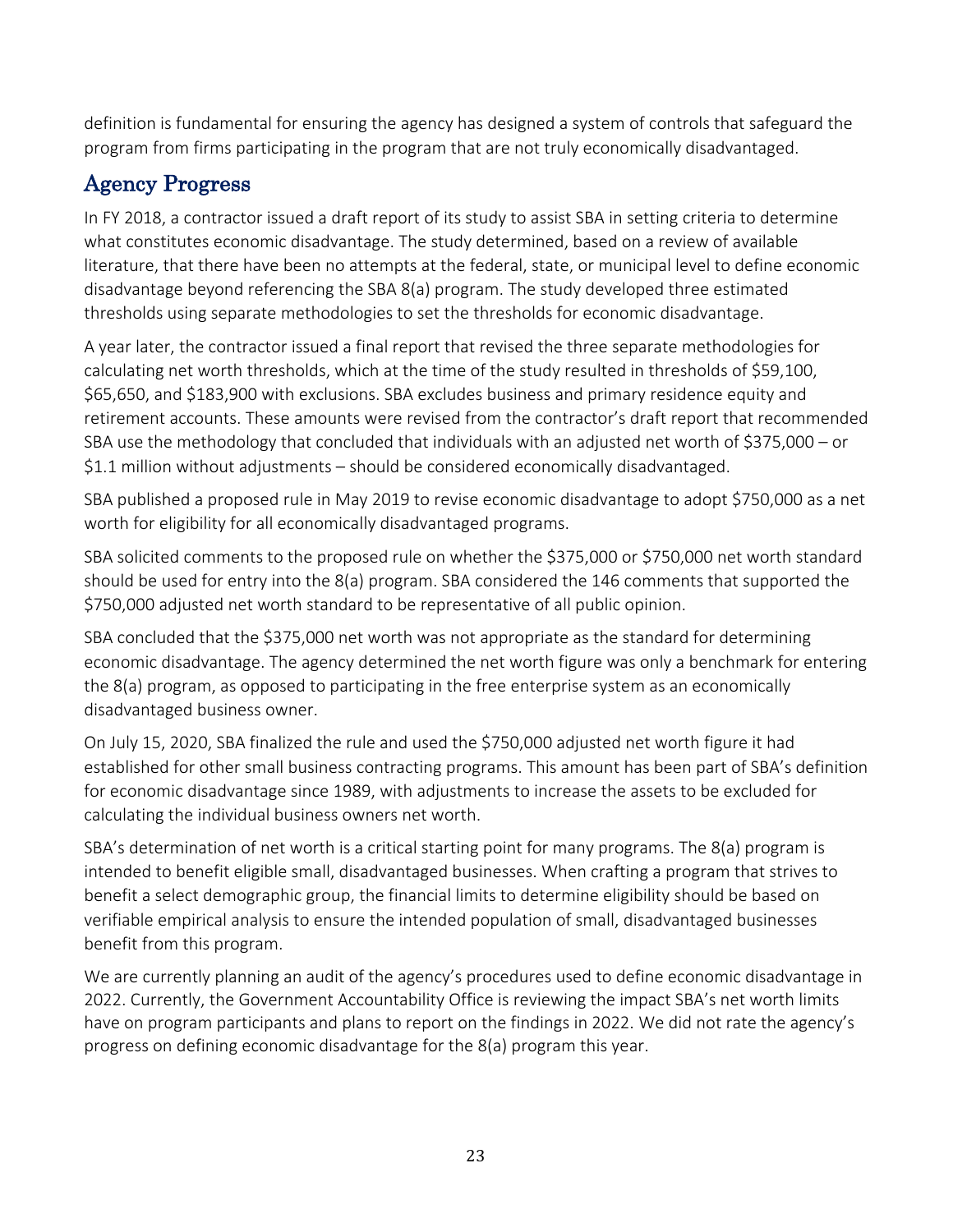# <span id="page-33-0"></span>Challenge 6: Identification of Improper Payments in SBA's Loan Programs Remains a Challenge

# <span id="page-33-1"></span>Why This Is a Challenge

In FY 2019, the dollar amount of SBA's 7(a) loan approvals totaled \$23.6 billion. Most of these loans<br>were made by lenders with delegated approval authority. When a loan goes into default, SBA reviews n FY 2019, the dollar amount of SBA's 7(a) loan approvals totaled \$23.6 billion. Most of these loans the lender's actions on the loan to determine if it is appropriate to pay the lender the guaranty, which SBA refers to as a "guaranty purchase." ("Guaranty" is a variant of "guarantee" used in financial terminology.)

In FY 2014, OIG established a High-Risk 7(a) Loan Review Program to evaluate lender compliance with SBA requirements for high-dollar, early defaulted 7(a) loans. High-dollar, early defaulted loans are \$500,000 or more and default within the first 18 months of initial disbursement.

During FY 2019, OIG found lenders were out of compliance for 5 of the 8 loans we reviewed, totaling approximately \$8.7 million in questioned costs. Although SBA completed purchase and quality control reviews on all the loans, the agency did not identify or fully address the material deficiencies noted in the OIG review.

We continue to communicate with the agency about previous recommendations for recoveries as part of the audit follow-up process.

# <span id="page-33-2"></span>Issue: Improvements Needed to Ensure High-Risk 7(a) Loan Reviews Reduce the Risk of Losses

OIG audits and reviews have identified 7(a) loans that were ineligible, given to borrowers who did not have the ability to repay, or were not properly closed, resulting in improper payments. Improper payments occurred in part because SBA did not adequately review related loans.

The OIG High-Risk 7(a) Loan Review Program uses an internal scoring system to prioritize loans for review by level of risk. This evaluation includes a review of high-risk loans purchased by SBA to



determine whether lenders complied with SBA requirements and identify suspicious activity.

Since FY 2014, we have recommended recoveries on 17 loans totaling more than \$19.3 million. In addition, we identified suspicious activity on 5 loans totaling nearly \$4 million, which were ultimately referred to our Investigations Division.

Our reviews of high-risk loans have consistently identified issues regarding eligibility, repayment ability, size standards, franchise agreements, business valuations, appraisals, equity injection, and debt refinance. Our review program also has helped us identify concerns with change of ownership transactions and SBA's identification of improper payments.

# <span id="page-33-3"></span>Agency Progress

In FY 2020, SBA began to allow loan specialists more time to review complex early defaulted loans. In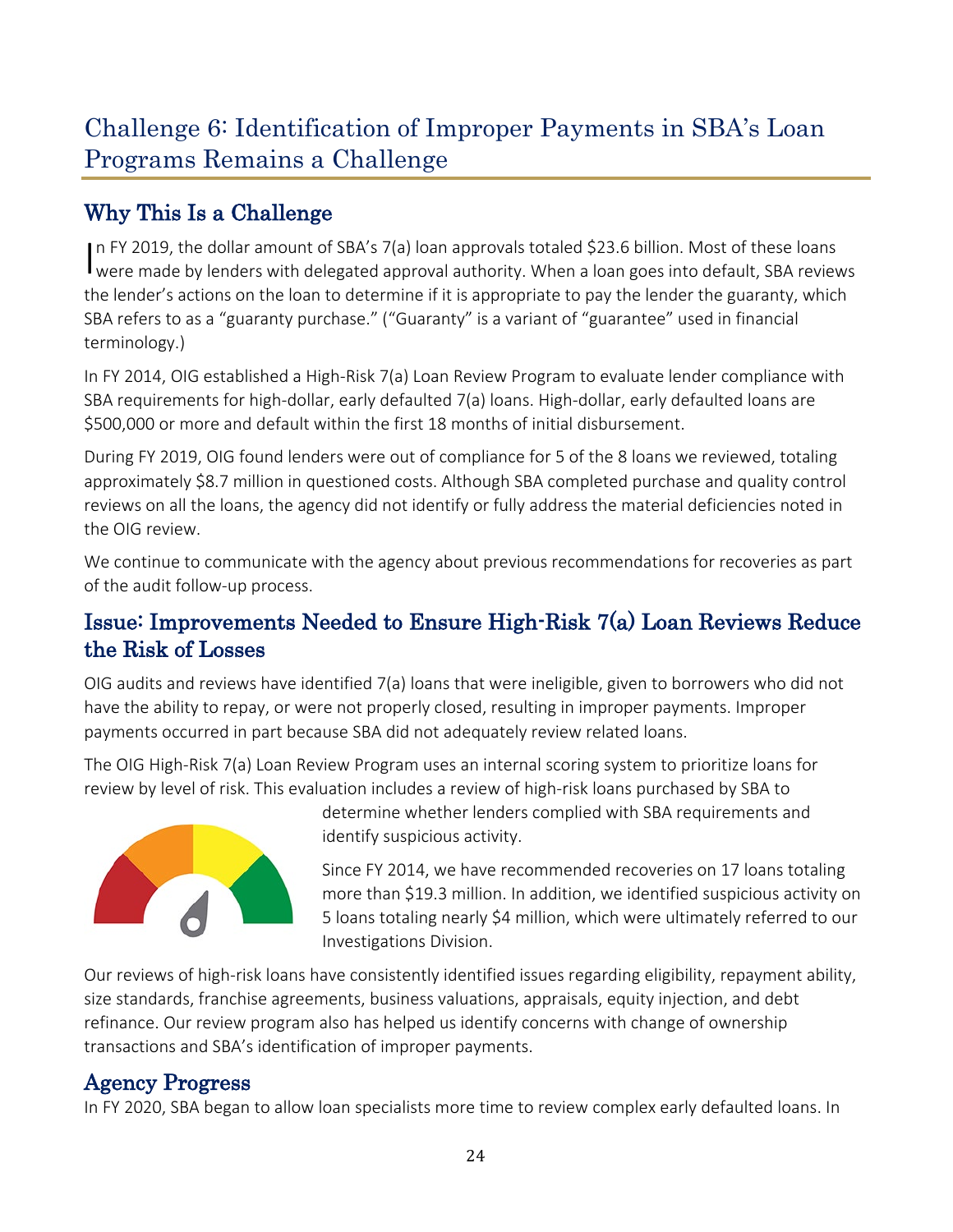addition, the agency improved its review of loans, training loan specialists, and updating the loan review checklist.

In FY 2020, SBA internally evaluated its purchase process and quality control reviews for 7(a) guaranteed loans to determine why the loan center reviews did not identify or correct lenders' noncompliance with SBA requirements, as has also been noted in OIG reports.

In FY 2021, SBA held a training session at the loan center that focused on the requirements and SBA review of documentation related to the source of funds used for equity injection, which was a continuing issue in our reviews and the agency's internal evaluation.

SBA has begun drafting a revision to the 7(a) loan servicing and liquidation requirements. For continual progress, SBA should finalize and issue its revised requirements designed to reduce improper payments. We will continue to monitor risks in this area and conduct audits and reviews as necessary.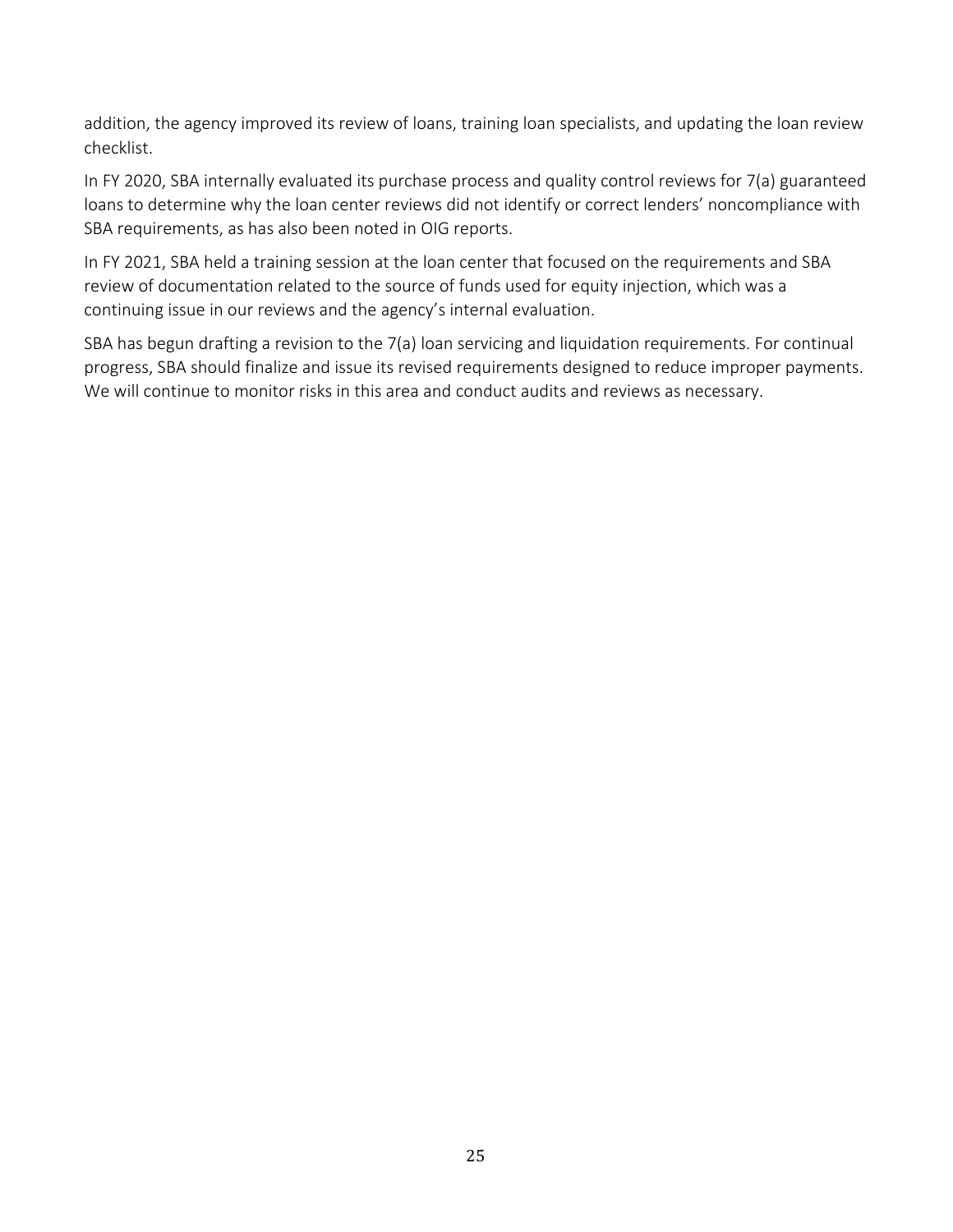# <span id="page-35-0"></span>Challenge 7: SBA's Disaster Assistance Program Must Balance Competing Priorities to Deliver Prompt Assistance but Prevent Fraud

# <span id="page-35-1"></span>Why This Is a Challenge

The disaster loan program plays a vital role in the aftermath of disasters by providing long-term, low-<br>interest loans to affected homeowners, renters, businesses of all sizes, and nonprofit organizations. SBA must continually balance the priority of quickly assisting disaster survivors in the immediate aftermath of a devastating life event with the need to ensure program integrity and mitigate the risk of fraud. To do so, the agency faces challenges in staffing, quality assurance, and financial controls.

#### **Staff**

During large-scale disasters such as COVID-19, SBA must hire enough loan officers to match the volume of loan applications and prevent processing backlogs. When the COVID-19 pandemic began, SBA increased the permanent and temporary trained staff size to more than 9,000, which was significantly more than any other previous disaster. SBA has been challenged to hire and train large numbers of staff.

#### Quality Assurance

In February 2020 [\(Report 20-07\)](https://www.sba.gov/sites/default/files/2020-02/SBA-OIG-Report-20-07.pdf), we found weaknesses in the improper payment quality assurance process. Although the improper payment quality assurance appeal process appeared to be working as intended, the initial review process needed strengthening.

#### Controls

In September 2019 [\(Report 19-23\)](https://www.sba.gov/document/report-19-23-audit-sbas-desktop-loss-verification-process), we found the desktop loss verification process helped SBA meet its timeframe goals for disaster applications, but controls needed strengthening to reduce the risk of fraud and ensure program integrity. We also identified significant fraud risks due to internal control weaknesses in the COVID-19 EIDL program, which we describe in Challenge 1.

Although we have not completed recent work in the loan servicing area, based on the recent surge in EIDLs because of the COVID-19 pandemic, the number of loans requiring servicing will increase to unprecedented levels.

# <span id="page-35-2"></span>Issue: Reserve Staff Need Training to Sustain Productivity During Mobilization



SBA management has dealt with this issue for several years but has recently made progress. The magnitude of the COVID-19 pandemic (21.7 million applications received as of May 31, 2021) required SBA to rapidly increase and train staff, and numbers rose to historic levels.

The number of personnel needed to serve during the pandemic was almost twice the previous record high staff total. In addition, the agency

had to develop the needed training to address the new criteria for COVID-19 EIDLs.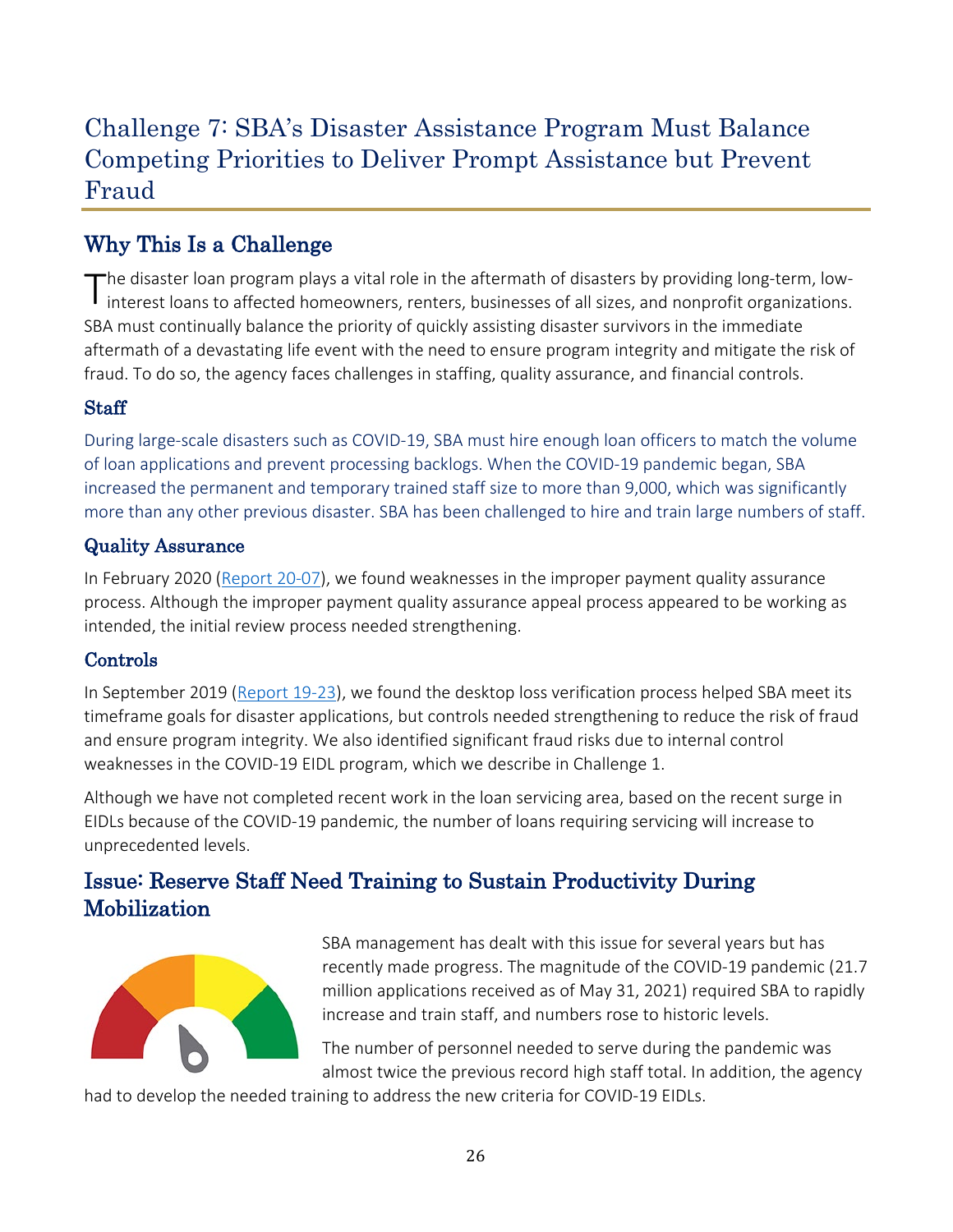SBA's Office of Disaster Assistance increased its trained staff from 800 to more than 5,000 employees in December 2017 to respond to hurricanes Harvey, Irma, and Maria. In response to the COVID-19 pandemic, SBA increased its permanent and temporary staff size to more than 9,000.

SBA outsourced the COVID-19 EIDL processing to a subcontractor to make recommendations for approval or denial of loan applications. SBA staff made the final decision to approve or deny COVID-19 EIDLs. SBA had to train the existing staff and the newly hired employees on the new contractor's system, a tremendous undertaking.

### <span id="page-36-0"></span>Agency Progress

SBA had previously made progress in this area by implementing a cross-functional training plan, as well as online and automated tutorials, a change that resulted from an after-action report's findings on SBA's response to prior major disasters. The COVID-19 pandemic required SBA to train and mobilize the largest number of new employees ever in its history. A similar after-action evaluation will be needed to determine how SBA can better respond to future declared disasters.

The Office of Disaster Assistance was drafting a new staffing strategy during the summer of 2021. At the end of June 2021, management of the COVID-19 EDIL Program transitioned from the Office of Disaster Assistance to the Office of Capital Access. The agency moved the program to revise staffing, operations, and other aspects of the program, which will also affect staff training. The Office of Disaster Assistance will continue to manage the agency's other disaster programs.

Bringing on a large temporary staff in response to a major natural disaster may always be a management challenge for SBA. To address this challenge, the agency needs to develop training that is comprehensive and reoccurring to improve the overall customer experience, reduce applicant processing times, and increase the number of loans and grants designated for approval, resulting in eligible applicants receiving the federal assistance they need and deserve in a timely manner.

# <span id="page-36-1"></span>Issue: Improper Payment Quality Assurance Process Needs Strengthening



SBA received a historic number of loan applications in FY 2020 when COVID relief programs were established. SBA tests a statistical sample of these loans for improper payments. Because the total number of number of loans that have been approved and disbursed is so large, the statistical sample is also large, which has highlighted issues in SBA's improper payment process.

An improper payment is any federal government payment made to an ineligible recipient or for an ineligible good or service, duplicate payment, or payment for goods or services not received (except for such payment authorized by law).

The Payment Integrity Information Act of 2019 requires agencies to evaluate fraud risks and use a riskbased approach for financial and administrative controls to counter identified fraud risks. The law reinforces the requirement for agencies to review prepayment and pre-award procedures.

SBA removed typical initial controls in the EIDL program and relied on self-certification by the applicants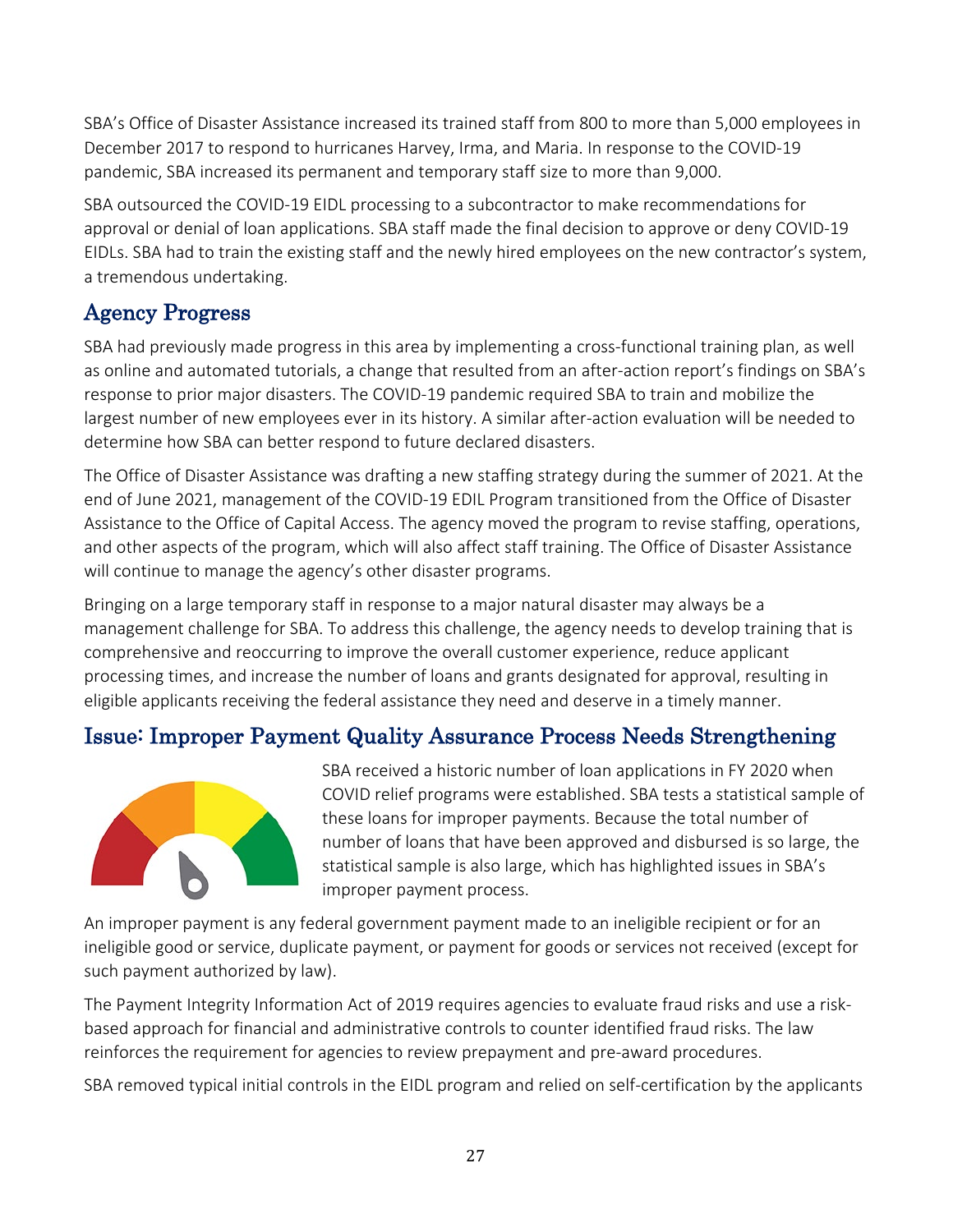to get funding out quickly to struggling businesses at the beginning of the pandemic. This led to significant fraudulent activity in the program. We published two reports in FY 2021 detailing a significant number of potentially fraudulent loans [\(Reports 21-02](https://www.sba.gov/document/report-21-02-inspection-small-business-administrations-initial-disaster-assistance-response-coronavirus-pandemic) and [21-15\)](https://www.sba.gov/document/report-21-15-sbas-handling-identity-theft-covid-19-economic-injury-disaster-loan-program). SBA's improper payment rate could increase dramatically over that of previous years.

COVID-19 EIDLs had different requirements than other SBA disaster assistance loans. EIDLs typically represent a small percentage of the SBA's disaster loans. However, COVID-19 EIDLs have changed the ratio significantly; EIDLs are now the predominant loan type in SBA's disaster assistance portfolio.

The deadline to apply for COVID-19 EIDLs was extended to December 31, 2021. SBA will continue to process these loan applications as well as other disaster relief. EIDLs are more complicated for loan specialists to calculate properly, so the agency faces many challenges that could easily result in improper payments. The agency will need to stringently apply the improper payments process to the entire EIDL portfolio to ensure no funds have been paid out to people or entities on the government's Do Not Pay list.

In February 2020, we reported on weaknesses we found in the improper payment quality assurance process [\(Report 20-07\)](https://www.sba.gov/document/report-20-07-audit-office-disaster-assistance-improper-payment-appeal-process). We found the improper payments appeal process effectively assessed improper payments, but the initial review process was inefficient.

## <span id="page-37-0"></span>Agency Progress

SBA has made numerous changes in response to our February 2020 report to strengthen improper payment quality assurance, including:

- Creating guidance for the quality assurance leadership team on the quarterly improper payment audit review process.
- Providing team training based on the guidance, as well as additional specific training to keep staff abreast of updated changes to processing systems.
- Developing detailed auditing checklists for accounts and loan processing to ensure consistency.
- Updating the quality assurance database.
- Hiring additional staff to handle increased workflow and creating two separate groups within quality assurance, one for COVID-19 lending and one for other lending.
- Changing to weekly reviews instead of monthly to provide immediate feedback to departments.

Although these improvements address the weaknesses identified in our February 2020 report, OIG has serious concerns about how the rate of improper payments of COVID-19 EIDLs is measured. According to SBA management, the agency has implemented a multitiered approach to prevent improper payments.

These processes use internal and independent third-party resources. Agency managers say the new approach will allow SBA to minimize the number of fraud and improper payments effectively and efficiently when an application is submitted or before funds are awarded. In addition, agency managers said the Office of Disaster Assistance has trained four groups of quality control specialists, leads, and a supervisor to ensure they know how to identify improper payments.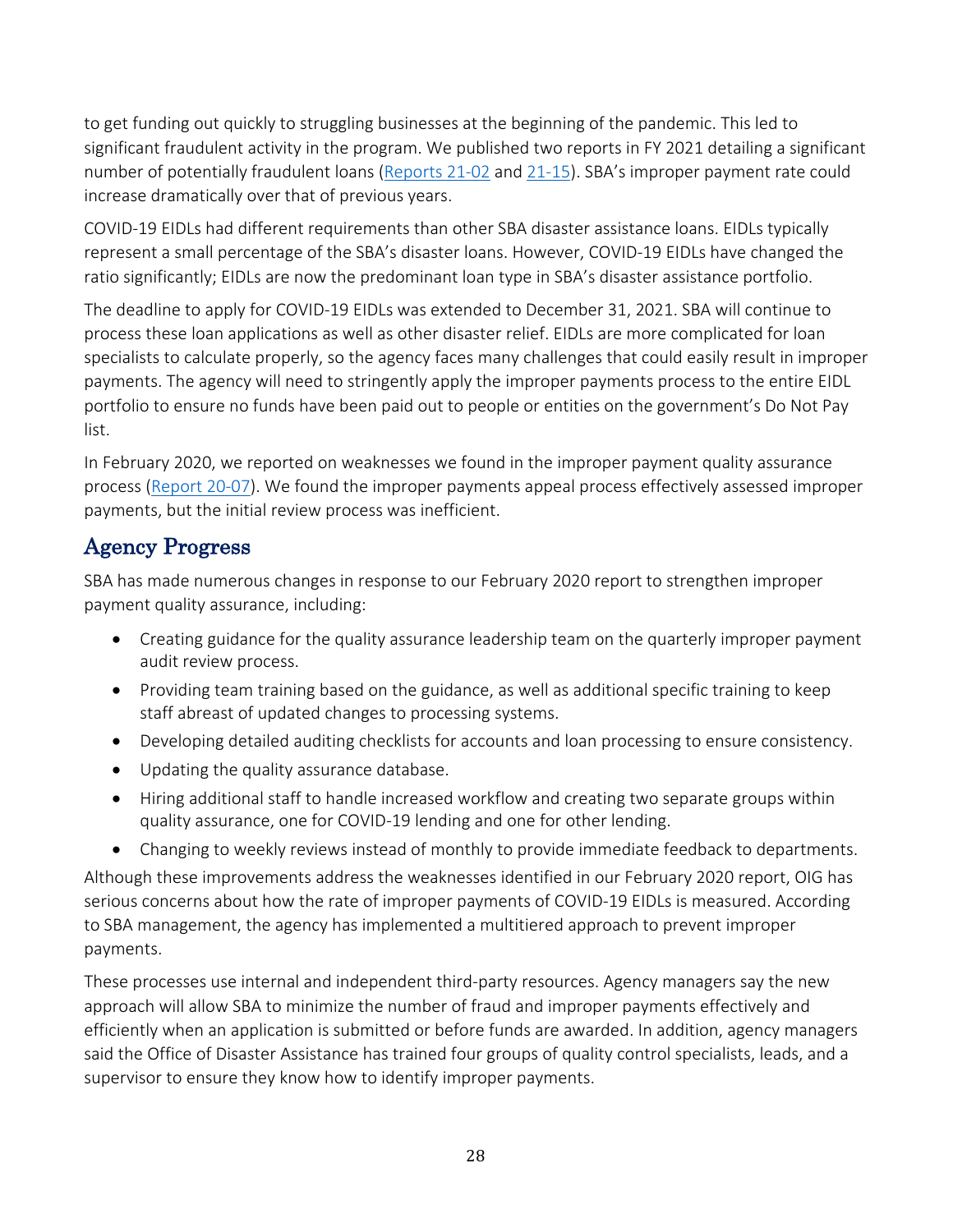We have not reviewed to determine whether SBA's multitiered approach and the training has been effective and efficient to prevent fraud and additional improper payments. We have, however, identified additional potential fraud that indicates the agency needs to do more to prevent fraud and reduce the likelihood of improper payments.

In an October 2020 report, OIG identified numerous instances of potential fraud in COVID-19 EIDLs and Emergency EIDL advances resulting from a lack of controls that allowed multiple loans to duplicate internet provider addresses or the same physical addresses, changes to bank account numbers before disbursement, and other activities that have led to massive fraud.

In May 2021, we reported more than \$6.2 billion in potentially fraudulent loans from applicants who allegedly stole identities and then used that information to apply for disaster assistance loans.

We have concerns that the agency's current approach ignores whether sufficient internal controls exist to identify and prevent improper payments.

OIG contends that payments to fraudulent applicants are always an improper payment if this fact is known at time of improper payment review, regardless of the circumstances that allowed the fraud to occur.

By restricting improper payment identification to cases in which program staff made an error during the processing or disbursement of the loan, SBA risks understating the COVID-19 EIDL improper payment rate by a significant margin.

### <span id="page-38-0"></span>Issue: Inadequate Verification of Cause and Extent of Damages



A critical part of the disaster lending process is evaluating the cause and extent of property damage to establish eligibility for disaster loan funds.

Verifying loss claims used to be done solely through on-site inspections. But in early 2017, the agency adopted a new desktop loss verification process to speed financial help to disaster survivors.

Desktop loan verification is a two-part process with an initial desktop

verification used to estimate the cost of repairs followed by a post-desktop review to confirm the estimates in the initial phase. For loans of \$25,000 or less, SBA's loss verifiers can do the post-desktop verification using information from the Federal Emergency Management Agency's (FEMA's) on-site inspection reports. However, if FEMA did not inspect the disaster site, SBA must do an on-site inspection or use documents from the applicant deemed to be acceptable to verify the loss.

In 2019, we reported on the desktop loss verification process [\(Report 19-23\)](https://www.sba.gov/document/report-19-23-audit-sbas-desktop-loss-verification-process). We found SBA did not always validate the cause and extent of damages and repair and replacement costs before disbursing loan funds. SBA simply relied on FEMA reports without enough information to validate damages and losses reported in the initial loss verification. In addition, loan files did not contain sufficient documentation to support loan-making decisions.

As a result, SBA paid out more than 36,400 loans totaling more than \$585,000,000 without validating damages and losses. We recommended SBA strengthen controls to reduce the risk of fraud and ensure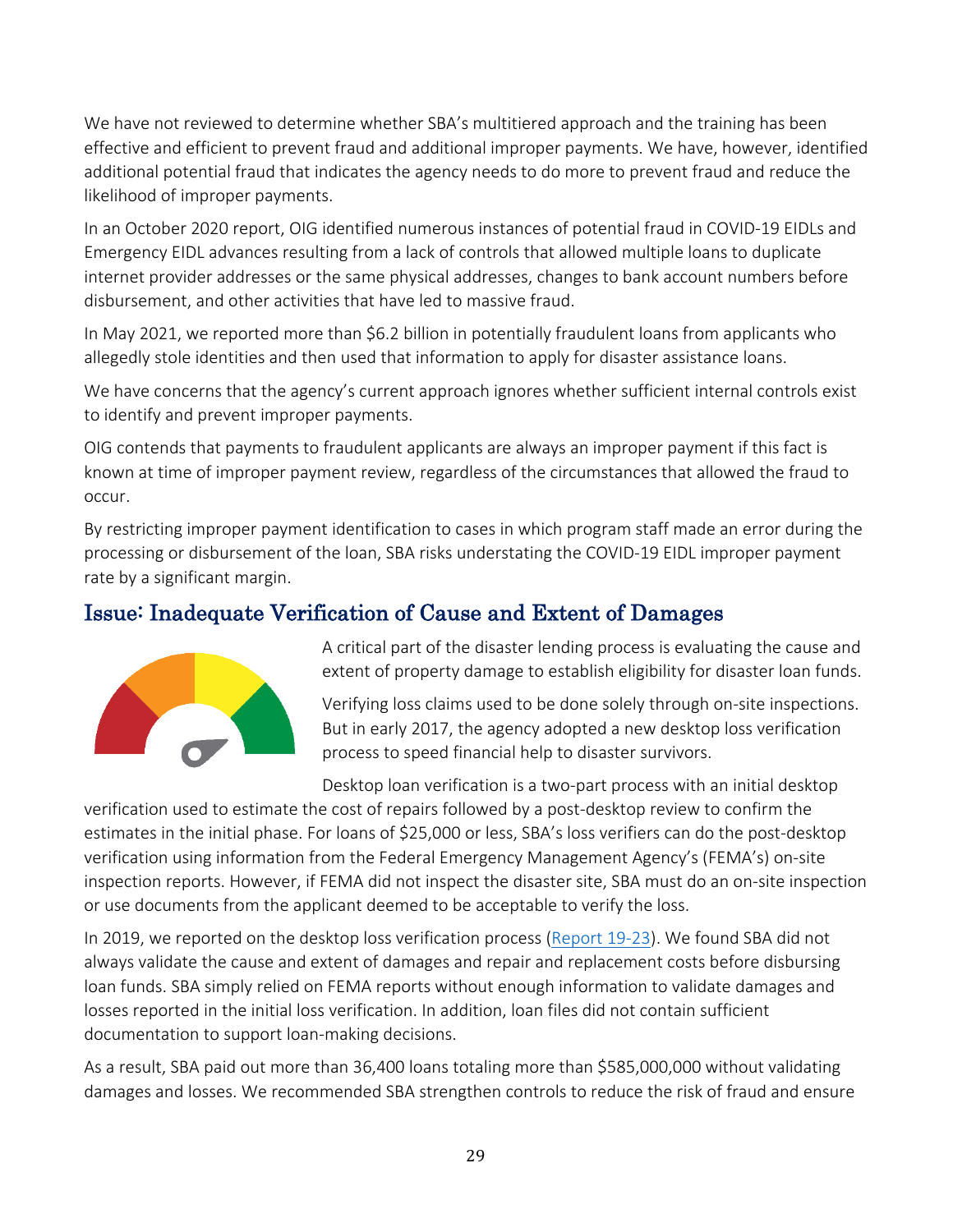program integrity for the loss verification process.

## <span id="page-39-0"></span>Agency Progress

The agency has made substantial progress strengthening the controls to reduce the risk of fraud and ensure program integrity. In FY 2020, the agency updated its policies and controls to prevent loan disbursement before a post-desktop review.

The agency also stopped basing post-desktop verification reviews on FEMA and has confirmed that all post-desktop reviews will be done onsite. In September 2020, SBA began requiring all approved loans to have an on-site verification before paying out any loan funds. In addition, on June 7, 2021, SBA expanded its efforts by launching the automated damage estimation pilot and is actively monitoring the system.

We believe the agency's progress is substantial and this issue is no longer a contributing factor to the overall management challenge. We plan to remove this issue from the challenge in future reports.

# <span id="page-39-1"></span>Issue: Unprecedented Increase in Servicing COVID-19 EIDLs



SBA has two Disaster Loan Servicing Centers, one in Birmingham, Alabama, and the other in El Paso, Texas, servicing disaster loans that have been approved and fully disbursed. The two centers manage the portfolio and provide customer service, including accepting and processing loan payments; making routine collection efforts by phone, email, and postal letters; and any loan-related issues such as insurance,

title, or lien matters.

After a disaster loan becomes 90 days delinquent, it is transferred to a third center known as the National Disaster Loan Resolution Center in Santa Ana, California. The loan resolution center manages the portfolio of defaulted disaster loans with increased collection efforts, including foreclosure when necessary.

The center also handles other loan servicing activities, such as processing loan payments. When disaster loans are deemed ultimately uncollectable and charged-off, or removed from the agency's loan portfolio, the borrowers and guarantors are referred the U.S. Treasury Department.

Treasury has the authority to take stronger efforts to collect, including offset of other federal payments. In this context, offset means diverting federal payments to satisfy the delinquent loan.

Before the COVID-19 pandemic, SBA was servicing about 263,000 outstanding disaster loans, totaling approximately \$9 billion, across the three servicing centers. By July 31, 2021, as a result of the unprecedented number of pandemic relief loans, SBA has 4 million outstanding disaster loans totaling approximately \$216.3 billion that must be serviced.

This increase in the number of loans is 15.2 times and the dollar amount is 24 times the size of the prepandemic disaster loan portfolio. By the end of 2021, SBA could have a disaster loan portfolio size of \$470 billion. The demand on the current servicing centers is going to increase dramatically. We anticipate the agency will face significant challenges in managing this volume.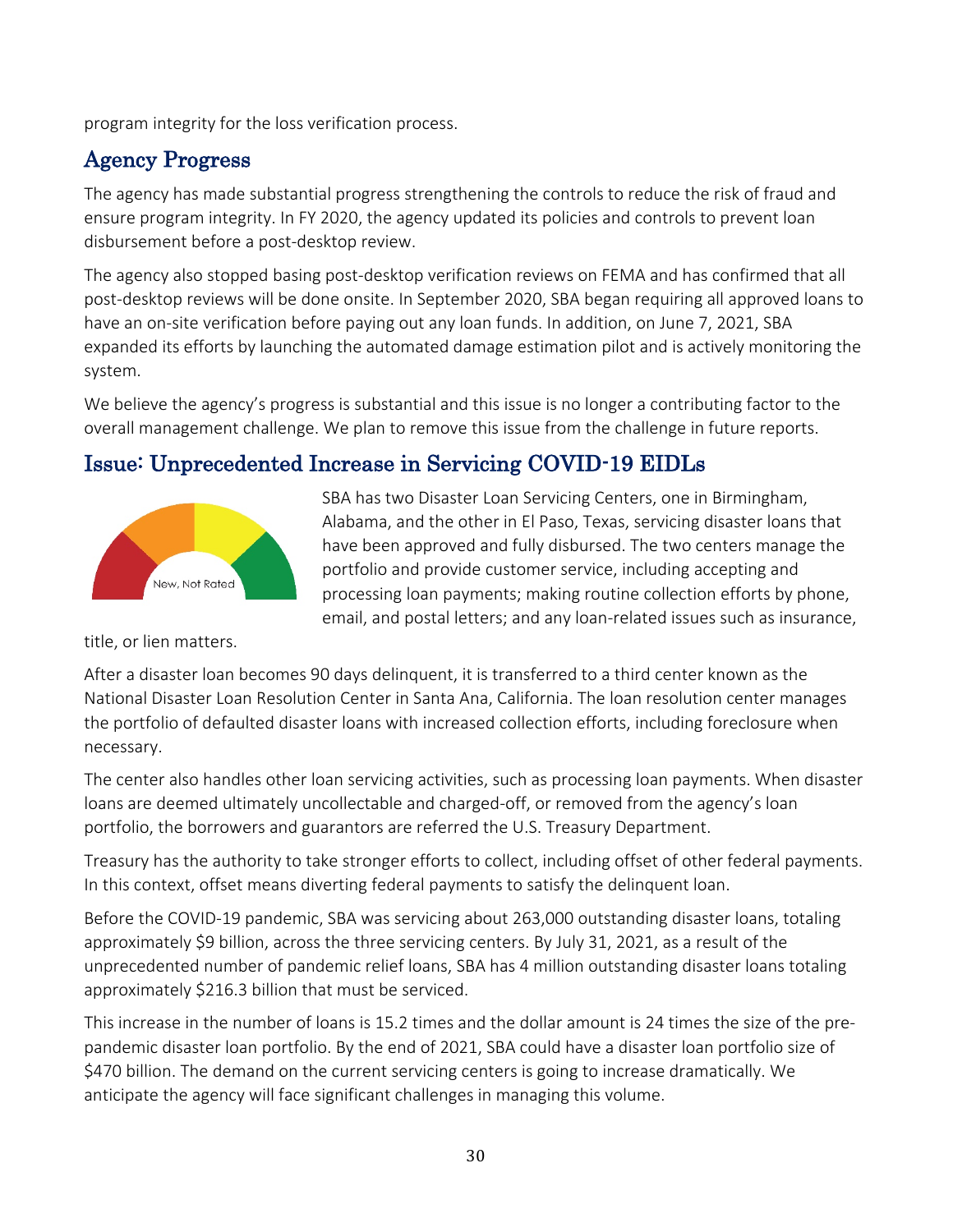Lending billions in pandemic relief loans now means that SBA has millions of additional loans in its portfolio that must be serviced unless they are forgiven. However, SBA does not have the staff or infrastructure to manage the unprecedented volume.

## <span id="page-40-0"></span>Agency Progress

SBA told us the agency contracted with a vendor on May 3, 2021, to determine the most effective way to service the COVID-19 EIDL portfolio. Potential options include use of a third-party servicer, asset sales, or having SBA manage the servicing.

The contractor's preliminary analysis is due on August 31, 2021, with the final recommendation due on September 31, 2021.

SBA officials told us the agency has added additional staffing resources across the disaster servicing and liquidation centers to accommodate the corresponding increase in borrower inquiries and requests. The COVID-19 EIDL program allows a 24-month deferment of the first payment due date. As a result, SBA officials said they intend to evaluate the contractor's recommendation and establish a plan before the end of that two-year deferment period.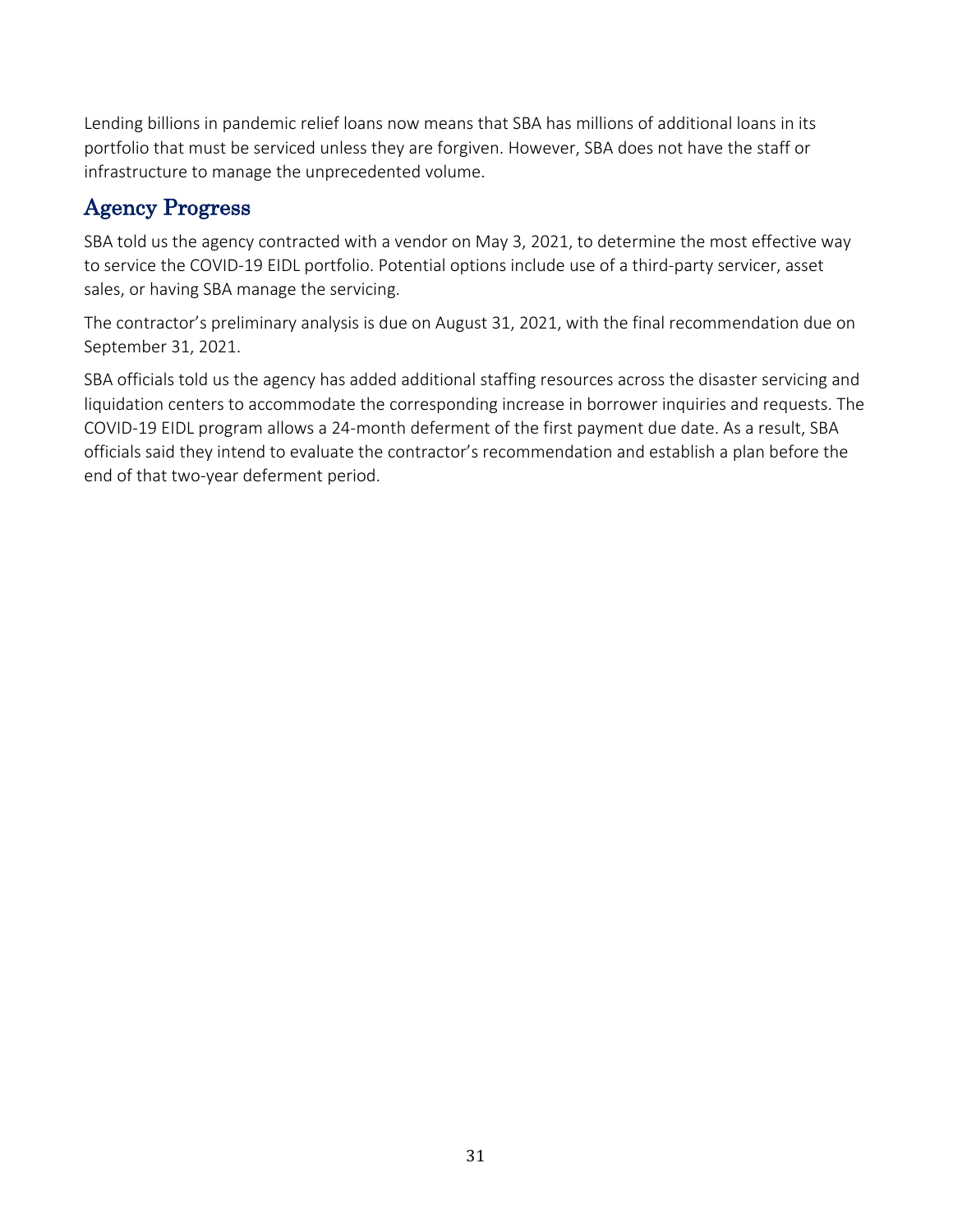# <span id="page-41-0"></span>Challenge 8: SBA Needs Robust Grants Management Oversight

# <span id="page-41-1"></span>Why This Is a Challenge

In FY 2021, pandemic relief legislation authorized new, multibillion-dollar grant programs in addition to the SBA's entrepreneurial development grant program portfolio. The new laws provided supplemental In FY 2021, pandemic relief legislation authorized new, multibillion-dollar grant programs in addition to funds that nearly doubled the amount and value of SBA technical assistance grant programs. Congress authorized \$45.3 billion for SBA to administer as grants to provide economic relief and technical assistance.

In light of the government-wide emphasis on grants-management reform, it is SBA's responsibility to maximize the value of its grant funding to ensure its programs accomplish program objectives. In recent OIG audits, we found systemic issues with SBA's accuracy of grant data for both financial and performance reporting and ineffective oversight of its grant recipients.

## <span id="page-41-2"></span>Issue: SBA's Grants Management System Needs Improvement



Previous OIG reports found that SBA used an inefficient and error-prone system to manage its grant awards. The federal Procurement Request Information System Management (PRISM) that SBA used to award, monitor, and report on technical assistance programs required substantial manual data entry, which can lead to input errors.

Data inaccuracies inhibit the ability to effectively track federal spending. Errors also affect the agency's ability to report complete and accurate information on time, as required by the Digital Accountability and Transparency Act of 2014. In March 2018, we issued an advisory memorandum [\(Report 18-15\)](https://www.sba.gov/document/report-18-15-improvement-needed-accuracy-sba-data-reported-usaspendinggov) on material weaknesses identified by an independent accounting firm in SBA's controls over the accuracy of grant award data reported in USASpending.gov.

Immediately after the alert was issued, program officials requested an internal A-123 review on the grant management process to assess and verify OIG's findings. SBA's internal auditors found that all 45 of the sampled awards included inaccuracies and reported a number of deficiencies per award.

PRISM also was not completely integrated with SBA's financial system and required additional manual entry to obligate funds and authorize payments to grant recipients. Those problems increased the number of manual entries required by grants management personnel. Reliable data in a grants management system ensures the federal funds are awarded to eligible recipients, disbursements are accurate, and that management can make informed decisions to effectively administer programs.

# <span id="page-41-3"></span>Agency Progress

SBA has made substantial progress in modernizing its grants management system. In 2019, SBA entered into an interagency agreement with the U.S. Department of Health and Human Services for transition analysis, infrastructure setup, and training services to launch GrantSolutions.gov. SBA will spend \$2.5 million over 5 years to help the agency

• improve funding management, awarding of grants, processing payments, and closeouts;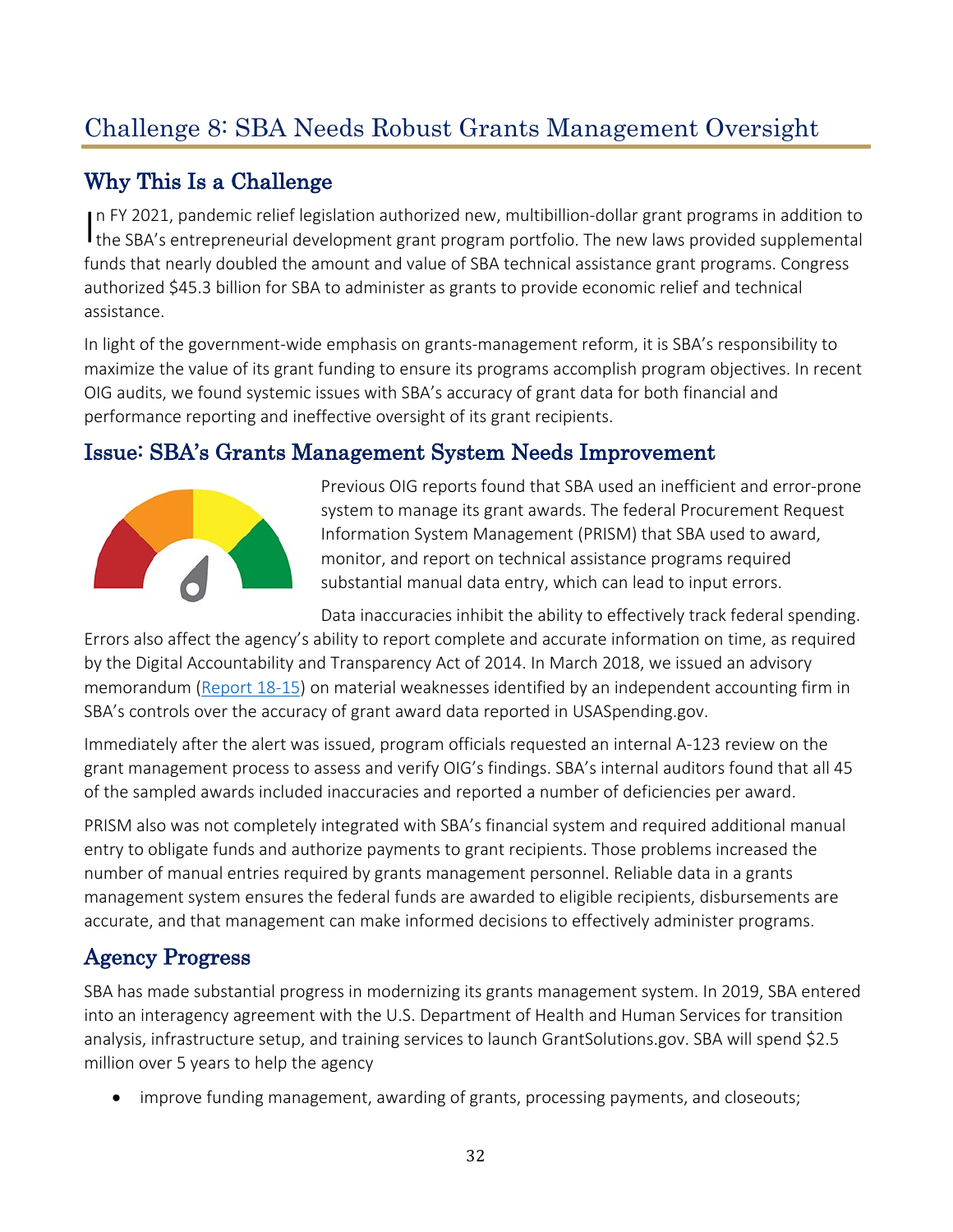- enhance ability to develop accurate performance metrics reporting;
- reduce compliance violations; and
- increase auditability, accountability, and transparency.

During FYs 2020 and 2021, the SBA Office of Grants Management implemented the GrantSolutions system for program office use. Although most of the program offices adopted the system in 2021, the Shuttered Venue Operators Grant (SVOG) program opted to use another system to manage the SVOG grants, Salesforce. Officials must ensure the system is customized to meet each program's needs.

SBA is working to integrate the SBA's Joint Accounting and Administrative Management financial system with GrantSolutions.gov. SBA continues to make progress implementing the system despite the competing priorities of managing the CARES Act programs. The next phase is to include the financial interface in GrantSolutions.

Until the agency integrates the financial interface, program offices are still required to use the PRISM system, which is not completely integrated with SBA's financial system and requires manual entry to obligate funds and authorize payments to grant recipients. Without an effective grants management system, the agency must continue manual and burdensome processes to manage compliance requirements, which may continue to hinder its ability to effectively oversee and manage SBA grant programs.

## <span id="page-42-0"></span>Issue: Better Performance Measurements Needed to Monitor Grant Program Achievements



Recent OIG reviews of SBA's administration of the SVOG program [\(Report 21-13\)](https://www.sba.gov/document/report-21-13-management-alert-serious-concerns-about-sbas-control-environment-tracking-performance-results) found SBA did not establish performance goals and measurements for the grant recipients.

We also found in our review of CARES Act entrepreneurial development cooperative agreements and grants [\(Report 21-11\)](https://www.sba.gov/document/report-21-11-evaluation-sbas-award-procedures-cares-act-entrepreneurial-development-cooperative-agreements) the agency did not

establish clearly defined goals with targets for the grant recipients. SBA cannot effectively measure and accurately report performance results to assess whether the grant recipient's performance met objectives, ensuring the pandemic relief programs were effective.

Federal regulations require awards to include performance goals. The agency must provide a standard to effectively measure performance of nonfederal entities, such as the estimated number of jobs saved or created, tax revenue generated, or entity operational status.

Without specific grantee performance reporting measures and requirements, SBA may disburse \$16.25 billion for the SVOG program without knowing whether the program successfully aided small businesses in the live arts and entertainment industry.

Program officials did establish performance goals and indicators for the supplemental CARES Act funds provided to Small Business Development Centers, Women's Business Centers, and the Resource Partner Training Portal. But SBA should have clearly defined the performance goals and set targets to more effectively ensure performance goals are achieved as intended.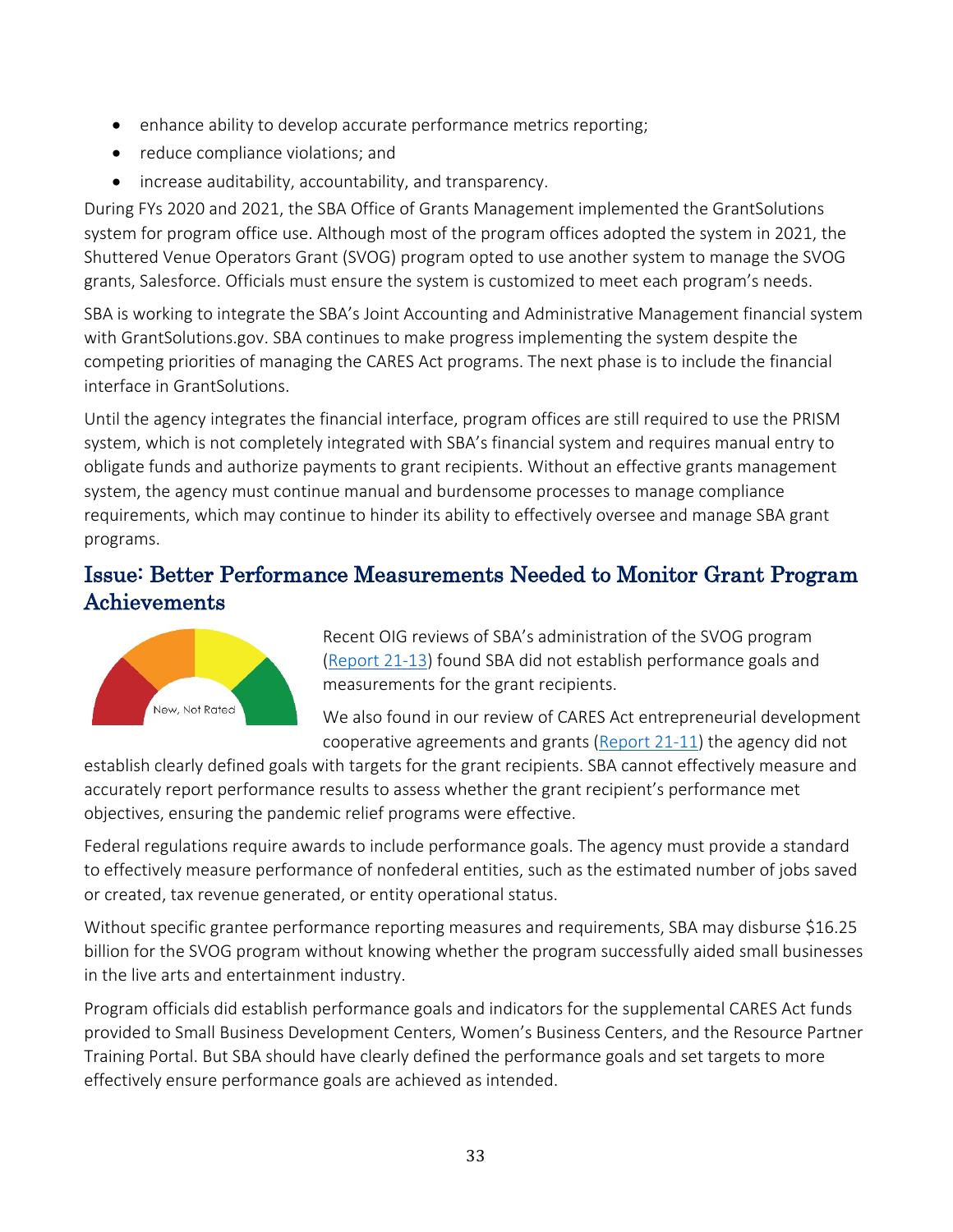We first identified oversight of grant program performance as a top management challenge in FY 2019. To address these weaknesses, SBA updated its grant management policies and procedures.

The agency required grant officers to enforce performance requirements and verify reported information as well as to ensure applicants' proposals include plans to measure performance in a way that will help SBA achieve program goals.

The Office of Entrepreneurial Development had until September 2020 to fully adopt the updated policies, which are not reflected in the CARES Act Entrepreneurial Development grants. Without clearly defined performance goals and targets, SBA cannot effectively measure and accurately report performance results.

The authorizing language for the SVOG program included no specific performance measurements, so SBA worked with the Office of Performance, Analysis, and Evaluation in the Office of Chief Financial Officer to create a logic model in March 2021. The model helped identify outputs and outcomes for the program.

Using this logic model, SBA is developing an end-of-program survey to be sent when the grantee initiates the closeout process. The was still in development when this report was published in mid-October. SBA plans to record metrics, including whether the grant helped the entity reopen sooner, find additional funding sources, or hire or rehire employees.

## <span id="page-43-0"></span>Issue: Serious Concerns Over SBA's Risk Assessment Used for Payment Distributions and Audits for the Shuttered Venue Operators Grant Program



We alerted SBA management of concerns over the program office's initial plans for assessing applicants risks and setting payment disbursements. The SVOG program could be vulnerable to fraud or misuse of taxpayer funds because of initial plans for assessing applicant risks and setting payment disbursements. We recommended that the

agency conduct mandatory oversight to require additional documentation and audit SVOG program recipients.

Since the majority of SVOG grant awards will be under a certain dollar threshold, they will be categorized as low risk. These awards will be disbursed in lump sum payments with minimal financial reporting requirements and expectations for post-award accountability.

As of September 15th, awards under \$1 million totaled \$2.27 billion of the \$9.68 billion awarded funds. Recently SBA noted that 70 percent of the 11,928 grants awarded were valued at \$500,000 or less. The sheer volume of these smaller grants poses a risk of fraud that could have been reduced if proper controls had been put in place from the start.

The Economic Aid to Hard-Hit Small Businesses, Nonprofits, and Venues Act of 2020 required SBA to submit the policies and procedures used to conduct oversight and audits of the grants to Congress. It also required metrics, or measurement standards, to determine which grants would undergo audit. The SBA Office of Disaster Assistance based its audit plan for this program on the risk level established for the payment distributions and financial reporting requirements for the grant recipients.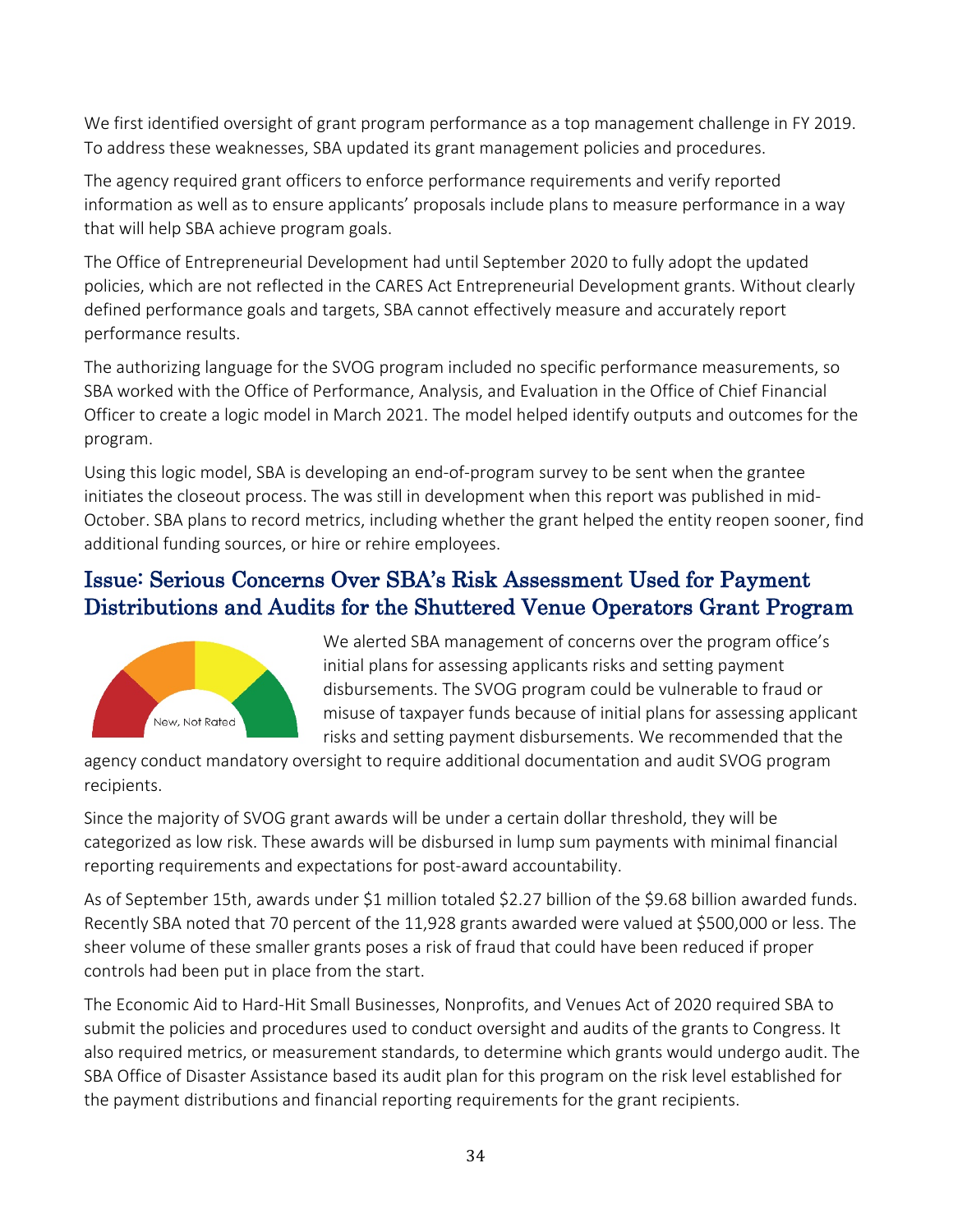All grant recipients receiving \$10 million, which is the maximum amount for any single award, will be audited. It's likely only a minimal number of recipients will be subject to an audit.

The office's audit plan exposed the \$16.25 billion grant program to potential misuse of funds because the bulk of grant funds will not be subject to a reasonable degree of scrutiny. SBA is currently revising its oversight plan to include monitoring, audit, and closeout strategies that address the agency's obligation to uphold federal grant regulations and other applicable requirements.

SBA management is planning a number of actions to improve award oversight and grant closeout, including the following:

- A risk-based monitoring strategy for intensive reviews of shuttered venue grantees
- A multifaceted audit approach of ongoing fraud and improper payment reviews
- Guidance and controls to verify grantee single audit compliance
- Technical help to communicate program instructions, grant compliance, and the grant closeout process

The office's audit plan exposes this \$16.25 billion grant program to potential misuse of funds because the bulk of grant funds will not be subject to a reasonable degree of scrutiny.

# <span id="page-44-0"></span>Issue: Leveraging SBA's Workforce to Ensure Effective Administration of New and Significantly Expanded Grant Programs to Aid Small Businesses



Although the SVOG program started with only one official and temporary staff, SBA has since trained a substantial workforce to revie w and approve applications.

As of September 15, 2021, SBA has awarded 11,928 grants, totaling \$ 9.7 billion. With more than \$6.5 billion of authorized funds remaining, SB A

will need to leverage and maintain a skilled workforce to meet the demands of ongoing grant management and administration of new awards.

Approving and awarding federal funds is an inherently governmental function. According to SBA's federal assistance directive, only warranted grant officers can commit the agency to enter into a feder al assistance agreement, such as a grant, obligating federal funds.

Despite the federal assistance directive, the SBA acting Chief Operating Officer waived several of the criteria necessary for new grants management staff, including training and certification requirements. This may expedite hiring for COVID-19 emergency grant programs, but it could also open these programs up to mismanagement. SBA established the grants management requirements and the training plan to address the systemic weaknesses OIG found in previous audits of SBA's grants management.

Since SBA will make lump sum advance payments with minimal financial reporting requirements and agency oversight, it is important that the application reviewing officials carefully review the applicants' proposed budgets to ensure funds will be used for allowable, allocable, and reasonable expenses.